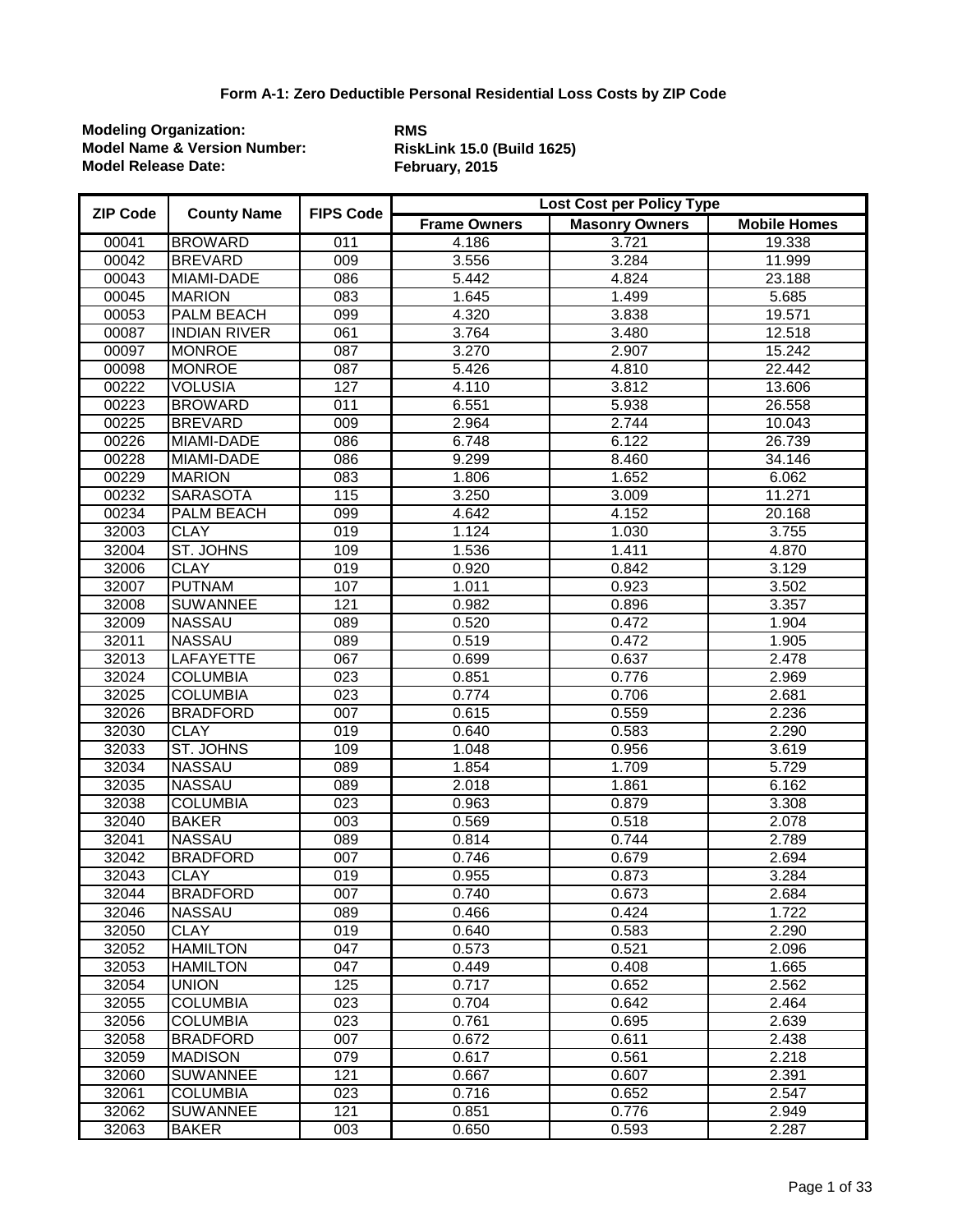| <b>ZIP Code</b> | <b>County Name</b> | <b>FIPS Code</b> | <b>Lost Cost per Policy Type</b> |                       |                     |  |
|-----------------|--------------------|------------------|----------------------------------|-----------------------|---------------------|--|
|                 |                    |                  | <b>Frame Owners</b>              | <b>Masonry Owners</b> | <b>Mobile Homes</b> |  |
| 32064           | <b>SUWANNEE</b>    | 121              | 0.760                            | 0.694                 | 2.630               |  |
| 32065           | <b>CLAY</b>        | 019              | 0.778                            | 0.711                 | 2.707               |  |
| 32066           | <b>LAFAYETTE</b>   | 067              | 0.835                            | 0.761                 | 2.887               |  |
| 32067           | <b>CLAY</b>        | 019              | 0.920                            | 0.842                 | 3.129               |  |
| 32068           | <b>CLAY</b>        | 019              | 0.660                            | 0.601                 | 2.349               |  |
| 32071           | <b>SUWANNEE</b>    | 121              | 0.961                            | 0.877                 | 3.282               |  |
| 32072           | <b>BAKER</b>       | $\overline{003}$ | 0.599                            | 0.544                 | 2.182               |  |
| 32073           | <b>CLAY</b>        | 019              | 0.888                            | 0.813                 | 3.031               |  |
| 32079           | <b>CLAY</b>        | 019              | 0.788                            | 0.718                 | 2.777               |  |
| 32080           | ST. JOHNS          | 109              | 2.284                            | 2.105                 | 6.896               |  |
| 32081           | <b>ST. JOHNS</b>   | 109              | 0.886                            | 0.807                 | 3.010               |  |
| 32082           | <b>ST. JOHNS</b>   | 109              | 1.631                            | 1.499                 | 5.128               |  |
| 32083           | <b>UNION</b>       | 125              | 0.622                            | 0.565                 | 2.257               |  |
| 32084           | ST. JOHNS          | 109              | 1.730                            | 1.591                 | 5.404               |  |
| 32085           | ST. JOHNS          | 109              | 2.085                            | 1.920                 | 6.378               |  |
| 32086           | ST. JOHNS          | 109              | 1.559                            | 1.431                 | 4.966               |  |
| 32087           | <b>BAKER</b>       | $\overline{003}$ | 0.481                            | 0.436                 | 1.779               |  |
| 32091           | <b>BRADFORD</b>    | 007              | 0.845                            | 0.771                 | 2.958               |  |
| 32092           | ST. JOHNS          | 109              | 1.104                            | 1.010                 | 3.662               |  |
| 32094           | <b>SUWANNEE</b>    | 121              | 0.754                            | 0.686                 | 2.652               |  |
| 32095           | ST. JOHNS          | 109              | 1.425                            | 1.308                 | 4.519               |  |
| 32096           | <b>HAMILTON</b>    | 047              | 0.607                            | 0.553                 | 2.205               |  |
| 32097           | <b>NASSAU</b>      | 089              | 1.032                            | 0.946                 | 3.438               |  |
| 32099           | <b>DUVAL</b>       | 031              | 0.681                            | 0.622                 | 2.394               |  |
| 32102           | <b>LAKE</b>        | 069              | 1.149                            | 1.051                 | 4.487               |  |
| 32105           | <b>VOLUSIA</b>     | 127              | 1.297                            | 1.189                 | 4.957               |  |
| 32110           | <b>FLAGLER</b>     | $\overline{035}$ | 1.095                            | 0.998                 | 3.795               |  |
| 32111           | <b>MARION</b>      | 083              | 1.815                            | 1.661                 | 6.069               |  |
| 32112           | <b>PUTNAM</b>      | 107              | 1.504                            | 1.372                 | 5.115               |  |
| 32113           | <b>MARION</b>      | $\overline{083}$ | 1.290                            | 1.175                 | 4.516               |  |
| 32114           | <b>VOLUSIA</b>     | 127              | 2.655                            | 2.468                 | 8.507               |  |
| 32115           | <b>VOLUSIA</b>     | 127              | 3.024                            | 2.817                 | 9.487               |  |
| 32116           | <b>VOLUSIA</b>     | 127              | 3.197                            | 2.957                 | 14.067              |  |
| 32117           | <b>VOLUSIA</b>     | 127              | 2.628                            | 2.443                 | 8.405               |  |
| 32118           | <b>VOLUSIA</b>     | 127              | 3.890                            | 3.637                 | 11.795              |  |
| 32119           | <b>VOLUSIA</b>     | 127              | 2.826                            | 2.631                 | 8.972               |  |
| 32120           | <b>VOLUSIA</b>     | 127              | 2.440                            | 2.265                 | 7.928               |  |
| 32121           | <b>VOLUSIA</b>     | 127              | 3.704                            | 3.461                 | 11.340              |  |
| 32122           | <b>VOLUSIA</b>     | 127              | 2.383                            | 2.211                 | 7.801               |  |
| 32123           | <b>VOLUSIA</b>     | $\overline{127}$ | 2.418                            | 2.245                 | 7.858               |  |
| 32124           | <b>VOLUSIA</b>     | 127              | 1.488                            | 1.366                 | 5.410               |  |
| 32125           | <b>VOLUSIA</b>     | 127              | 2.982                            | 2.778                 | 9.369               |  |
| 32126           | <b>VOLUSIA</b>     | 127              | 2.886                            | 2.666                 | 12.734              |  |
| 32127           | <b>VOLUSIA</b>     | 127              | 2.432                            | 2.250                 | 8.058               |  |
| 32128           | <b>VOLUSIA</b>     | 127              | 1.804                            | 1.664                 | 6.267               |  |
| 32129           | <b>VOLUSIA</b>     | 127              | 1.965                            | 1.813                 | 6.701               |  |
| 32130           | <b>VOLUSIA</b>     | 127              | 1.447                            | 1.327                 | 5.430               |  |
| 32131           | <b>PUTNAM</b>      | 107              | 1.416                            | 1.296                 | 4.731               |  |
| 32132           | <b>VOLUSIA</b>     | 127              | 2.458                            | 2.274                 | 8.160               |  |
| 32133           | <b>MARION</b>      | 083              | 2.520                            | 2.305                 | 8.303               |  |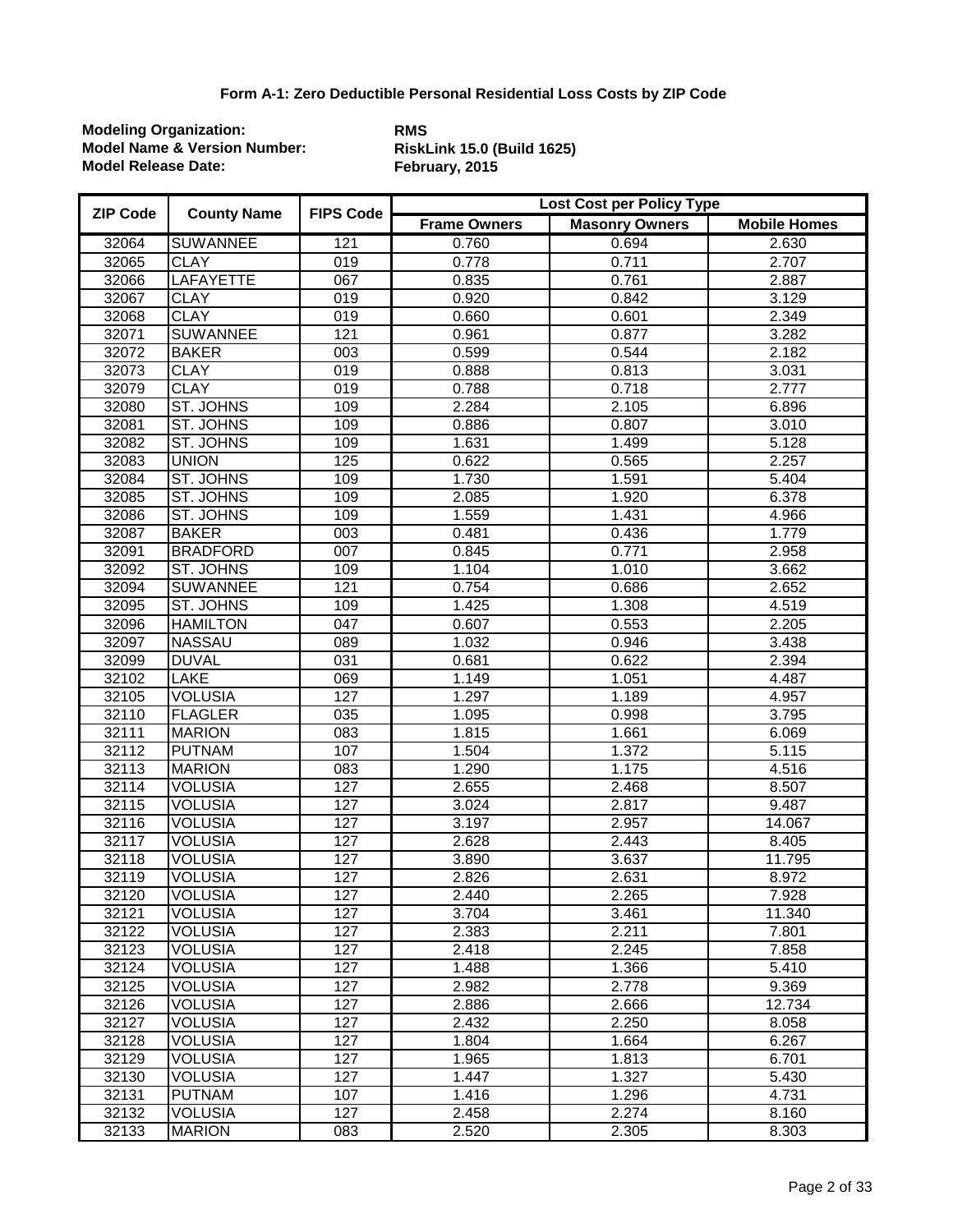| <b>ZIP Code</b> | <b>County Name</b> | <b>FIPS Code</b> | Lost Cost per Policy Type |                       |                     |
|-----------------|--------------------|------------------|---------------------------|-----------------------|---------------------|
|                 |                    |                  | <b>Frame Owners</b>       | <b>Masonry Owners</b> | <b>Mobile Homes</b> |
| 32134           | <b>MARION</b>      | 083              | 1.195                     | 1.087                 | 4.249               |
| 32135           | <b>FLAGLER</b>     | 035              | 3.398                     | 3.160                 | 10.470              |
| 32136           | <b>FLAGLER</b>     | $\overline{035}$ | 2.743                     | 2.529                 | 8.175               |
| 32137           | <b>FLAGLER</b>     | $\overline{035}$ | 2.086                     | 1.919                 | 6.464               |
| 32138           | <b>PUTNAM</b>      | 107              | 1.068                     | 0.973                 | 3.785               |
| 32139           | <b>PUTNAM</b>      | 107              | 1.604                     | 1.463                 | 5.486               |
| 32140           | <b>PUTNAM</b>      | 107              | 0.829                     | 0.754                 | 3.013               |
| 32141           | <b>VOLUSIA</b>     | 127              | 2.588                     | 2.395                 | 8.535               |
| 32142           | <b>FLAGLER</b>     | 035              | 3.398                     | 3.160                 | 10.470              |
| 32143           | <b>FLAGLER</b>     | $\overline{035}$ | 3.398                     | 3.160                 | 10.470              |
| 32145           | <b>ST. JOHNS</b>   | 109              | 1.054                     | 0.960                 | 3.679               |
| 32147           | <b>PUTNAM</b>      | 107              | 0.999                     | 0.910                 | 3.494               |
| 32148           | <b>PUTNAM</b>      | 107              | 1.127                     | 1.028                 | 3.894               |
| 32149           | <b>PUTNAM</b>      | 107              | 1.201                     | 1.096                 | 4.126               |
| 32151           | <b>FLAGLER</b>     | $\overline{035}$ | 1.395                     | 1.278                 | 4.579               |
| 32157           | <b>PUTNAM</b>      | 107              | 1.467                     | 1.338                 | 5.016               |
| 32158           | LAKE               | 069              | 1.644                     | 1.508                 | 6.286               |
| 32159           | LAKE               | 069              | 1.689                     | 1.549                 | 6.440               |
| 32160           | <b>CLAY</b>        | $\overline{019}$ | 1.163                     | 1.060                 | 4.068               |
| 32162           | <b>SUMTER</b>      | 119              | 1.881                     | 1.730                 | 6.933               |
| 32163           | <b>SUMTER</b>      | 119              | 1.872                     | 1.721                 | 6.902               |
| 32164           | <b>FLAGLER</b>     | 035              | 1.384                     | 1.269                 | 4.544               |
| 32168           | <b>VOLUSIA</b>     | 127              | 2.100                     | 1.940                 | 7.165               |
| 32169           | <b>VOLUSIA</b>     | 127              | 4.569                     | 4.251                 | 13.809              |
| 32170           | <b>VOLUSIA</b>     | 127              | 3.824                     | 3.522                 | 17.120              |
| 32173           | <b>VOLUSIA</b>     | 127              | 1.725                     | 1.589                 | 6.027               |
| 32174           | <b>VOLUSIA</b>     | 127              | 1.850                     | 1.704                 | 6.365               |
| 32175           | <b>VOLUSIA</b>     | 127              | 1.786                     | 1.645                 | 6.229               |
| 32176           | <b>VOLUSIA</b>     | 127              | 2.972                     | 2.753                 | 9.469               |
| 32177           | <b>PUTNAM</b>      | 107              | 1.128                     | 1.030                 | 3.879               |
| 32178           | <b>PUTNAM</b>      | 107              | 1.310                     | 1.198                 | 4.430               |
| 32179           | <b>MARION</b>      | $\overline{083}$ | 1.783                     | 1.626                 | 6.119               |
| 32180           | <b>VOLUSIA</b>     | 127              | 1.225                     | 1.122                 | 4.705               |
| 32181           | <b>PUTNAM</b>      | 107              | 1.416                     | 1.291                 | 4.863               |
| 32182           | <b>MARION</b>      | 083              | 1.048                     | 0.953                 | 3.748               |
| 32183           | <b>MARION</b>      | $\overline{083}$ | 2.520                     | 2.305                 | 8.303               |
| 32185           | <b>PUTNAM</b>      | 107              | 1.167                     | 1.063                 | 4.096               |
| 32187           | <b>PUTNAM</b>      | 107              | 1.050                     | 0.956                 | 3.701               |
| 32189           | <b>PUTNAM</b>      | 107              | 1.200                     | 1.095                 | 4.120               |
| 32190           | <b>VOLUSIA</b>     | 127              | 1.265                     | 1.159                 | 4.828               |
| 32192           | <b>MARION</b>      | 083              | 1.479                     | 1.349                 | 5.111               |
| 32193           | <b>PUTNAM</b>      | 107              | 1.249                     | 1.137                 | 4.382               |
| 32195           | <b>MARION</b>      | 083              | 1.824                     | 1.664                 | 6.258               |
| 32198           | <b>VOLUSIA</b>     | 127              | 2.395                     | 2.222                 | 7.817               |
| 32201           | <b>DUVAL</b>       | 031              | 1.203                     | 1.106                 | 3.857               |
| 32202           | <b>DUVAL</b>       | 031              | 1.221                     | 1.124                 | 3.910               |
| 32203           | <b>DUVAL</b>       | 031              | 1.120                     | 1.029                 | 3.635               |
| 32204           | <b>DUVAL</b>       | 031              | 1.172                     | 1.077                 | 3.777               |
| 32205           | <b>DUVAL</b>       | 031              | 1.056                     | 0.970                 | 3.432               |
| 32206           | <b>DUVAL</b>       | 031              | 1.263                     | 1.162                 | 4.049               |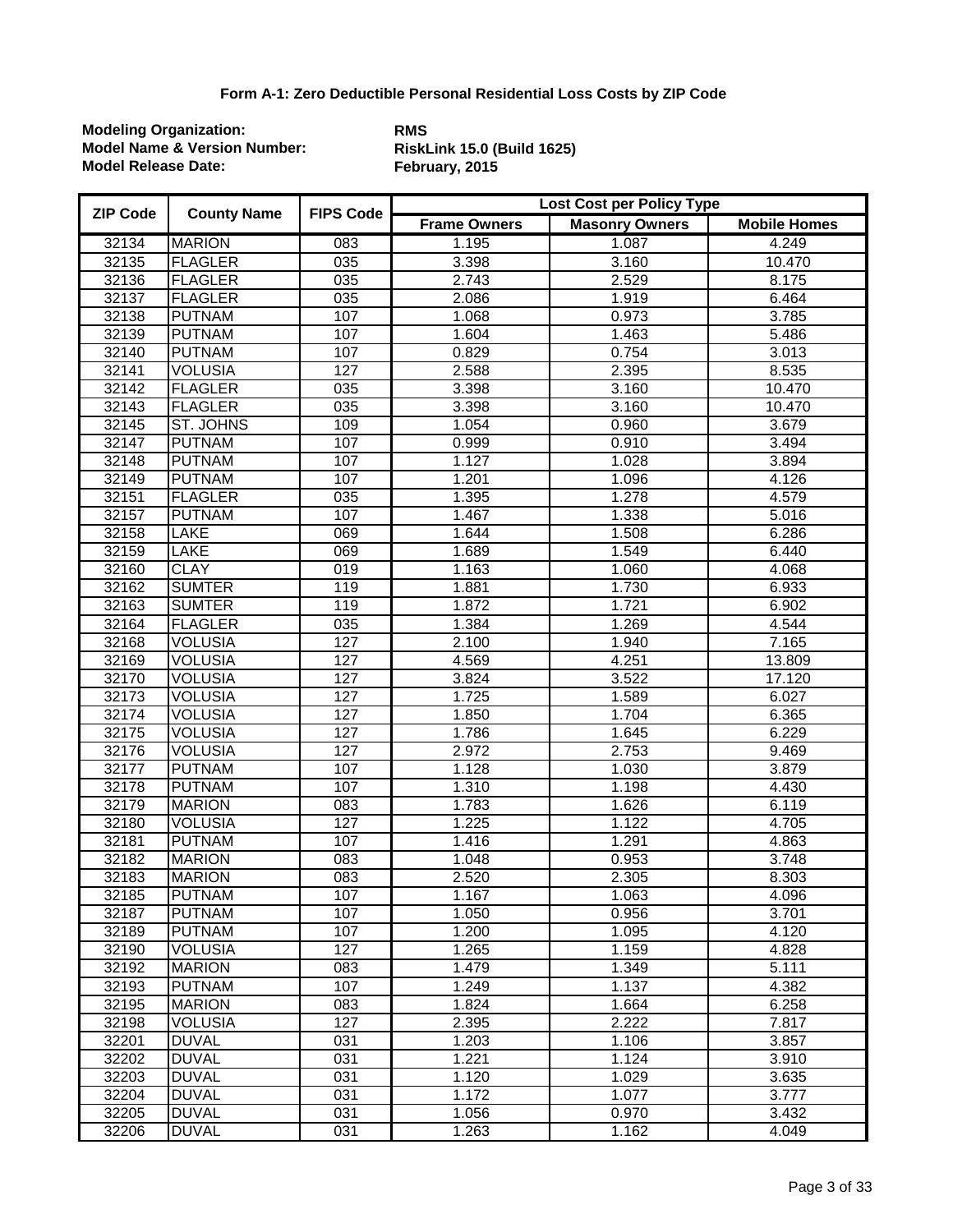| <b>ZIP Code</b> | <b>County Name</b> | <b>FIPS Code</b> | Lost Cost per Policy Type |                       |                     |  |
|-----------------|--------------------|------------------|---------------------------|-----------------------|---------------------|--|
|                 |                    |                  | <b>Frame Owners</b>       | <b>Masonry Owners</b> | <b>Mobile Homes</b> |  |
| 32207           | <b>DUVAL</b>       | 031              | 1.249                     | 1.149                 | 4.001               |  |
| 32208           | <b>DUVAL</b>       | 031              | 0.889                     | 0.813                 | 3.054               |  |
| 32209           | <b>DUVAL</b>       | $\overline{031}$ | 0.993                     | 0.911                 | 3.255               |  |
| 32210           | <b>DUVAL</b>       | $\overline{031}$ | 0.800                     | 0.731                 | 2.763               |  |
| 32211           | <b>DUVAL</b>       | $\overline{031}$ | 1.029                     | 0.943                 | 3.486               |  |
| 32212           | <b>DUVAL</b>       | $\overline{031}$ | 1.269                     | 1.164                 | 4.143               |  |
| 32214           | <b>DUVAL</b>       | $\overline{031}$ | 1.226                     | 1.125                 | 4.023               |  |
| 32215           | <b>DUVAL</b>       | 031              | 0.660                     | 0.601                 | 2.391               |  |
| 32216           | <b>DUVAL</b>       | 031              | 1.059                     | 0.972                 | 3.449               |  |
| 32217           | <b>DUVAL</b>       | $\overline{031}$ | 1.170                     | 1.076                 | 3.763               |  |
| 32218           | <b>DUVAL</b>       | 031              | 0.841                     | 0.769                 | 2.901               |  |
| 32219           | <b>DUVAL</b>       | $\overline{031}$ | 0.634                     | 0.578                 | 2.239               |  |
| 32220           | <b>DUVAL</b>       | 031              | 0.678                     | 0.619                 | 2.380               |  |
| 32221           | <b>DUVAL</b>       | $\overline{031}$ | 0.697                     | 0.637                 | 2.445               |  |
| 32222           | <b>DUVAL</b>       | $\overline{031}$ | 0.698                     | 0.638                 | 2.451               |  |
| 32223           | <b>DUVAL</b>       | 031              | 1.096                     | 1.004                 | 3.653               |  |
| 32224           | <b>DUVAL</b>       | $\overline{031}$ | 1.224                     | 1.123                 | 4.036               |  |
| 32225           | <b>DUVAL</b>       | $\overline{031}$ | 1.307                     | 1.200                 | 4.291               |  |
| 32226           | <b>DUVAL</b>       | $\overline{031}$ | 1.507                     | 1.385                 | 4.846               |  |
| 32227           | <b>DUVAL</b>       | $\overline{031}$ | 2.320                     | 2.142                 | 7.001               |  |
| 32228           | <b>DUVAL</b>       | 031              | 2.199                     | 2.029                 | 6.698               |  |
| 32229           | <b>DUVAL</b>       | 031              | 0.710                     | 0.648                 | 2.490               |  |
| 32230           | <b>DUVAL</b>       | 031              | 1.120                     | 1.029                 | 3.635               |  |
| 32231           | <b>DUVAL</b>       | 031              | 1.215                     | 1.117                 | 3.907               |  |
| 32232           | <b>DUVAL</b>       | $\overline{031}$ | 1.120                     | 1.029                 | 3.635               |  |
| 32233           | <b>DUVAL</b>       | 031              | 1.755                     | 1.615                 | 5.525               |  |
| 32234           | <b>DUVAL</b>       | 031              | 0.604                     | 0.549                 | 2.204               |  |
| 32235           | <b>DUVAL</b>       | 031              | 1.480                     | 1.364                 | 4.664               |  |
| 32236           | <b>DUVAL</b>       | $\overline{031}$ | 0.925                     | 0.848                 | 3.049               |  |
| 32237           | <b>DUVAL</b>       | 031              | 0.951                     | 0.870                 | 3.222               |  |
| 32238           | <b>DUVAL</b>       | 031              | 0.843                     | 0.771                 | 2.893               |  |
| 32239           | <b>DUVAL</b>       | $\overline{031}$ | 1.193                     | 1.094                 | 3.974               |  |
| 32240           | <b>DUVAL</b>       | $\overline{031}$ | 1.704                     | 1.578                 | 5.724               |  |
| 32241           | <b>DUVAL</b>       | 031              | 0.971                     | 0.889                 | 3.284               |  |
| 32244           | <b>DUVAL</b>       | $\overline{031}$ | 0.753                     | 0.688                 | 2.615               |  |
| 32245           | <b>DUVAL</b>       | $\overline{031}$ | 1.044                     | 0.958                 | 3.407               |  |
| 32246           | <b>DUVAL</b>       | 031              | 0.971                     | 0.889                 | 3.300               |  |
| 32247           | <b>DUVAL</b>       | 031              | 1.215                     | 1.117                 | 3.907               |  |
| 32250           | <b>DUVAL</b>       | 031              | 1.745                     | 1.606                 | 5.486               |  |
| 32254           | <b>DUVAL</b>       | 031              | 0.917                     | 0.841                 | 3.026               |  |
| 32255           | <b>DUVAL</b>       | 031              | 1.312                     | 1.207                 | 4.188               |  |
| 32256           | <b>DUVAL</b>       | 031              | 0.854                     | 0.781                 | 2.915               |  |
| 32257           | <b>DUVAL</b>       | 031              | 0.900                     | 0.823                 | 3.064               |  |
| 32258           | <b>DUVAL</b>       | 031              | 0.804                     | 0.734                 | 2.757               |  |
| 32259           | <b>ST. JOHNS</b>   | 109              | 0.955                     | 0.874                 | 3.224               |  |
| 32260           | <b>ST. JOHNS</b>   | 109              | 0.968                     | 0.886                 | 3.268               |  |
| 32266           | <b>DUVAL</b>       | 031              | 1.686                     | 1.551                 | 5.335               |  |
| 32267           | <b>DUVAL</b>       | 031              | 2.369                     | 2.187                 | 7.140               |  |
| 32276           | <b>DUVAL</b>       | 031              | 0.947                     | 0.867                 | 3.237               |  |
| 32277           | <b>DUVAL</b>       | 031              | 1.242                     | 1.139                 | 4.116               |  |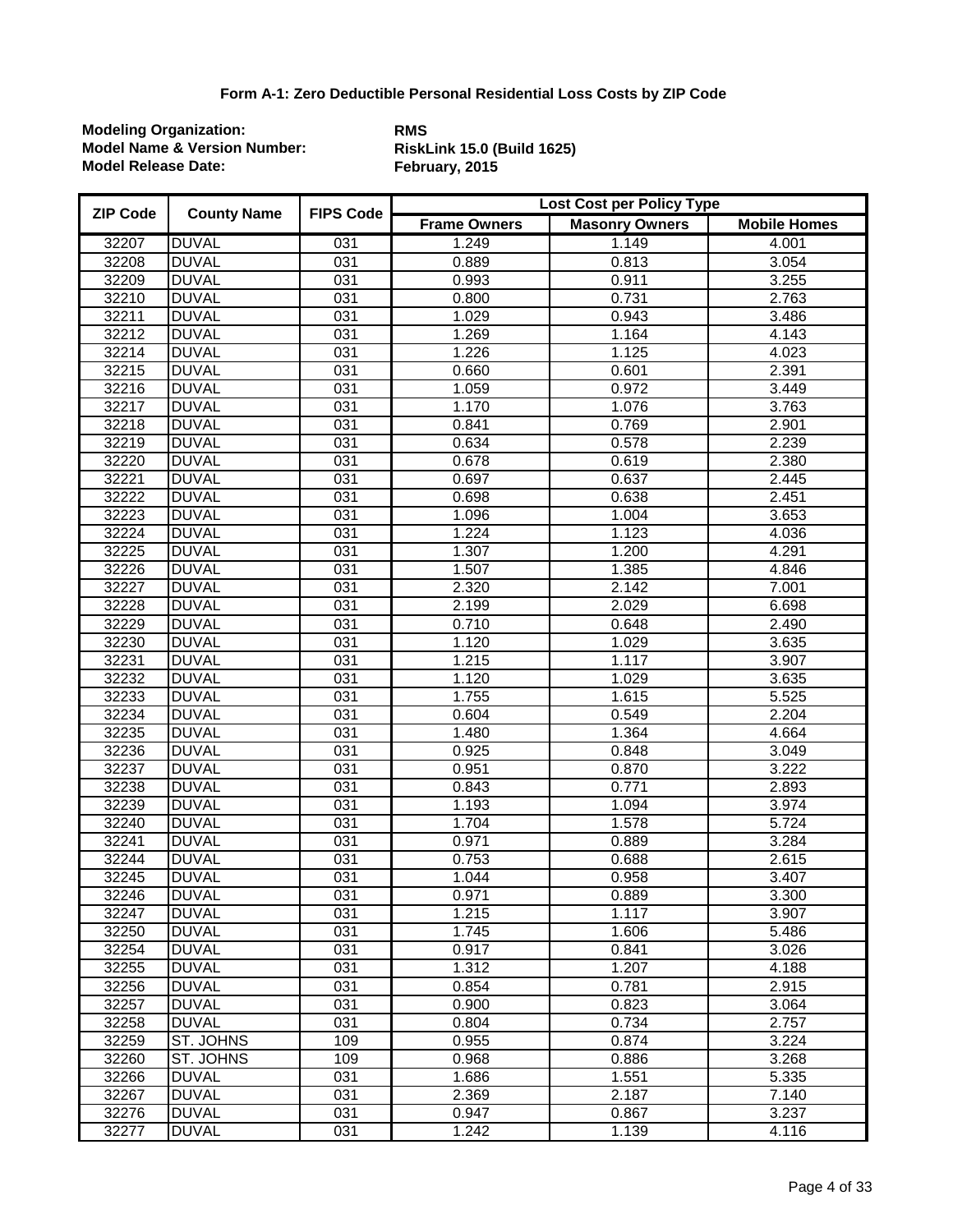| <b>ZIP Code</b> | <b>County Name</b> | <b>FIPS Code</b> |                     | Lost Cost per Policy Type |                     |  |
|-----------------|--------------------|------------------|---------------------|---------------------------|---------------------|--|
|                 |                    |                  | <b>Frame Owners</b> | <b>Masonry Owners</b>     | <b>Mobile Homes</b> |  |
| 32290           | <b>DUVAL</b>       | 031              | 1.015               | 0.930                     | 3.442               |  |
| 32294           | <b>DUVAL</b>       | 031              | 1.015               | 0.930                     | 3.442               |  |
| 32296           | <b>DUVAL</b>       | $\overline{031}$ | 0.962               | 0.880                     | 3.272               |  |
| 32297           | <b>DUVAL</b>       | $\overline{031}$ | 1.003               | 0.919                     | 3.410               |  |
| 32301           | <b>LEON</b>        | 073              | 0.705               | 0.648                     | 2.282               |  |
| 32302           | <b>LEON</b>        | 073              | 0.690               | 0.634                     | 2.241               |  |
| 32303           | <b>LEON</b>        | 073              | 0.550               | 0.503                     | 1.898               |  |
| 32304           | <b>LEON</b>        | 073              | 0.766               | 0.704                     | 2.472               |  |
| 32305           | <b>LEON</b>        | 073              | 0.810               | 0.743                     | 2.650               |  |
| 32306           | <b>LEON</b>        | $\overline{073}$ | 0.801               | 0.737                     | 2.576               |  |
| 32307           | <b>LEON</b>        | $\overline{073}$ | 0.690               | 0.634                     | 2.241               |  |
| 32308           | <b>LEON</b>        | $\overline{073}$ | 0.523               | 0.479                     | 1.803               |  |
| 32309           | <b>LEON</b>        | 073              | 0.561               | 0.513                     | 1.922               |  |
| 32310           | <b>LEON</b>        | $\overline{073}$ | 0.700               | 0.641                     | 2.355               |  |
| 32311           | <b>LEON</b>        | $\overline{073}$ | 0.672               | 0.616                     | 2.239               |  |
| 32312           | <b>LEON</b>        | 073              | 0.561               | 0.514                     | 1.934               |  |
| 32313           | LEON               | 073              | 0.690               | 0.634                     | 2.241               |  |
| 32314           | <b>LEON</b>        | $\overline{073}$ | 0.690               | 0.634                     | 2.241               |  |
| 32315           | <b>LEON</b>        | $\overline{073}$ | 0.512               | 0.468                     | 1.774               |  |
| 32316           | <b>LEON</b>        | $\overline{073}$ | 0.818               | 0.752                     | 2.627               |  |
| 32317           | <b>LEON</b>        | 073              | 0.557               | 0.510                     | 1.902               |  |
| 32318           | <b>LEON</b>        | 073              | 0.565               | 0.517                     | 1.931               |  |
| 32320           | <b>FRANKLIN</b>    | 037              | 3.258               | 3.012                     | 9.182               |  |
| 32321           | <b>LIBERTY</b>     | $\overline{077}$ | 0.828               | 0.754                     | 2.924               |  |
| 32322           | <b>FRANKLIN</b>    | $\overline{037}$ | 2.706               | 2.485                     | 7.823               |  |
| 32323           | <b>FRANKLIN</b>    | 037              | 3.499               | 3.246                     | 10.311              |  |
| 32324           | <b>GADSDEN</b>     | 039              | 0.634               | 0.577                     | 2.315               |  |
| 32326           | <b>WAKULLA</b>     | 129              | 0.791               | 0.722                     | 2.643               |  |
| 32327           | <b>WAKULLA</b>     | 129              | 0.895               | 0.818                     | 2.946               |  |
| 32328           | <b>FRANKLIN</b>    | $\overline{037}$ | 3.776               | 3.477                     | 10.572              |  |
| 32329           | <b>FRANKLIN</b>    | $\overline{037}$ | 4.162               | 3.884                     | 12.063              |  |
| 32330           | <b>GADSDEN</b>     | 039              | 0.652               | 0.593                     | 2.349               |  |
| 32331           | <b>MADISON</b>     | 079              | 0.413               | 0.376                     | 1.488               |  |
| 32332           | <b>GADSDEN</b>     | 039              | 0.622               | 0.566                     | 2.243               |  |
| 32333           | <b>GADSDEN</b>     | $\overline{039}$ | 0.470               | 0.428                     | 1.709               |  |
| 32334           | <b>LIBERTY</b>     | $\overline{077}$ | 0.792               | 0.722                     | 2.781               |  |
| 32335           | <b>GULF</b>        | 045              | 0.992               | 0.904                     | 3.370               |  |
| 32336           | <b>JEFFERSON</b>   | 065              | 0.548               | 0.501                     | 1.878               |  |
| 32337           | <b>JEFFERSON</b>   | 065              | 0.520               | 0.475                     | 1.806               |  |
| 32340           | <b>MADISON</b>     | $\overline{079}$ | 0.539               | 0.491                     | 1.931               |  |
| 32341           | <b>MADISON</b>     | $\overline{079}$ | 0.563               | 0.512                     | 2.007               |  |
| 32343           | <b>GADSDEN</b>     | 039              | 0.526               | 0.479                     | 1.879               |  |
| 32344           | <b>JEFFERSON</b>   | 065              | 0.465               | 0.424                     | 1.635               |  |
| 32345           | <b>JEFFERSON</b>   | 065              | 0.452               | 0.412                     | 1.590               |  |
| 32346           | <b>WAKULLA</b>     | 129              | 2.475               | 2.275                     | 7.189               |  |
| 32347           | <b>TAYLOR</b>      | 123              | 0.674               | 0.615                     | 2.340               |  |
| 32348           | <b>TAYLOR</b>      | 123              | 0.943               | 0.861                     | 3.196               |  |
| 32350           | <b>MADISON</b>     | 079              | 0.463               | 0.421                     | 1.687               |  |
| 32351           | <b>GADSDEN</b>     | 039              | 0.575               | 0.524                     | 2.071               |  |
| 32352           | <b>GADSDEN</b>     | 039              | 0.504               | 0.458                     | 1.838               |  |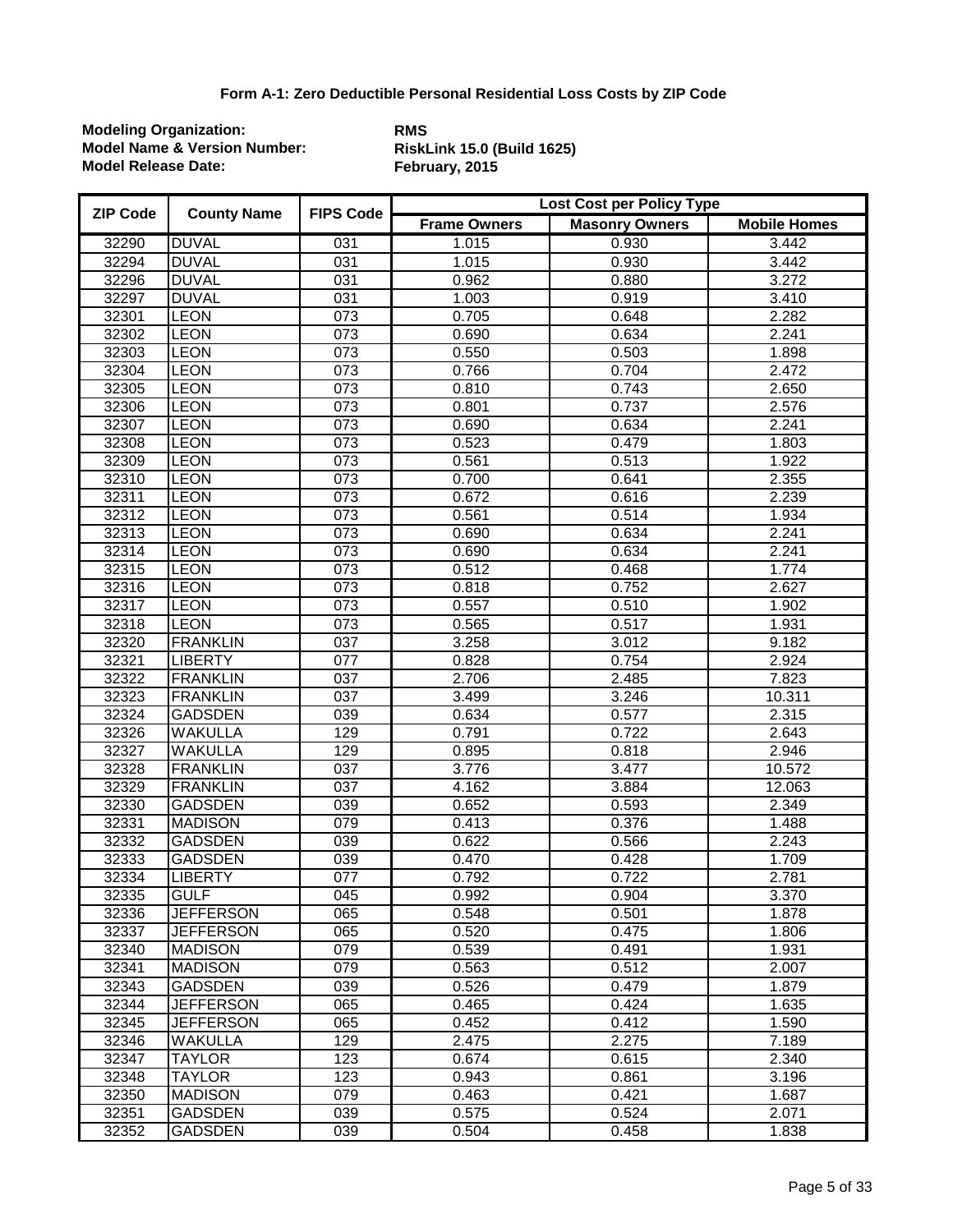| <b>ZIP Code</b> | <b>County Name</b> | <b>FIPS Code</b> | <b>Lost Cost per Policy Type</b> |                       |                     |  |
|-----------------|--------------------|------------------|----------------------------------|-----------------------|---------------------|--|
|                 |                    |                  | <b>Frame Owners</b>              | <b>Masonry Owners</b> | <b>Mobile Homes</b> |  |
| 32353           | <b>GADSDEN</b>     | 039              | 0.533                            | 0.486                 | 1.929               |  |
| 32355           | WAKULLA            | 129              | $\overline{1.187}$               | 1.087                 | 3.746               |  |
| 32356           | <b>TAYLOR</b>      | 123              | 0.722                            | 0.658                 | 2.504               |  |
| 32357           | <b>TAYLOR</b>      | 123              | 0.454                            | 0.413                 | 1.617               |  |
| 32358           | <b>WAKULLA</b>     | 129              | 1.087                            | 0.994                 | 3.515               |  |
| 32359           | <b>TAYLOR</b>      | 123              | 1.312                            | 1.201                 | 4.147               |  |
| 32360           | <b>LIBERTY</b>     | $\overline{077}$ | 0.724                            | 0.659                 | 2.569               |  |
| 32361           | <b>JEFFERSON</b>   | 065              | 0.582                            | 0.532                 | 1.988               |  |
| 32362           | <b>LEON</b>        | 073              | 0.943                            | 0.866                 | 3.015               |  |
| 32395           | <b>LEON</b>        | $\overline{073}$ | 0.690                            | 0.634                 | 2.241               |  |
| 32399           | <b>LEON</b>        | $\overline{073}$ | 0.668                            | 0.614                 | 2.164               |  |
| 32401           | <b>BAY</b>         | 005              | 2.311                            | 2.144                 | 6.672               |  |
| 32402           | <b>BAY</b>         | 005              | 1.755                            | 1.623                 | 5.257               |  |
| 32403           | <b>BAY</b>         | 005              | 2.753                            | 2.529                 | 8.090               |  |
| 32404           | <b>BAY</b>         | 005              | 1.545                            | 1.420                 | 4.833               |  |
| 32405           | <b>BAY</b>         | 005              | 1.561                            | 1.436                 | 4.866               |  |
| 32406           | <b>BAY</b>         | 005              | 1.815                            | 1.672                 | 5.544               |  |
| 32407           | <b>BAY</b>         | 005              | 2.391                            | 2.208                 | 6.931               |  |
| 32408           | <b>BAY</b>         | 005              | 2.717                            | 2.513                 | 7.720               |  |
| 32409           | <b>BAY</b>         | 005              | 1.436                            | 1.314                 | 4.599               |  |
| 32410           | <b>BAY</b>         | 005              | 2.148                            | 2.005                 | 6.681               |  |
| 32411           | <b>BAY</b>         | 005              | 2.660                            | 2.472                 | 8.147               |  |
| 32412           | <b>BAY</b>         | 005              | 1.755                            | 1.623                 | 5.257               |  |
| 32413           | <b>BAY</b>         | 005              | 2.360                            | 2.170                 | 6.922               |  |
| 32417           | <b>BAY</b>         | 005              | 1.990                            | 1.847                 | 6.293               |  |
| 32420           | <b>JACKSON</b>     | 063              | 0.894                            | 0.815                 | 3.108               |  |
| 32421           | <b>CALHOUN</b>     | $\overline{013}$ | 0.987                            | 0.899                 | 3.415               |  |
| 32422           | <b>WALTON</b>      | 131              | 1.135                            | 1.039                 | 3.729               |  |
| 32423           | <b>JACKSON</b>     | 063              | 0.772                            | 0.703                 | 2.776               |  |
| 32424           | <b>CALHOUN</b>     | $\overline{013}$ | 0.788                            | 0.717                 | 2.806               |  |
| 32425           | <b>HOLMES</b>      | $\overline{059}$ | 0.740                            | 0.674                 | 2.620               |  |
| 32426           | <b>JACKSON</b>     | 063              | 0.758                            | 0.690                 | 2.716               |  |
| 32427           | <b>WASHINGTON</b>  | 133              | 0.749                            | 0.683                 | 2.632               |  |
| 32428           | <b>WASHINGTON</b>  | 133              | 1.056                            | 0.964                 | 3.577               |  |
| 32430           | CALHOUN            | $\overline{013}$ | 0.969                            | 0.882                 | 3.325               |  |
| 32431           | <b>JACKSON</b>     | 063              | 0.804                            | 0.733                 | 2.851               |  |
| 32432           | <b>JACKSON</b>     | 063              | 0.745                            | 0.678                 | 2.682               |  |
| 32433           | <b>WALTON</b>      | 131              | 1.329                            | 1.218                 | 4.236               |  |
| 32434           | WALTON             | 131              | 1.578                            | 1.448                 | 4.802               |  |
| 32435           | <b>WALTON</b>      | 131              | 1.332                            | 1.221                 | 4.243               |  |
| 32437           | <b>WASHINGTON</b>  | 133              | 1.125                            | 1.030                 | 3.696               |  |
| 32438           | <b>BAY</b>         | 005              | 1.003                            | 0.914                 | 3.410               |  |
| 32439           | <b>WALTON</b>      | 131              | 1.680                            | 1.542                 | 5.164               |  |
| 32440           | <b>JACKSON</b>     | 063              | 0.776                            | 0.707                 | 2.763               |  |
| 32442           | <b>JACKSON</b>     | 063              | 0.784                            | 0.714                 | 2.810               |  |
| 32443           | <b>JACKSON</b>     | 063              | 0.862                            | 0.785                 | 3.058               |  |
| 32444           | <b>BAY</b>         | 005              | 1.525                            | 1.402                 | 4.773               |  |
| 32445           | <b>JACKSON</b>     | 063              | 0.757                            | 0.689                 | 2.727               |  |
| 32446           | <b>JACKSON</b>     | 063              | 0.754                            | 0.686                 | 2.705               |  |
| 32447           | <b>JACKSON</b>     | 063              | 0.766                            | 0.697                 | 2.740               |  |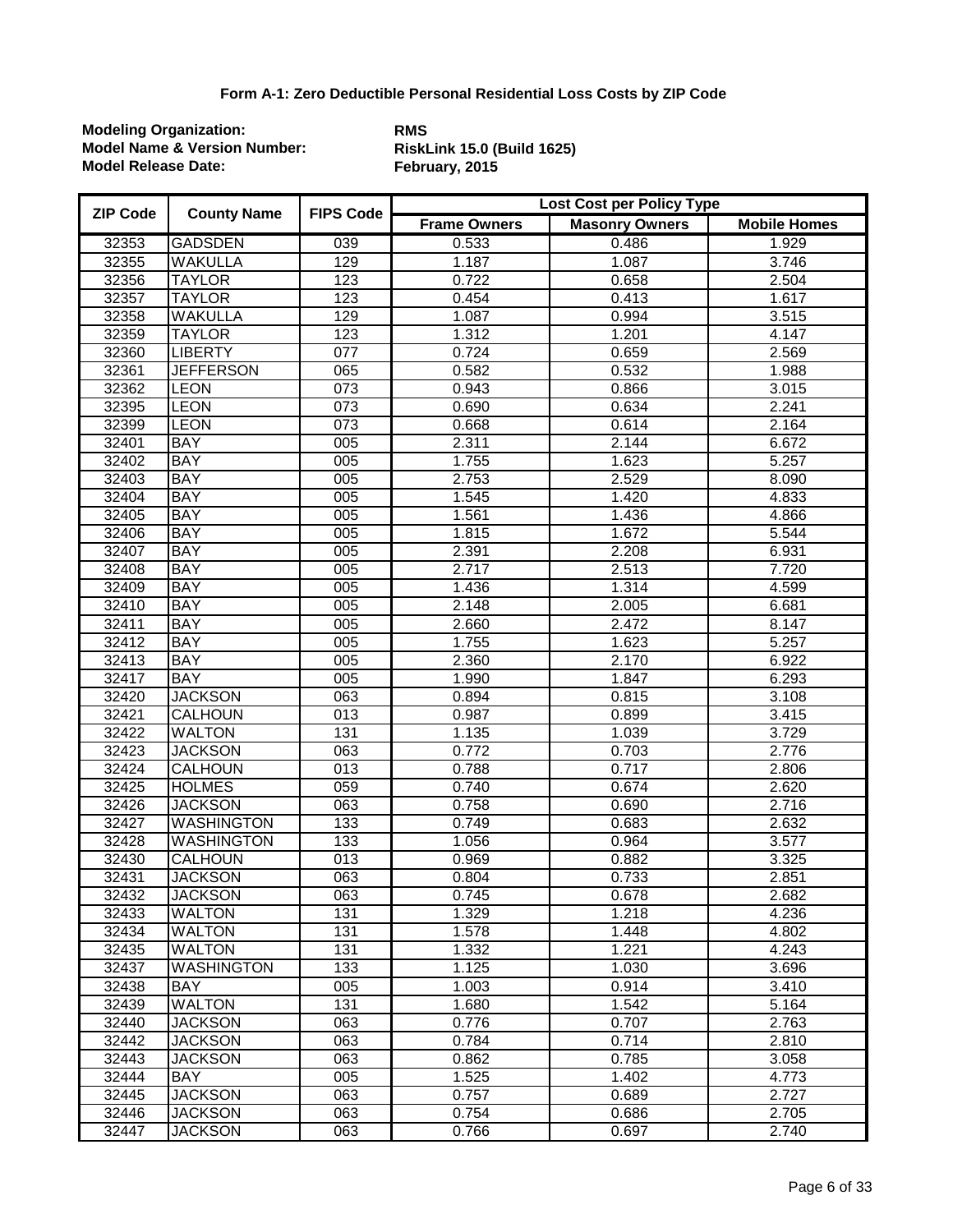| <b>ZIP Code</b> | <b>County Name</b> | <b>FIPS Code</b> | Lost Cost per Policy Type |                       |                     |  |
|-----------------|--------------------|------------------|---------------------------|-----------------------|---------------------|--|
|                 |                    |                  | <b>Frame Owners</b>       | <b>Masonry Owners</b> | <b>Mobile Homes</b> |  |
| 32448           | <b>JACKSON</b>     | 063              | 0.784                     | 0.714                 | 2.795               |  |
| 32449           | <b>CALHOUN</b>     | 013              | 0.961                     | 0.875                 | 3.283               |  |
| 32452           | <b>HOLMES</b>      | $\overline{059}$ | 0.821                     | 0.748                 | 2.897               |  |
| 32453           | <b>GULF</b>        | $\overline{045}$ | 1.419                     | 1.298                 | 4.433               |  |
| 32454           | <b>WALTON</b>      | 131              | 2.938                     | 2.706                 | 8.084               |  |
| 32455           | <b>WALTON</b>      | 131              | 0.958                     | 0.875                 | 3.241               |  |
| 32456           | <b>GULF</b>        | $\overline{045}$ | 2.611                     | 2.395                 | 7.700               |  |
| 32457           | <b>GULF</b>        | $\overline{045}$ | 3.147                     | 2.913                 | 9.581               |  |
| 32459           | <b>WALTON</b>      | 131              | 3.196                     | 2.945                 | 8.874               |  |
| 32460           | <b>JACKSON</b>     | 063              | 0.898                     | 0.818                 | 3.171               |  |
| 32461           | <b>BAY</b>         | 005              | 2.309                     | 2.138                 | 7.174               |  |
| 32462           | <b>WASHINGTON</b>  | 133              | 1.263                     | 1.155                 | 4.110               |  |
| 32463           | <b>WASHINGTON</b>  | 133              | 0.855                     | 0.780                 | 2.970               |  |
| 32464           | <b>HOLMES</b>      | $\overline{059}$ | 0.837                     | 0.763                 | 2.908               |  |
| 32465           | <b>GULF</b>        | $\overline{045}$ | 1.028                     | 0.937                 | 3.469               |  |
| 32466           | <b>BAY</b>         | 005              | 1.298                     | 1.190                 | 4.165               |  |
| 32501           | <b>ESCAMBIA</b>    | 033              | 2.914                     | 2.716                 | 8.076               |  |
| 32502           | <b>ESCAMBIA</b>    | 033              | 3.810                     | 3.565                 | 10.127              |  |
| 32503           | <b>ESCAMBIA</b>    | 033              | 2.815                     | 2.623                 | 7.849               |  |
| 32504           | <b>ESCAMBIA</b>    | 033              | 2.946                     | 2.746                 | 8.169               |  |
| 32505           | <b>ESCAMBIA</b>    | 033              | 2.567                     | 2.388                 | 7.244               |  |
| 32506           | <b>ESCAMBIA</b>    | 033              | 2.702                     | 2.500                 | 7.727               |  |
| 32507           | <b>ESCAMBIA</b>    | 033              | 4.320                     | 4.015                 | 11.430              |  |
| 32508           | <b>ESCAMBIA</b>    | 033              | 4.373                     | 4.065                 | 11.538              |  |
| 32509           | <b>ESCAMBIA</b>    | $\overline{033}$ | 2.255                     | 2.083                 | 6.632               |  |
| 32511           | <b>ESCAMBIA</b>    | 033              | 2.735                     | 2.531                 | 7.795               |  |
| 32512           | <b>ESCAMBIA</b>    | 033              | 2.824                     | 2.615                 | 8.002               |  |
| 32513           | <b>ESCAMBIA</b>    | 033              | 3.090                     | 2.883                 | 8.501               |  |
| 32514           | <b>ESCAMBIA</b>    | 033              | 2.233                     | 2.062                 | 6.585               |  |
| 32516           | <b>ESCAMBIA</b>    | 033              | 2.385                     | 2.204                 | 6.942               |  |
| 32520           | <b>ESCAMBIA</b>    | 033              | 4.174                     | 3.909                 | 10.941              |  |
| 32521           | <b>ESCAMBIA</b>    | 033              | 3.798                     | 3.548                 | 10.884              |  |
| 32522           | <b>ESCAMBIA</b>    | 033              | 3.133                     | 2.944                 | 9.163               |  |
| 32523           | <b>ESCAMBIA</b>    | $\overline{033}$ | 2.692                     | 2.506                 | 7.555               |  |
| 32524           | <b>ESCAMBIA</b>    | 033              | 2.692                     | 2.506                 | 7.555               |  |
| 32526           | <b>ESCAMBIA</b>    | 033              | 1.958                     | 1.807                 | 5.876               |  |
| 32530           | <b>SANTA ROSA</b>  | 113              | 1.813                     | 1.671                 | 5.513               |  |
| 32531           | <b>OKALOOSA</b>    | 091              | 0.991                     | 0.906                 | 3.281               |  |
| 32533           | <b>ESCAMBIA</b>    | 033              | 1.676                     | 1.544                 | 5.161               |  |
| 32534           | <b>ESCAMBIA</b>    | 033              | 1.841                     | 1.698                 | 5.574               |  |
| 32535           | <b>ESCAMBIA</b>    | 033              | 1.024                     | 0.935                 | 3.450               |  |
| 32536           | <b>OKALOOSA</b>    | 091              | 1.052                     | 0.967                 | 3.351               |  |
| 32537           | <b>OKALOOSA</b>    | 091              | 1.022                     | 0.939                 | 3.293               |  |
| 32538           | <b>WALTON</b>      | 131              | 0.959                     | 0.876                 | 3.245               |  |
| 32539           | <b>OKALOOSA</b>    | 091              | 1.129                     | 1.039                 | 3.542               |  |
| 32540           | <b>OKALOOSA</b>    | 091              | 3.900                     | 3.672                 | 11.109              |  |
| 32541           | <b>OKALOOSA</b>    | 091              | 4.535                     | 4.252                 | 11.799              |  |
| 32542           | <b>OKALOOSA</b>    | 091              | 2.324                     | 2.148                 | 6.678               |  |
| 32544           | <b>OKALOOSA</b>    | 091              | 2.435                     | 2.252                 | 7.015               |  |
| 32547           | <b>OKALOOSA</b>    | 091              | 2.209                     | 2.040                 | 6.485               |  |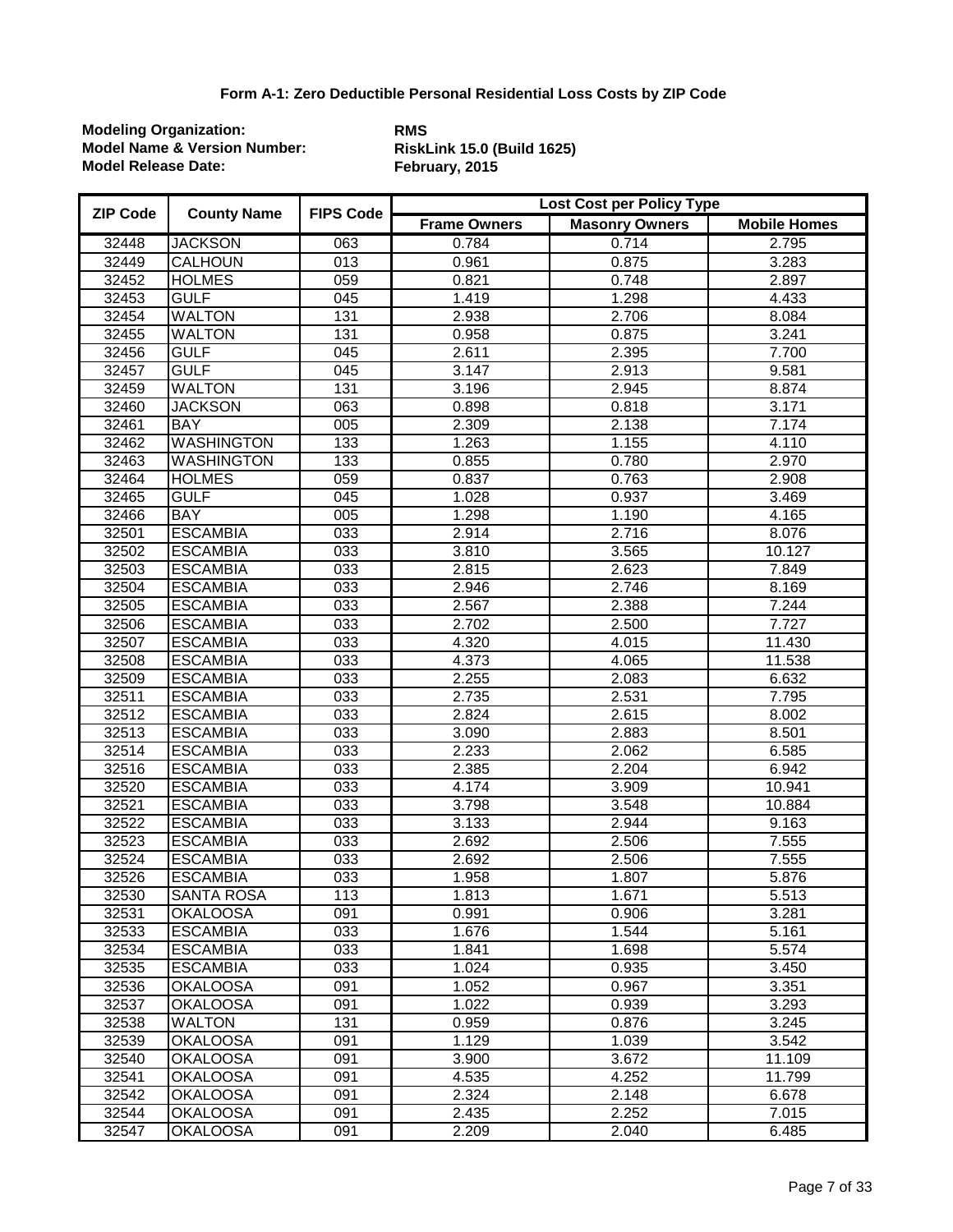| <b>ZIP Code</b> | <b>County Name</b> | <b>FIPS Code</b> | Lost Cost per Policy Type |                       |                     |  |
|-----------------|--------------------|------------------|---------------------------|-----------------------|---------------------|--|
|                 |                    |                  | <b>Frame Owners</b>       | <b>Masonry Owners</b> | <b>Mobile Homes</b> |  |
| 32548           | <b>OKALOOSA</b>    | 091              | 3.420                     | 3.193                 | 9.261               |  |
| 32549           | <b>OKALOOSA</b>    | 091              | 2.998                     | 2.814                 | 8.843               |  |
| 32550           | <b>WALTON</b>      | 131              | 4.295                     | 3.993                 | 11.408              |  |
| 32559           | <b>ESCAMBIA</b>    | 033              | 2.209                     | 2.040                 | 6.511               |  |
| 32560           | <b>ESCAMBIA</b>    | 033              | 1.685                     | 1.552                 | 5.177               |  |
| 32561           | <b>SANTA ROSA</b>  | 113              | 5.723                     | 5.356                 | 15.516              |  |
| 32562           | <b>SANTA ROSA</b>  | 113              | 4.184                     | 3.910                 | 12.014              |  |
| 32563           | <b>SANTA ROSA</b>  | 113              | 4.422                     | 4.109                 | 11.823              |  |
| 32564           | <b>OKALOOSA</b>    | 091              | 1.044                     | 0.955                 | 3.443               |  |
| 32565           | <b>SANTA ROSA</b>  | 113              | 1.063                     | 0.971                 | 3.562               |  |
| 32566           | <b>SANTA ROSA</b>  | 113              | 2.740                     | 2.537                 | 7.812               |  |
| 32567           | <b>OKALOOSA</b>    | 091              | 0.826                     | 0.754                 | 2.827               |  |
| 32568           | <b>ESCAMBIA</b>    | 033              | 1.156                     | 1.057                 | 3.830               |  |
| 32569           | <b>OKALOOSA</b>    | 091              | 2.492                     | 2.305                 | 7.179               |  |
| 32570           | <b>SANTA ROSA</b>  | 113              | 1.472                     | 1.354                 | 4.624               |  |
| 32571           | <b>SANTA ROSA</b>  | 113              | 1.774                     | 1.635                 | 5.440               |  |
| 32572           | <b>SANTA ROSA</b>  | 113              | 1.595                     | 1.469                 | 4.945               |  |
| 32573           | <b>ESCAMBIA</b>    | $\overline{033}$ | 2.232                     | 2.062                 | 6.571               |  |
| 32574           | <b>ESCAMBIA</b>    | $\overline{033}$ | 2.815                     | 2.606                 | 7.992               |  |
| 32575           | <b>ESCAMBIA</b>    | $\overline{033}$ | 2.815                     | 2.606                 | 7.992               |  |
| 32576           | <b>ESCAMBIA</b>    | 033              | 2.232                     | 2.062                 | 6.571               |  |
| 32577           | <b>ESCAMBIA</b>    | 033              | 1.346                     | 1.233                 | 4.363               |  |
| 32578           | <b>OKALOOSA</b>    | 091              | 2.189                     | 2.023                 | 6.396               |  |
| 32579           | <b>OKALOOSA</b>    | 091              | 2.698                     | 2.496                 | 7.707               |  |
| 32580           | <b>OKALOOSA</b>    | 091              | 1.938                     | 1.789                 | 5.718               |  |
| 32581           | <b>ESCAMBIA</b>    | 033              | 2.232                     | 2.062                 | 6.571               |  |
| 32582           | <b>ESCAMBIA</b>    | 033              | 2.232                     | 2.062                 | 6.571               |  |
| 32583           | <b>SANTA ROSA</b>  | 113              | 1.769                     | 1.630                 | 5.411               |  |
| 32588           | <b>OKALOOSA</b>    | 091              | 1.977                     | 1.825                 | 5.820               |  |
| 32589           | <b>ESCAMBIA</b>    | 033              | 2.232                     | 2.062                 | 6.571               |  |
| 32590           | <b>ESCAMBIA</b>    | 033              | 2.692                     | 2.506                 | 7.555               |  |
| 32591           | <b>ESCAMBIA</b>    | 033              | 2.692                     | 2.506                 | 7.555               |  |
| 32592           | <b>ESCAMBIA</b>    | $\overline{033}$ | 2.692                     | 2.506                 | 7.555               |  |
| 32593           | <b>ESCAMBIA</b>    | $\overline{033}$ | 2.232                     | 2.062                 | 6.571               |  |
| 32594           | <b>ESCAMBIA</b>    | $\overline{033}$ | 2.815                     | 2.606                 | 7.992               |  |
| 32595           | <b>ESCAMBIA</b>    | 033              | 2.815                     | 2.606                 | 7.992               |  |
| 32596           | <b>ESCAMBIA</b>    | 033              | 2.815                     | 2.606                 | 7.992               |  |
| 32597           | <b>ESCAMBIA</b>    | 033              | 2.232                     | 2.062                 | 6.571               |  |
| 32598           | <b>ESCAMBIA</b>    | 033              | 2.815                     | 2.606                 | 7.992               |  |
| 32601           | <b>ALACHUA</b>     | 001              | 1.035                     | 0.946                 | 3.529               |  |
| 32602           | <b>ALACHUA</b>     | 001              | 0.903                     | 0.825                 | 3.122               |  |
| 32603           | <b>ALACHUA</b>     | 001              | 0.999                     | 0.914                 | 3.412               |  |
| 32604           | <b>ALACHUA</b>     | 001              | 0.903                     | 0.825                 | 3.122               |  |
| 32605           | <b>ALACHUA</b>     | 001              | 0.913                     | 0.834                 | 3.143               |  |
| 32606           | <b>ALACHUA</b>     | 001              | 0.987                     | 0.903                 | 3.348               |  |
| 32607           | <b>ALACHUA</b>     | 001              | 1.013                     | 0.926                 | 3.435               |  |
| 32608           | <b>ALACHUA</b>     | 001              | 1.095                     | 1.002                 | 3.698               |  |
| 32609           | <b>ALACHUA</b>     | 001              | 0.922                     | 0.842                 | 3.186               |  |
| 32610           | <b>ALACHUA</b>     | 001              | 1.122                     | 1.027                 | 3.799               |  |
| 32611           | <b>ALACHUA</b>     | 001              | 1.070                     | 0.979                 | 3.636               |  |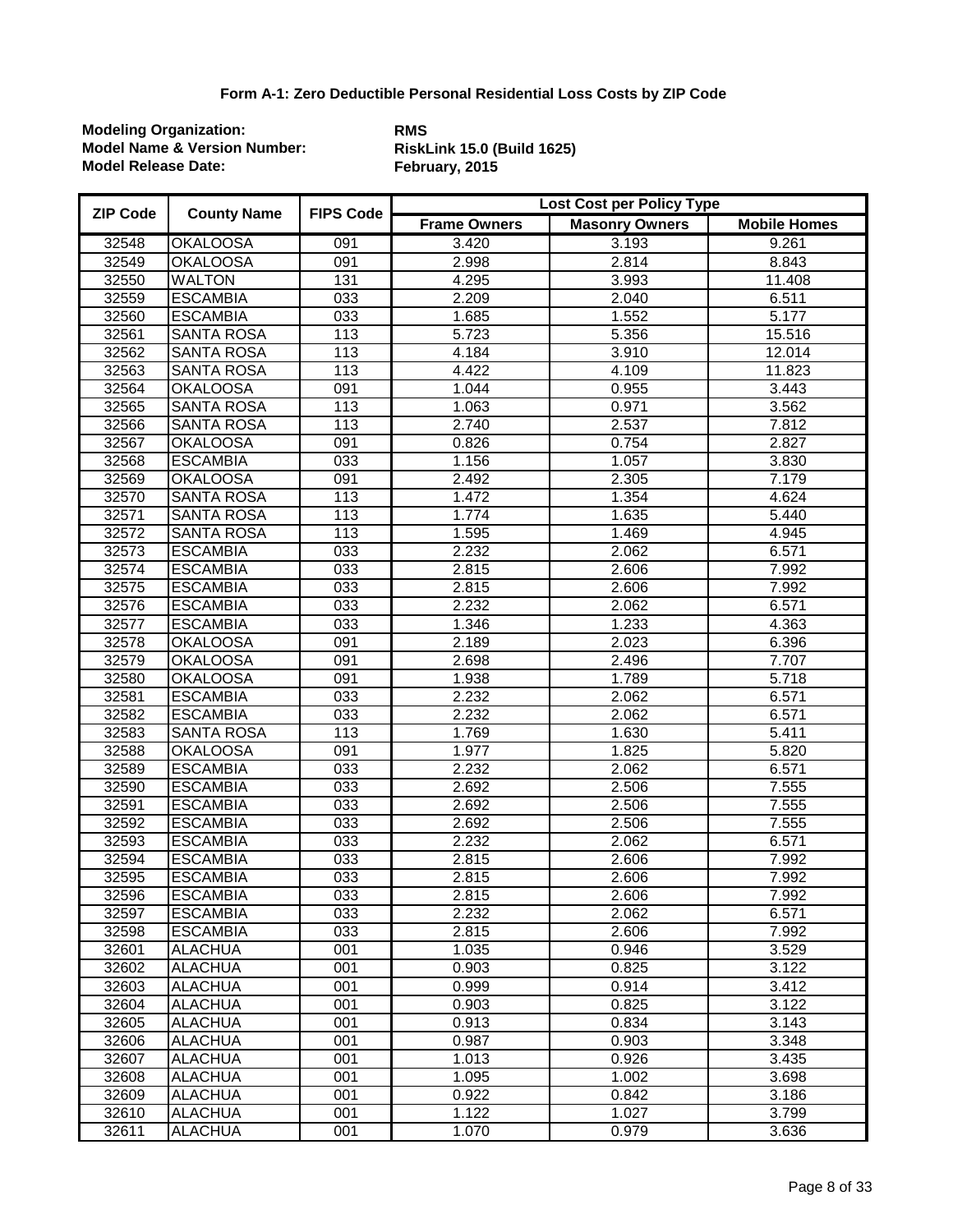| <b>ZIP Code</b> | <b>County Name</b> | <b>FIPS Code</b> | Lost Cost per Policy Type |                       |                     |  |
|-----------------|--------------------|------------------|---------------------------|-----------------------|---------------------|--|
|                 |                    |                  | <b>Frame Owners</b>       | <b>Masonry Owners</b> | <b>Mobile Homes</b> |  |
| 32612           | <b>ALACHUA</b>     | 001              | 1.031                     | 0.943                 | 3.511               |  |
| 32613           | <b>ALACHUA</b>     | 001              | 1.031                     | 0.943                 | 3.511               |  |
| 32614           | <b>ALACHUA</b>     | 001              | 1.031                     | 0.943                 | 3.511               |  |
| 32615           | <b>ALACHUA</b>     | 001              | 0.997                     | 0.910                 | 3.433               |  |
| 32616           | <b>ALACHUA</b>     | 001              | 1.037                     | 0.947                 | 3.557               |  |
| 32617           | <b>MARION</b>      | $\overline{083}$ | 1.407                     | 1.282                 | 4.893               |  |
| 32618           | <b>ALACHUA</b>     | 001              | 1.360                     | 1.244                 | 4.508               |  |
| 32619           | <b>GILCHRIST</b>   | 041              | 1.119                     | 1.023                 | 3.774               |  |
| 32620           | <b>MARION</b>      | $\overline{083}$ | 1.954                     | 1.790                 | 6.485               |  |
| 32621           | <b>LEVY</b>        | $\overline{075}$ | 1.518                     | 1.390                 | 4.936               |  |
| 32622           | <b>BRADFORD</b>    | $\overline{007}$ | 0.807                     | 0.734                 | 2.864               |  |
| 32623           | <b>CITRUS</b>      | $\overline{017}$ | 2.383                     | 2.196                 | 7.533               |  |
| 32625           | LEVY               | $\overline{075}$ | 3.431                     | 3.182                 | 9.594               |  |
| 32626           | <b>LEVY</b>        | 075              | 1.446                     | 1.325                 | 4.705               |  |
| 32627           | <b>ALACHUA</b>     | 001              | 0.903                     | 0.825                 | 3.122               |  |
| 32628           | <b>DIXIE</b>       | 029              | 1.322                     | 1.216                 | 4.240               |  |
| 32629           | <b>CITRUS</b>      | $\overline{017}$ | 2.383                     | 2.196                 | 7.533               |  |
| 32630           | <b>MARION</b>      | $\overline{083}$ | 1.756                     | 1.612                 | 5.755               |  |
| 32631           | <b>ALACHUA</b>     | 001              | 0.999                     | 0.910                 | 3.553               |  |
| 32633           | <b>ALACHUA</b>     | 001              | 1.382                     | 1.261                 | 4.759               |  |
| 32634           | <b>MARION</b>      | $\overline{083}$ | 1.322                     | 1.205                 | 4.580               |  |
| 32635           | <b>ALACHUA</b>     | 001              | 0.902                     | 0.825                 | 3.110               |  |
| 32636           | <b>CITRUS</b>      | 017              | 2.051                     | 1.881                 | 6.738               |  |
| 32639           | <b>LEVY</b>        | $\overline{075}$ | 1.058                     | 0.966                 | 3.559               |  |
| 32640           | <b>PUTNAM</b>      | 107              | 1.131                     | 1.030                 | 3.996               |  |
| 32641           | <b>ALACHUA</b>     | 001              | 1.060                     | 0.969                 | 3.627               |  |
| 32642           | <b>CITRUS</b>      | $\overline{017}$ | 2.146                     | 1.972                 | 6.933               |  |
| 32643           | <b>ALACHUA</b>     | 001              | 1.002                     | 0.914                 | 3.418               |  |
| 32644           | <b>LEVY</b>        | $\overline{075}$ | 1.464                     | 1.342                 | 4.756               |  |
| 32645           | <b>CITRUS</b>      | $\overline{017}$ | 1.756                     | 1.612                 | 5.755               |  |
| 32646           | <b>CITRUS</b>      | $\overline{017}$ | 1.989                     | 1.828                 | 6.428               |  |
| 32647           | <b>CITRUS</b>      | 017              | 1.989                     | 1.828                 | 6.428               |  |
| 32648           | <b>DIXIE</b>       | $\overline{029}$ | 2.637                     | 2.425                 | 7.549               |  |
| 32649           | <b>LEVY</b>        | $\overline{075}$ | 1.207                     | 1.102                 | 4.094               |  |
| 32650           | <b>CITRUS</b>      | $\overline{017}$ | 2.090                     | 1.919                 | 6.793               |  |
| 32651           | <b>CITRUS</b>      | 017              | 2.090                     | 1.919                 | 6.793               |  |
| 32652           | <b>CITRUS</b>      | 017              | 2.216                     | 2.036                 | 7.171               |  |
| 32653           | ALACHUA            | 001              | 0.809                     | 0.736                 | 2.874               |  |
| 32654           | <b>ALACHUA</b>     | 001              | 1.131                     | 1.029                 | 4.009               |  |
| 32655           | <b>ALACHUA</b>     | 001              | 1.055                     | 0.964                 | 3.595               |  |
| 32656           | <b>CLAY</b>        | 019              | 1.055                     | 0.961                 | 3.730               |  |
| 32658           | <b>ALACHUA</b>     | 001              | 0.907                     | 0.827                 | 3.158               |  |
| 32661           | <b>CITRUS</b>      | 017              | 2.365                     | 2.177                 | 7.519               |  |
| 32662           | <b>ALACHUA</b>     | 001              | 1.002                     | 0.911                 | 3.595               |  |
| 32663           | <b>MARION</b>      | 083              | 1.434                     | 1.307                 | 4.962               |  |
| 32664           | <b>MARION</b>      | 083              | 1.419                     | 1.295                 | 4.894               |  |
| 32665           | <b>CITRUS</b>      | 017              | 2.148                     | 1.976                 | 6.904               |  |
| 32666           | <b>PUTNAM</b>      | 107              | 1.118                     | 1.019                 | 3.941               |  |
| 32667           | <b>ALACHUA</b>     | 001              | 1.131                     | 1.031                 | 3.956               |  |
| 32668           | LEVY               | $\overline{075}$ | 1.503                     | 1.374                 | 5.037               |  |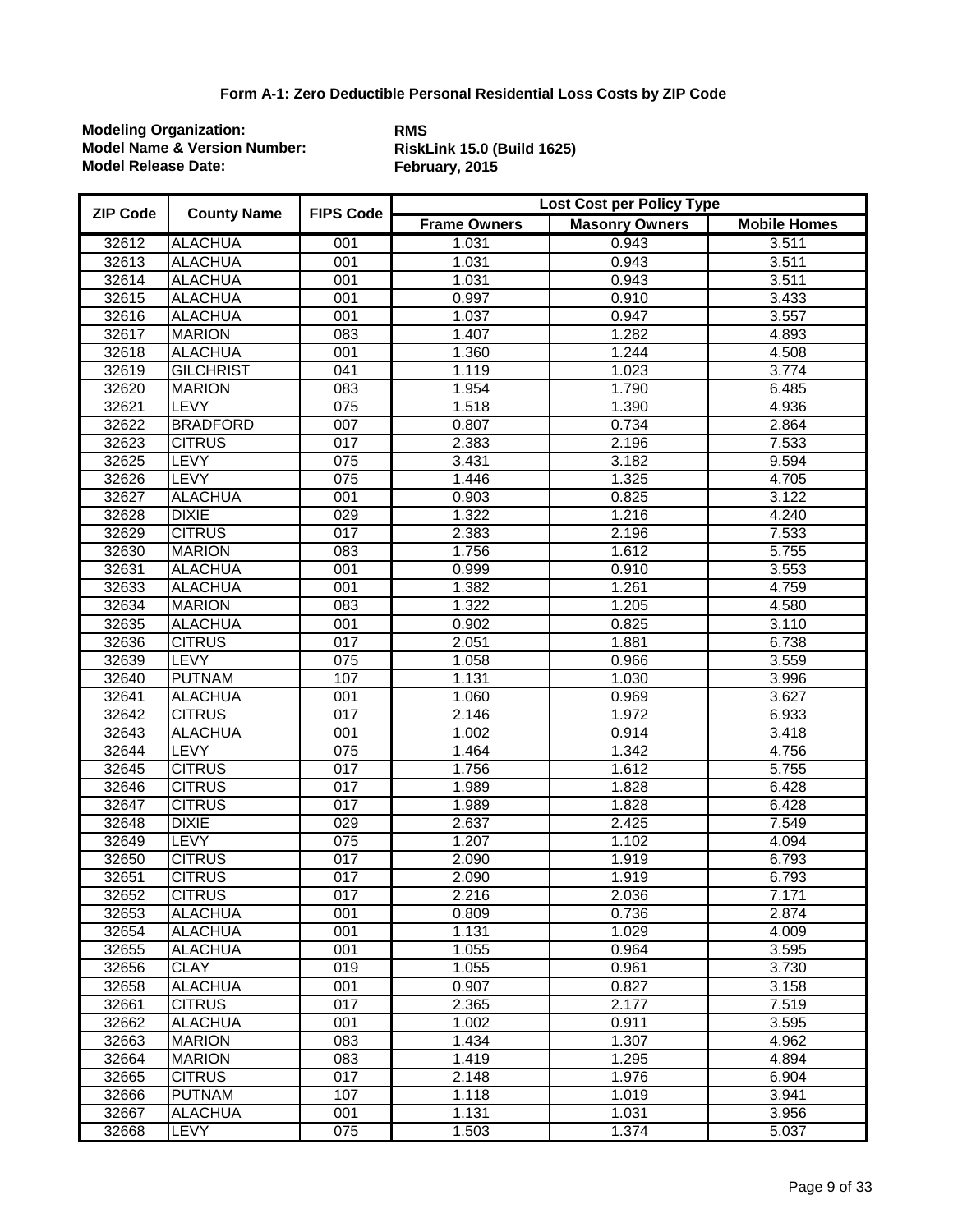| <b>ZIP Code</b> | <b>County Name</b> | <b>FIPS Code</b> | Lost Cost per Policy Type |                       |                     |
|-----------------|--------------------|------------------|---------------------------|-----------------------|---------------------|
|                 |                    |                  | <b>Frame Owners</b>       | <b>Masonry Owners</b> | <b>Mobile Homes</b> |
| 32669           | <b>ALACHUA</b>     | 001              | 1.256                     | 1.149                 | 4.192               |
| 32670           | <b>MARION</b>      | 083              | 1.592                     | 1.456                 | 5.356               |
| 32671           | <b>MARION</b>      | $\overline{083}$ | 1.731                     | 1.584                 | 5.792               |
| 32672           | <b>MARION</b>      | $\overline{083}$ | 1.815                     | 1.661                 | 6.069               |
| 32673           | <b>MARION</b>      | $\overline{083}$ | 1.823                     | 1.670                 | 6.042               |
| 32674           | <b>MARION</b>      | $\overline{083}$ | 1.576                     | 1.442                 | 5.298               |
| 32675           | <b>MARION</b>      | $\overline{083}$ | 1.595                     | 1.460                 | 5.350               |
| 32676           | <b>MARION</b>      | 083              | 1.795                     | 1.644                 | 5.978               |
| 32678           | <b>MARION</b>      | $\overline{083}$ | 1.731                     | 1.584                 | 5.792               |
| 32680           | <b>DIXIE</b>       | $\overline{029}$ | 1.245                     | 1.139                 | 4.142               |
| 32681           | <b>MARION</b>      | $\overline{083}$ | 1.419                     | 1.295                 | 4.894               |
| 32683           | <b>LEVY</b>        | $\overline{075}$ | 1.155                     | 1.056                 | 3.822               |
| 32684           | <b>SUMTER</b>      | 119              | 1.872                     | 1.722                 | 6.896               |
| 32686           | <b>MARION</b>      | $\overline{083}$ | 1.381                     | 1.259                 | 4.783               |
| 32687           | <b>CITRUS</b>      | $\overline{017}$ | 1.989                     | 1.828                 | 6.428               |
| 32688           | <b>MARION</b>      | $\overline{083}$ | 1.698                     | 1.554                 | 5.688               |
| 32691           | <b>MARION</b>      | $\overline{083}$ | 1.977                     | 1.810                 | 6.573               |
| 32692           | <b>DIXIE</b>       | $\overline{029}$ | 2.353                     | 2.166                 | 7.041               |
| 32693           | <b>GILCHRIST</b>   | $\overline{041}$ | 1.226                     | 1.122                 | 4.086               |
| 32694           | <b>ALACHUA</b>     | 001              | 0.738                     | 0.671                 | 2.688               |
| 32696           | <b>LEVY</b>        | $\overline{075}$ | 1.456                     | 1.332                 | 4.854               |
| 32697           | <b>UNION</b>       | 125              | 0.839                     | 0.764                 | 2.945               |
| 32698           | <b>LEVY</b>        | $\overline{075}$ | 2.317                     | 2.127                 | 7.214               |
| 32701           | <b>SEMINOLE</b>    | 117              | 1.894                     | 1.742                 | 7.017               |
| 32702           | <b>LAKE</b>        | 069              | 1.604                     | 1.470                 | 6.128               |
| 32703           | <b>ORANGE</b>      | 095              | 2.024                     | 1.862                 | 7.477               |
| 32704           | <b>ORANGE</b>      | 095              | 2.086                     | 1.920                 | 7.677               |
| 32706           | <b>VOLUSIA</b>     | 127              | 1.549                     | 1.421                 | 5.792               |
| 32707           | <b>SEMINOLE</b>    | 117              | 1.861                     | 1.711                 | 6.880               |
| 32708           | <b>SEMINOLE</b>    | 117              | 1.897                     | 1.745                 | 6.980               |
| 32709           | <b>ORANGE</b>      | 095              | 1.914                     | 1.759                 | 7.039               |
| 32710           | <b>ORANGE</b>      | 095              | 1.880                     | 1.728                 | 6.992               |
| 32712           | <b>ORANGE</b>      | 095              | 1.976                     | 1.817                 | 7.298               |
| 32713           | <b>VOLUSIA</b>     | 127              | 1.913                     | 1.761                 | 6.986               |
| 32714           | <b>SEMINOLE</b>    | 117              | 1.831                     | 1.683                 | 6.815               |
| 32715           | <b>SEMINOLE</b>    | 117              | 1.784                     | 1.639                 | 6.656               |
| 32716           | <b>SEMINOLE</b>    | 117              | 1.784                     | 1.639                 | 6.656               |
| 32717           | <b>SEMINOLE</b>    | 117              | 1.879                     | 1.728                 | 6.965               |
| 32718           | <b>SEMINOLE</b>    | 117              | 1.918                     | 1.765                 | 7.048               |
| 32719           | <b>SEMINOLE</b>    | 117              | 1.918                     | 1.765                 | 7.048               |
| 32720           | <b>VOLUSIA</b>     | 127              | 1.533                     | 1.408                 | 5.664               |
| 32721           | <b>VOLUSIA</b>     | 127              | 1.485                     | 1.364                 | 5.487               |
| 32722           | <b>VOLUSIA</b>     | 127              | 1.485                     | 1.364                 | 5.487               |
| 32723           | <b>VOLUSIA</b>     | 127              | 1.485                     | 1.364                 | 5.487               |
| 32724           | <b>VOLUSIA</b>     | 127              | 1.623                     | 1.493                 | 5.917               |
| 32725           | <b>VOLUSIA</b>     | 127              | 2.021                     | 1.862                 | 7.277               |
| 32726           | LAKE               | 069              | 2.323                     | 2.141                 | 8.415               |
| 32727           | LAKE               | 069              | 2.137                     | 1.967                 | 7.802               |
| 32728           | <b>VOLUSIA</b>     | 127              | 2.365                     | 2.181                 | 8.438               |
| 32730           | <b>SEMINOLE</b>    | 117              | 1.860                     | 1.710                 | 6.885               |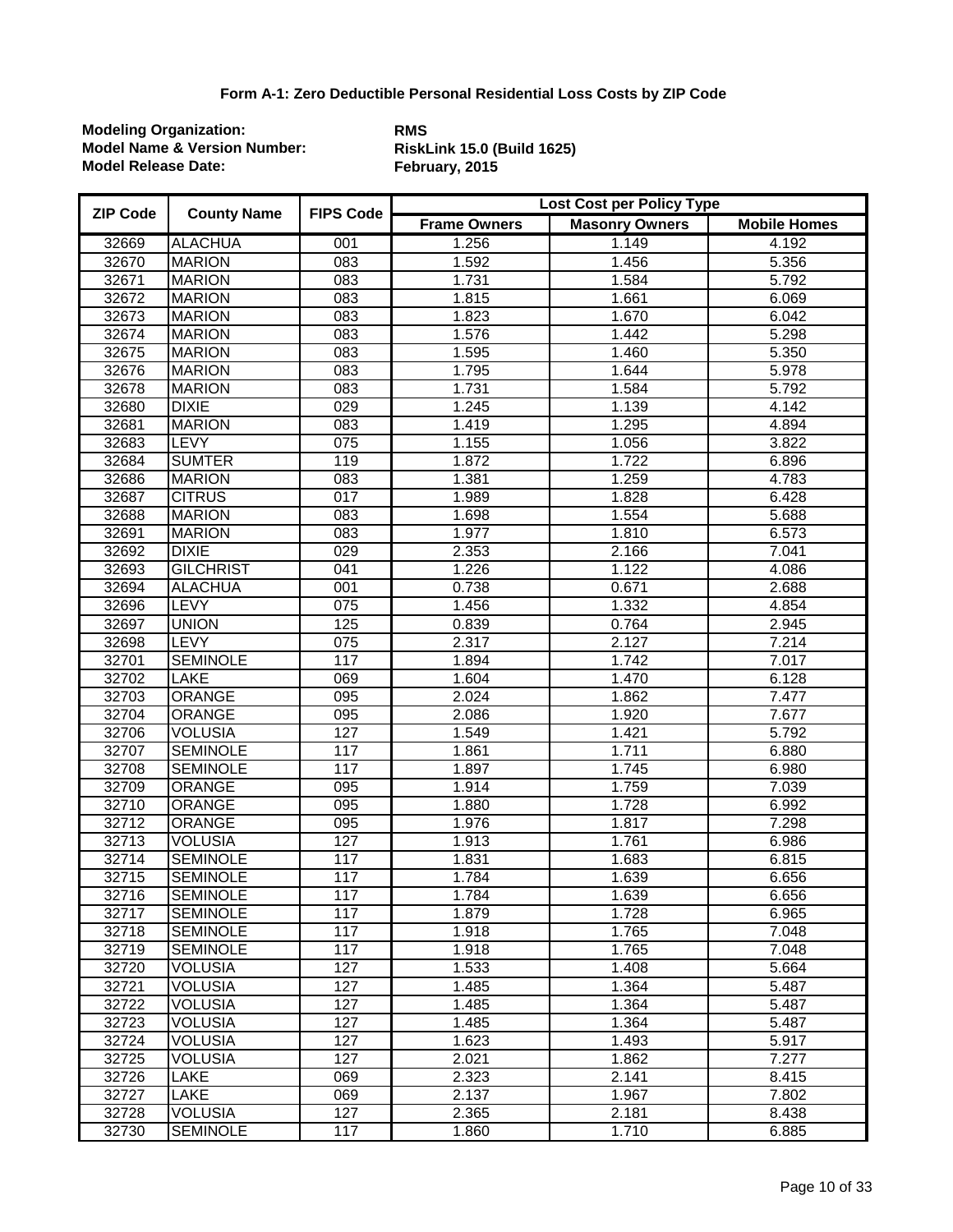| <b>ZIP Code</b> | <b>County Name</b> | <b>FIPS Code</b> | Lost Cost per Policy Type |                       |                     |  |
|-----------------|--------------------|------------------|---------------------------|-----------------------|---------------------|--|
|                 |                    |                  | <b>Frame Owners</b>       | <b>Masonry Owners</b> | <b>Mobile Homes</b> |  |
| 32732           | <b>SEMINOLE</b>    | 117              | 2.263                     | 2.087                 | 8.027               |  |
| 32733           | ORANGE             | 095              | 1.915                     | 1.762                 | 7.033               |  |
| 32735           | <b>LAKE</b>        | $\overline{069}$ | 2.818                     | 2.602                 | 9.958               |  |
| 32736           | LAKE               | 069              | 1.599                     | 1.465                 | 6.131               |  |
| 32738           | <b>VOLUSIA</b>     | 127              | 1.968                     | 1.813                 | 7.055               |  |
| 32739           | <b>VOLUSIA</b>     | 127              | 1.961                     | 1.807                 | 7.054               |  |
| 32744           | <b>VOLUSIA</b>     | 127              | 1.509                     | 1.384                 | 5.652               |  |
| 32745           | <b>SEMINOLE</b>    | 117              | 1.963                     | 1.806                 | 7.199               |  |
| 32746           | <b>SEMINOLE</b>    | 117              | 1.804                     | 1.659                 | 6.686               |  |
| 32747           | <b>SEMINOLE</b>    | 117              | 2.081                     | 1.916                 | 7.571               |  |
| 32750           | <b>SEMINOLE</b>    | 117              | 1.788                     | 1.643                 | 6.642               |  |
| 32751           | <b>ORANGE</b>      | 095              | 2.049                     | 1.886                 | 7.519               |  |
| 32752           | <b>SEMINOLE</b>    | 117              | 1.349                     | 1.236                 | 5.157               |  |
| 32753           | <b>VOLUSIA</b>     | 127              | 1.903                     | 1.750                 | 6.975               |  |
| 32754           | <b>BREVARD</b>     | 009              | 2.689                     | 2.488                 | 8.988               |  |
| 32756           | LAKE               | 069              | 2.219                     | 2.044                 | 8.076               |  |
| 32757           | LAKE               | 069              | 2.313                     | 2.131                 | 8.395               |  |
| 32759           | <b>VOLUSIA</b>     | 127              | 2.557                     | 2.366                 | 8.505               |  |
| 32762           | <b>SEMINOLE</b>    | 117              | 1.993                     | 1.834                 | 7.252               |  |
| 32763           | <b>VOLUSIA</b>     | 127              | 1.701                     | 1.564                 | 6.238               |  |
| 32764           | <b>VOLUSIA</b>     | 127              | 1.815                     | 1.668                 | 6.699               |  |
| 32765           | <b>SEMINOLE</b>    | 117              | 1.872                     | 1.722                 | 6.853               |  |
| 32766           | <b>SEMINOLE</b>    | 117              | 2.025                     | 1.865                 | 7.299               |  |
| 32767           | LAKE               | 069              | 1.449                     | $\overline{1.328}$    | 5.569               |  |
| 32768           | <b>ORANGE</b>      | 095              | 2.564                     | 2.365                 | 9.254               |  |
| 32771           | <b>SEMINOLE</b>    | 117              | 2.360                     | 2.176                 | 8.448               |  |
| 32772           | <b>SEMINOLE</b>    | 117              | 3.558                     | 3.296                 | 12.070              |  |
| 32773           | <b>SEMINOLE</b>    | 117              | 2.067                     | 1.904                 | 7.519               |  |
| 32774           | <b>VOLUSIA</b>     | 127              | 1.804                     | 1.660                 | 6.570               |  |
| 32775           | <b>BREVARD</b>     | 009              | 2.699                     | 2.499                 | 8.986               |  |
| 32776           | LAKE               | 069              | 1.684                     | 1.544                 | 6.442               |  |
| 32777           | <b>ORANGE</b>      | 095              | 2.354                     | 2.168                 | 8.531               |  |
| 32778           | <b>LAKE</b>        | 069              | 2.741                     | 2.530                 | 9.774               |  |
| 32779           | <b>SEMINOLE</b>    | 117              | 1.641                     | 1.506                 | 6.158               |  |
| 32780           | <b>BREVARD</b>     | $\overline{009}$ | 2.884                     | 2.671                 | 9.568               |  |
| 32781           | <b>BREVARD</b>     | 009              | 2.223                     | 2.030                 | 10.662              |  |
| 32782           | <b>BREVARD</b>     | 009              | 3.757                     | 3.487                 | 11.895              |  |
| 32783           | <b>BREVARD</b>     | 009              | 2.872                     | 2.661                 | 9.505               |  |
| 32784           | LAKE               | 069              | 2.013                     | 1.852                 | 7.381               |  |
| 32789           | <b>ORANGE</b>      | 095              | 2.044                     | 1.882                 | 7.500               |  |
| 32790           | <b>ORANGE</b>      | 095              | 2.062                     | 1.898                 | 7.563               |  |
| 32791           | <b>SEMINOLE</b>    | 117              | 1.349                     | 1.236                 | 5.157               |  |
| 32792           | <b>ORANGE</b>      | 095              | 1.927                     | 1.773                 | 7.088               |  |
| 32793           | <b>ORANGE</b>      | 095              | 1.932                     | 1.778                 | 7.118               |  |
| 32794           | ORANGE             | 095              | 2.105                     | 1.939                 | 7.712               |  |
| 32795           | <b>SEMINOLE</b>    | 117              | 1.963                     | 1.806                 | 7.199               |  |
| 32796           | <b>BREVARD</b>     | 009              | 2.881                     | 2.668                 | 9.532               |  |
| 32798           | <b>ORANGE</b>      | 095              | 2.253                     | 2.074                 | 8.221               |  |
| 32799           | <b>SEMINOLE</b>    | 117              | 1.963                     | 1.806                 | 7.199               |  |
| 32801           | <b>ORANGE</b>      | 095              | 2.396                     | 2.212                 | 8.332               |  |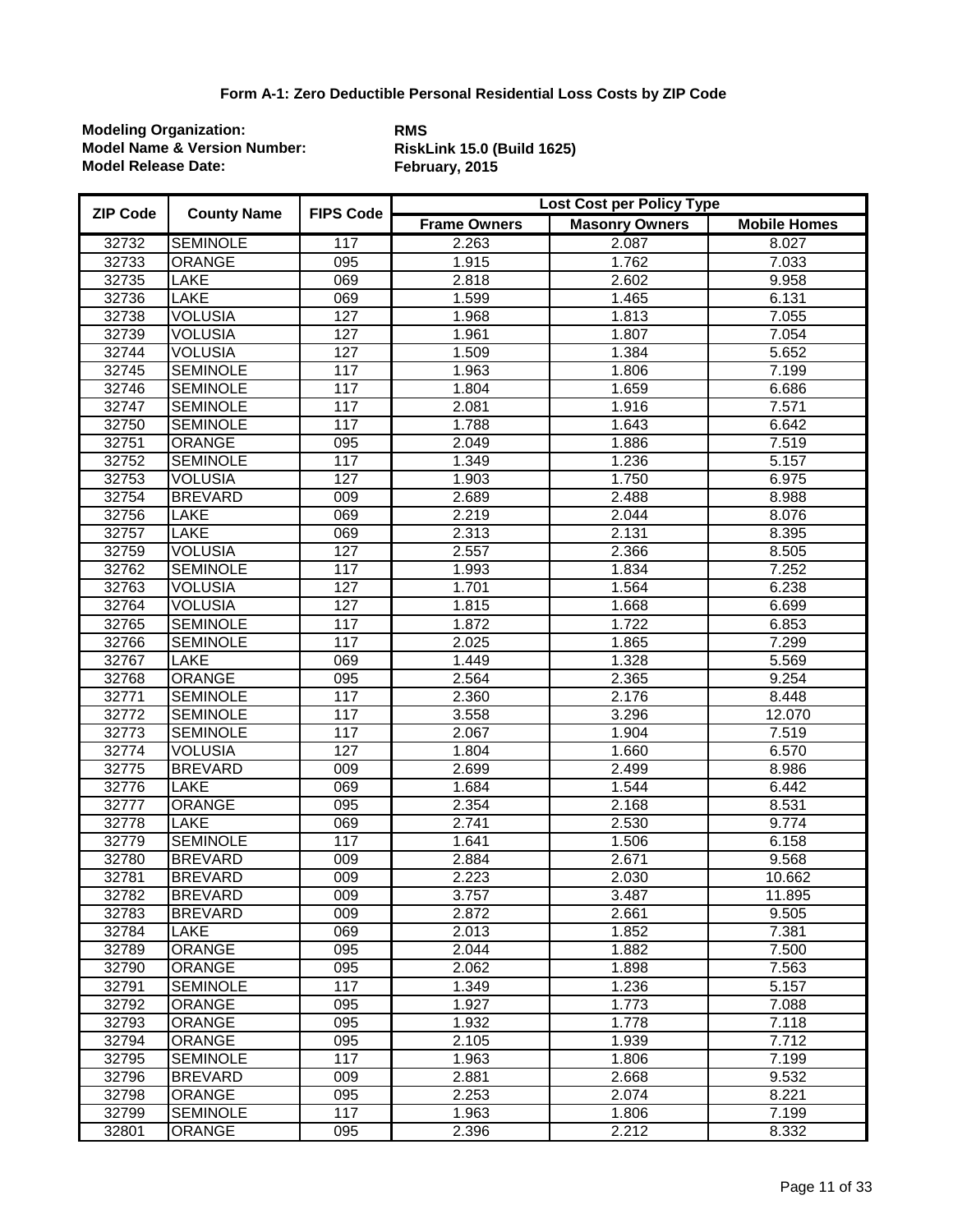| <b>ZIP Code</b> | <b>County Name</b> | <b>FIPS Code</b> | Lost Cost per Policy Type |                       |                     |
|-----------------|--------------------|------------------|---------------------------|-----------------------|---------------------|
|                 |                    |                  | <b>Frame Owners</b>       | <b>Masonry Owners</b> | <b>Mobile Homes</b> |
| 32802           | ORANGE             | 095              | 2.391                     | 2.208                 | 8.318               |
| 32803           | ORANGE             | 095              | 2.583                     | 2.388                 | 8.918               |
| 32804           | ORANGE             | $\overline{095}$ | 2.518                     | 2.326                 | 8.733               |
| 32805           | <b>ORANGE</b>      | $\overline{095}$ | 2.538                     | 2.345                 | 8.793               |
| 32806           | <b>ORANGE</b>      | $\overline{095}$ | 2.599                     | 2.403                 | 8.970               |
| 32807           | ORANGE             | $\overline{095}$ | 2.453                     | 2.267                 | 8.481               |
| 32808           | ORANGE             | 095              | 2.406                     | 2.222                 | 8.398               |
| 32809           | <b>ORANGE</b>      | 095              | 2.768                     | 2.562                 | 9.492               |
| 32810           | <b>ORANGE</b>      | $\overline{095}$ | 2.483                     | 2.294                 | 8.639               |
| 32811           | <b>ORANGE</b>      | $\overline{095}$ | 2.565                     | 2.371                 | 8.893               |
| 32812           | <b>ORANGE</b>      | 095              | 2.159                     | 1.989                 | 7.853               |
| 32813           | ORANGE             | 095              | 1.995                     | 1.837                 | 7.321               |
| 32814           | <b>ORANGE</b>      | 095              | 1.995                     | 1.837                 | 7.321               |
| 32815           | <b>BREVARD</b>     | $\overline{009}$ | 3.738                     | 3.469                 | 11.792              |
| 32816           | ORANGE             | 095              | 1.829                     | 1.683                 | 6.719               |
| 32817           | <b>ORANGE</b>      | 095              | 1.839                     | 1.692                 | 6.760               |
| 32818           | ORANGE             | $\overline{095}$ | 1.866                     | 1.715                 | 6.946               |
| 32819           | ORANGE             | $\overline{095}$ | 2.936                     | 2.719                 | 10.035              |
| 32820           | ORANGE             | $\overline{095}$ | 2.158                     | 1.989                 | 7.722               |
| 32821           | ORANGE             | 095              | 2.218                     | 2.044                 | 8.078               |
| 32822           | <b>ORANGE</b>      | $\overline{095}$ | 2.042                     | 1.880                 | 7.455               |
| 32823           | ORANGE             | 095              | 2.220                     | 2.045                 | 8.085               |
| 32824           | ORANGE             | $\overline{095}$ | 2.218                     | 2.044                 | 8.053               |
| 32825           | ORANGE             | 095              | 1.858                     | 1.709                 | 6.824               |
| 32826           | <b>ORANGE</b>      | 095              | 1.851                     | 1.702                 | 6.772               |
| 32827           | <b>ORANGE</b>      | $\overline{095}$ | 2.546                     | 2.349                 | 9.074               |
| 32828           | <b>ORANGE</b>      | 095              | 2.010                     | 1.851                 | 7.284               |
| 32829           | ORANGE             | 095              | 2.066                     | 1.902                 | 7.509               |
| 32830           | <b>ORANGE</b>      | 095              | 2.142                     | 1.973                 | 7.841               |
| 32831           | <b>ORANGE</b>      | 095              | 1.996                     | 1.834                 | 7.387               |
| 32832           | <b>ORANGE</b>      | 095              | 2.507                     | 2.314                 | 8.902               |
| 32833           | <b>ORANGE</b>      | 095              | 2.092                     | 1.923                 | 7.644               |
| 32834           | <b>ORANGE</b>      | 095              | 1.815                     | 1.669                 | 6.671               |
| 32835           | ORANGE             | 095              | 2.123                     | 1.954                 | 7.799               |
| 32836           | ORANGE             | $\overline{095}$ | 2.394                     | 2.207                 | 8.654               |
| 32837           | <b>ORANGE</b>      | $\overline{095}$ | 2.097                     | 1.931                 | 7.676               |
| 32839           | <b>ORANGE</b>      | 095              | 2.710                     | 2.508                 | 9.319               |
| 32853           | ORANGE             | 095              | 2.630                     | 2.432                 | 9.075               |
| 32854           | <b>ORANGE</b>      | 095              | 2.630                     | 2.432                 | 9.075               |
| 32855           | <b>ORANGE</b>      | 095              | 2.579                     | 2.384                 | 8.912               |
| 32856           | <b>ORANGE</b>      | 095              | 2.579                     | 2.384                 | 8.912               |
| 32857           | <b>ORANGE</b>      | 095              | 2.541                     | 2.350                 | 8.773               |
| 32858           | <b>ORANGE</b>      | 095              | 2.432                     | 2.246                 | 8.473               |
| 32859           | <b>ORANGE</b>      | 095              | 2.846                     | 2.636                 | 9.726               |
| 32860           | <b>ORANGE</b>      | 095              | 2.491                     | 2.301                 | 8.662               |
| 32861           | <b>ORANGE</b>      | 095              | 2.632                     | 2.433                 | 9.114               |
| 32862           | <b>ORANGE</b>      | 095              | 2.531                     | 2.336                 | 9.039               |
| 32867           | <b>ORANGE</b>      | 095              | 1.815                     | 1.669                 | 6.671               |
| 32868           | <b>ORANGE</b>      | 095              | 1.821                     | 1.673                 | 6.791               |
| 32869           | <b>ORANGE</b>      | $\overline{095}$ | 2.846                     | 2.636                 | 9.726               |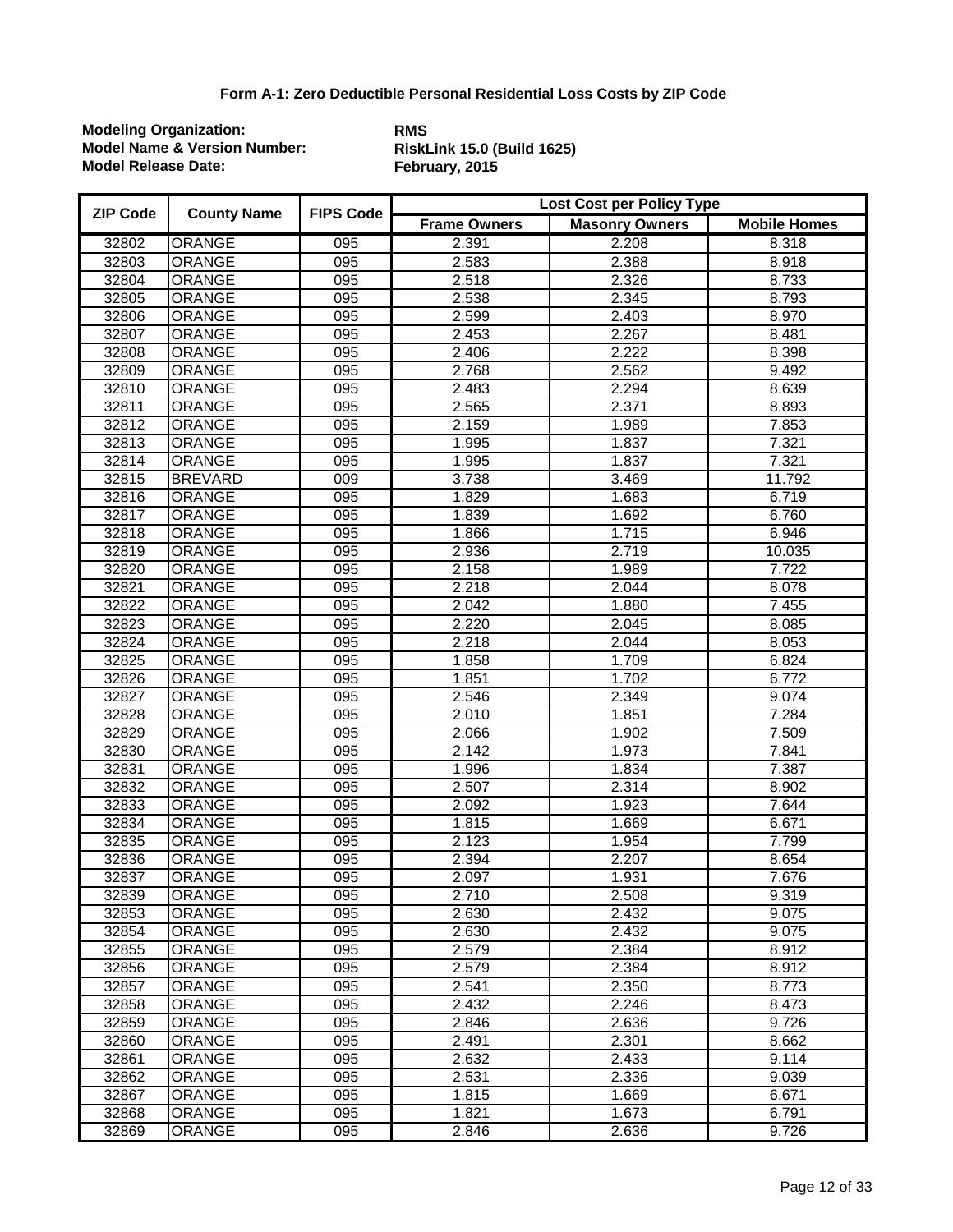| <b>ZIP Code</b> | <b>County Name</b>  | <b>FIPS Code</b> | Lost Cost per Policy Type |                       |                     |  |
|-----------------|---------------------|------------------|---------------------------|-----------------------|---------------------|--|
|                 |                     |                  | <b>Frame Owners</b>       | <b>Masonry Owners</b> | <b>Mobile Homes</b> |  |
| 32872           | ORANGE              | 095              | 2.294                     | 2.114                 | 8.288               |  |
| 32877           | <b>ORANGE</b>       | 095              | 2.160                     | 1.990                 | 7.866               |  |
| 32878           | <b>ORANGE</b>       | 095              | 1.815                     | 1.669                 | 6.671               |  |
| 32885           | ORANGE              | 095              | 2.531                     | 2.336                 | 9.039               |  |
| 32886           | ORANGE              | 095              | 2.391                     | 2.208                 | 8.318               |  |
| 32887           | ORANGE              | $\overline{095}$ | 2.378                     | 2.192                 | 8.596               |  |
| 32889           | ORANGE              | $\overline{095}$ | 2.022                     | 1.861                 | 7.427               |  |
| 32890           | <b>ORANGE</b>       | $\overline{095}$ | 2.235                     | 2.060                 | 8.116               |  |
| 32891           | ORANGE              | 095              | 2.630                     | 2.432                 | 9.075               |  |
| 32892           | <b>ORANGE</b>       | 095              | 2.062                     | 1.898                 | 7.563               |  |
| 32893           | <b>ORANGE</b>       | $\overline{095}$ | 1.995                     | 1.837                 | 7.321               |  |
| 32896           | <b>ORANGE</b>       | 095              | 2.391                     | 2.208                 | 8.318               |  |
| 32897           | ORANGE              | 095              | 2.391                     | 2.208                 | 8.318               |  |
| 32898           | <b>ORANGE</b>       | 095              | 2.022                     | 1.861                 | 7.427               |  |
| 32899           | <b>BREVARD</b>      | 009              | 2.967                     | 2.748                 | 9.743               |  |
| 32901           | <b>BREVARD</b>      | $\overline{009}$ | 4.339                     | 4.058                 | 13.435              |  |
| 32902           | <b>BREVARD</b>      | $\overline{009}$ | 2.849                     | 2.626                 | 13.278              |  |
| 32903           | <b>BREVARD</b>      | $\overline{009}$ | 3.794                     | 3.512                 | 17.407              |  |
| 32904           | <b>BREVARD</b>      | 009              | 2.962                     | 2.743                 | 9.979               |  |
| 32905           | <b>BREVARD</b>      | $\overline{009}$ | 3.445                     | 3.196                 | 11.213              |  |
| 32906           | <b>BREVARD</b>      | $\overline{009}$ | 2.826                     | 2.618                 | 9.544               |  |
| 32907           | <b>BREVARD</b>      | 009              | 2.755                     | 2.550                 | 9.392               |  |
| 32908           | <b>BREVARD</b>      | 009              | 3.053                     | 2.828                 | 10.314              |  |
| 32909           | <b>BREVARD</b>      | 009              | 2.966                     | 2.747                 | 10.013              |  |
| 32910           | <b>BREVARD</b>      | $\overline{009}$ | 2.551                     | 2.361                 | 8.772               |  |
| 32911           | <b>BREVARD</b>      | $\overline{009}$ | 2.896                     | 2.682                 | 9.740               |  |
| 32912           | <b>BREVARD</b>      | 009              | 2.893                     | 2.678                 | 9.780               |  |
| 32919           | <b>BREVARD</b>      | $\overline{009}$ | 4.336                     | 4.054                 | 13.476              |  |
| 32920           | <b>BREVARD</b>      | 009              | 7.873                     | 7.416                 | 21.959              |  |
| 32922           | <b>BREVARD</b>      | 009              | 4.052                     | 3.786                 | 12.705              |  |
| 32923           | <b>BREVARD</b>      | 009              | 3.040                     | 2.806                 | 14.071              |  |
| 32924           | <b>BREVARD</b>      | 009              | 3.817                     | 3.562                 | 12.092              |  |
| 32925           | <b>BREVARD</b>      | $\overline{009}$ | 5.483                     | 5.076                 | 16.771              |  |
| 32926           | <b>BREVARD</b>      | $\overline{009}$ | 2.799                     | 2.591                 | 9.498               |  |
| 32927           | <b>BREVARD</b>      | 009              | 2.775                     | 2.568                 | 9.353               |  |
| 32931           | <b>BREVARD</b>      | 009              | 7.743                     | 7.294                 | 21.706              |  |
| 32932           | <b>BREVARD</b>      | 009              | 4.932                     | 4.588                 | 22.088              |  |
| 32934           | <b>BREVARD</b>      | 009              | 3.174                     | 2.941                 | 10.576              |  |
| 32935           | <b>BREVARD</b>      | 009              | 4.345                     | 4.062                 | 13.462              |  |
| 32936           | <b>BREVARD</b>      | 009              | 3.542                     | 3.277                 | 16.280              |  |
| 32937           | <b>BREVARD</b>      | 009              | 3.777                     | 3.498                 | 17.305              |  |
| 32940           | <b>BREVARD</b>      | 009              | 3.838                     | 3.563                 | 12.371              |  |
| 32941           | <b>BREVARD</b>      | 009              | 4.148                     | 3.876                 | 12.975              |  |
| 32948           | <b>INDIAN RIVER</b> | 061              | 3.163                     | 2.923                 | 10.720              |  |
| 32949           | <b>BREVARD</b>      | 009              | 5.423                     | 5.048                 | 16.231              |  |
| 32950           | <b>BREVARD</b>      | 009              | 4.341                     | 4.034                 | 13.560              |  |
| 32951           | <b>BREVARD</b>      | 009              | 4.307                     | 3.963                 | 19.834              |  |
| 32952           | <b>BREVARD</b>      | 009              | 5.768                     | 5.413                 | 17.097              |  |
| 32953           | <b>BREVARD</b>      | 009              | 3.691                     | 3.425                 | 11.958              |  |
| 32954           | <b>BREVARD</b>      | 009              | 3.688                     | 3.422                 | 11.971              |  |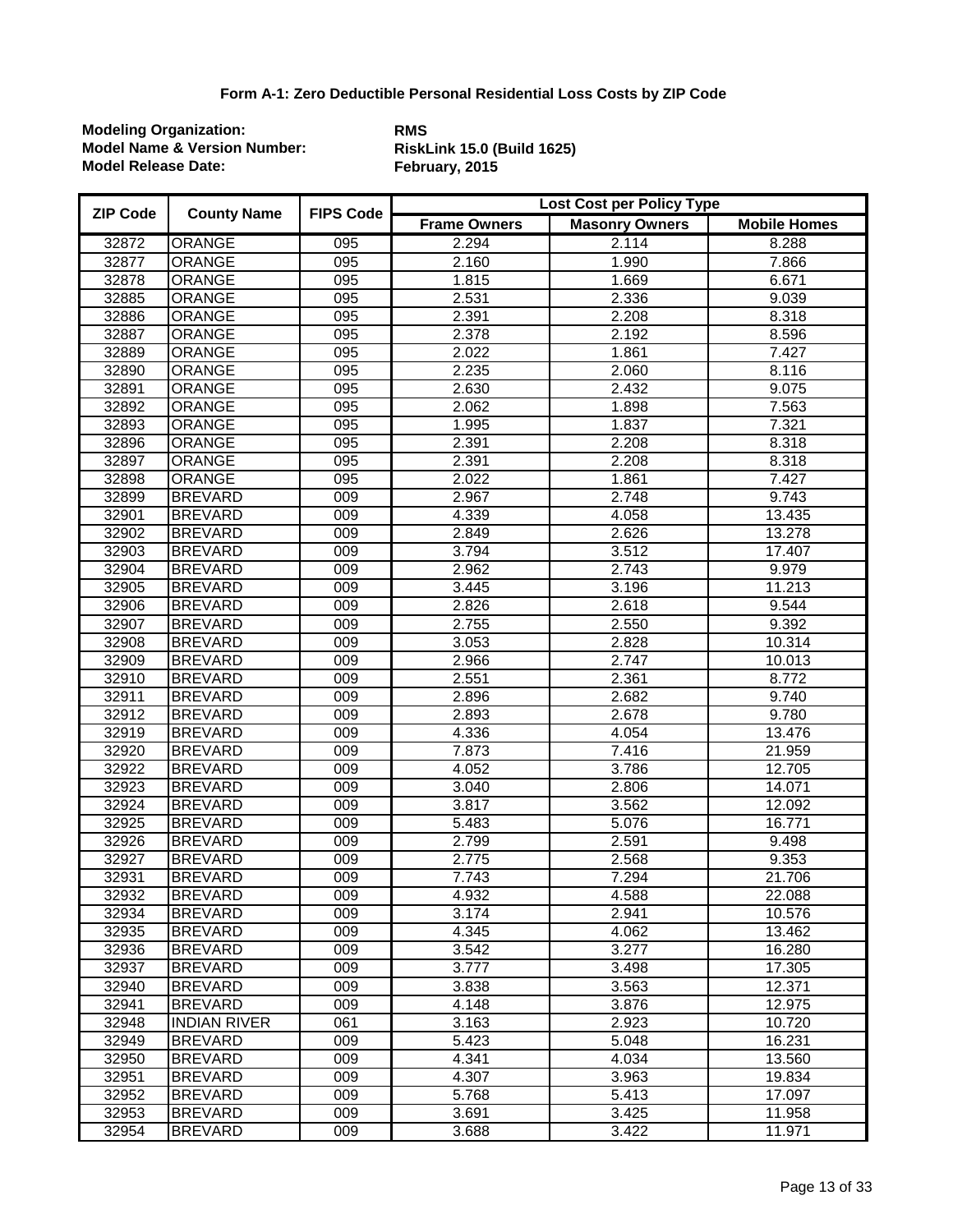| <b>ZIP Code</b> | <b>County Name</b>  | <b>FIPS Code</b> | Lost Cost per Policy Type |                       |                     |  |
|-----------------|---------------------|------------------|---------------------------|-----------------------|---------------------|--|
|                 |                     |                  | <b>Frame Owners</b>       | <b>Masonry Owners</b> | <b>Mobile Homes</b> |  |
| 32955           | <b>BREVARD</b>      | 009              | 3.465                     | 3.214                 | 11.388              |  |
| 32956           | <b>BREVARD</b>      | 009              | 3.349                     | 3.105                 | 11.074              |  |
| 32957           | <b>INDIAN RIVER</b> | 061              | 2.981                     | 2.733                 | 14.330              |  |
| 32958           | <b>INDIAN RIVER</b> | 061              | 4.341                     | 4.036                 | 13.595              |  |
| 32959           | <b>BREVARD</b>      | 009              | 2.207                     | 2.015                 | 10.772              |  |
| 32960           | <b>INDIAN RIVER</b> | 061              | 4.856                     | 4.553                 | 14.595              |  |
| 32961           | <b>INDIAN RIVER</b> | 061              | 4.847                     | 4.545                 | 14.570              |  |
| 32962           | <b>INDIAN RIVER</b> | 061              | 3.903                     | 3.627                 | 12.343              |  |
| 32963           | <b>INDIAN RIVER</b> | 061              | 4.980                     | 4.636                 | 22.301              |  |
| 32964           | <b>INDIAN RIVER</b> | 061              | 4.847                     | 4.545                 | 14.570              |  |
| 32965           | <b>INDIAN RIVER</b> | 061              | 4.006                     | 3.723                 | 12.571              |  |
| 32966           | <b>INDIAN RIVER</b> | 061              | 3.754                     | 3.486                 | 12.075              |  |
| 32967           | <b>INDIAN RIVER</b> | 061              | 4.163                     | 3.870                 | 13.125              |  |
| 32968           | <b>INDIAN RIVER</b> | 061              | 3.648                     | 3.388                 | 11.752              |  |
| 32969           | <b>INDIAN RIVER</b> | 061              | 3.580                     | 3.323                 | 11.590              |  |
| 32970           | <b>INDIAN RIVER</b> | 061              | 3.088                     | 2.833                 | 14.812              |  |
| 32971           | <b>INDIAN RIVER</b> | 061              | 4.686                     | 4.360                 | 14.424              |  |
| 32976           | <b>BREVARD</b>      | 009              | 5.170                     | 4.810                 | 15.696              |  |
| 32978           | <b>INDIAN RIVER</b> | 061              | 3.786                     | 3.482                 | 17.620              |  |
| 33001           | <b>MONROE</b>       | $\overline{087}$ | 8.423                     | 7.947                 | 42.525              |  |
| 33002           | MIAMI-DADE          | 086              | 6.053                     | 5.483                 | 24.596              |  |
| 33004           | <b>BROWARD</b>      | 011              | 7.224                     | 6.553                 | 28.116              |  |
| 33008           | <b>BROWARD</b>      | 011              | 7.402                     | 6.724                 | 28.379              |  |
| 33009           | <b>BROWARD</b>      | 011              | 7.664                     | 6.965                 | 29.018              |  |
| 33010           | MIAMI-DADE          | 086              | 5.060                     | 4.576                 | 21.400              |  |
| 33011           | MIAMI-DADE          | 086              | 5.094                     | 4.606                 | 21.550              |  |
| 33012           | MIAMI-DADE          | 086              | 5.396                     | 4.883                 | 22.474              |  |
| 33013           | MIAMI-DADE          | 086              | 5.077                     | 4.591                 | 21.419              |  |
| 33014           | MIAMI-DADE          | 086              | 6.073                     | 5.500                 | 24.708              |  |
| 33015           | MIAMI-DADE          | 086              | 5.109                     | 4.568                 | 21.708              |  |
| 33016           | MIAMI-DADE          | 086              | 4.987                     | 4.461                 | 21.235              |  |
| 33017           | MIAMI-DADE          | 086              | 4.894                     | 4.376                 | 20.990              |  |
| 33018           | MIAMI-DADE          | 086              | 6.069                     | 5.426                 | 24.674              |  |
| 33019           | <b>BROWARD</b>      | 011              | 10.559                    | 9.628                 | 36.700              |  |
| 33020           | <b>BROWARD</b>      | 011              | 6.614                     | 5.995                 | 26.202              |  |
| 33021           | <b>BROWARD</b>      | 011              | 5.939                     | 5.377                 | 24.175              |  |
| 33022           | <b>BROWARD</b>      | 011              | 6.720                     | 6.092                 | 26.495              |  |
| 33023           | <b>BROWARD</b>      | 011              | 5.794                     | 5.243                 | 23.634              |  |
| 33024           | <b>BROWARD</b>      | 011              | 5.877                     | 5.320                 | 24.052              |  |
| 33025           | <b>BROWARD</b>      | 011              | 4.966                     | 4.441                 | 21.147              |  |
| 33026           | <b>BROWARD</b>      | 011              | 5.298                     | 4.738                 | 22.281              |  |
| 33027           | <b>BROWARD</b>      | 011              | 5.619                     | 5.024                 | 23.350              |  |
| 33028           | <b>BROWARD</b>      | 011              | 5.448                     | 4.871                 | 22.774              |  |
| 33029           | <b>BROWARD</b>      | 011              | 6.301                     | 5.632                 | 25.479              |  |
| 33030           | MIAMI-DADE          | 086              | 4.241                     | 3.796                 | 18.585              |  |
| 33031           | MIAMI-DADE          | 086              | 4.999                     | 4.473                 | 21.177              |  |
| 33032           | MIAMI-DADE          | 086              | 5.126                     | 4.585                 | 21.557              |  |
| 33033           | MIAMI-DADE          | 086              | 4.710                     | 4.214                 | 20.111              |  |
| 33034           | MIAMI-DADE          | 086              | 4.282                     | 3.832                 | 18.778              |  |
| 33035           | MIAMI-DADE          | 086              | 5.631                     | 5.035                 | 22.950              |  |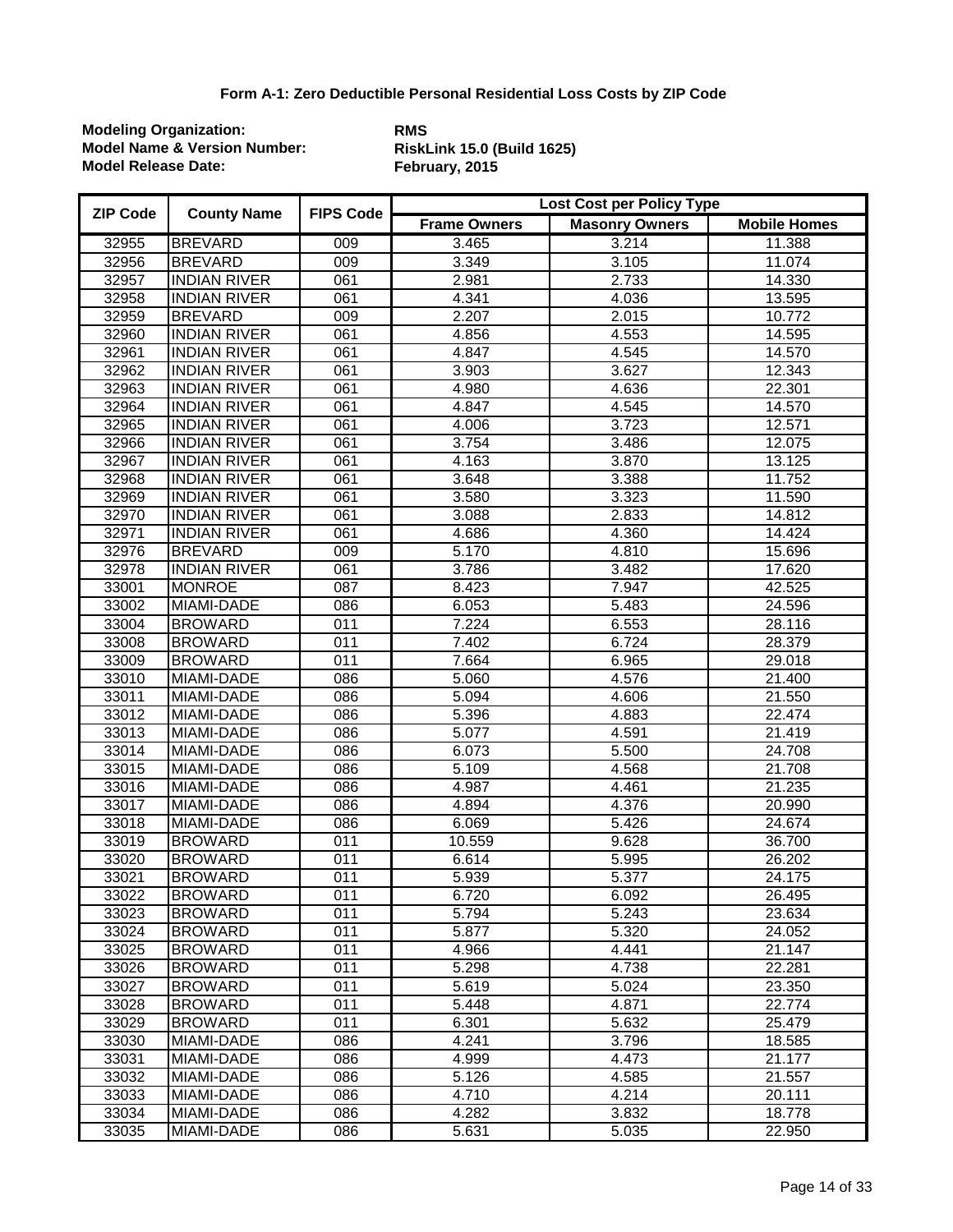| <b>ZIP Code</b> | <b>County Name</b> | <b>FIPS Code</b> | <b>Lost Cost per Policy Type</b> |                       |                     |  |
|-----------------|--------------------|------------------|----------------------------------|-----------------------|---------------------|--|
|                 |                    |                  | <b>Frame Owners</b>              | <b>Masonry Owners</b> | <b>Mobile Homes</b> |  |
| 33036           | <b>MONROE</b>      | 087              | 7.900                            | 7.432                 | 42.406              |  |
| 33037           | <b>MONROE</b>      | 087              | 6.309                            | 5.885                 | 36.960              |  |
| 33039           | MIAMI-DADE         | 086              | 5.357                            | 4.791                 | 22.182              |  |
| 33040           | <b>MONROE</b>      | 087              | 6.251                            | 5.849                 | 33.110              |  |
| 33041           | <b>MONROE</b>      | $\overline{087}$ | 5.178                            | 4.826                 | 28.781              |  |
| 33042           | <b>MONROE</b>      | $\overline{087}$ | 5.758                            | 5.382                 | 33.416              |  |
| 33043           | <b>MONROE</b>      | $\overline{087}$ | 5.813                            | 5.434                 | 33.483              |  |
| 33044           | <b>MONROE</b>      | $\overline{087}$ | 9.503                            | 8.497                 | 32.492              |  |
| 33045           | <b>MONROE</b>      | $\overline{087}$ | 5.178                            | 4.826                 | 28.781              |  |
| 33050           | <b>MONROE</b>      | 087              | 7.325                            | 6.884                 | 39.319              |  |
| 33051           | <b>MONROE</b>      | 087              | 6.957                            | 6.536                 | 37.262              |  |
| 33052           | <b>MONROE</b>      | 087              | 6.957                            | 6.536                 | 37.262              |  |
| 33054           | MIAMI-DADE         | 086              | 5.605                            | 5.072                 | 23.273              |  |
| 33055           | MIAMI-DADE         | 086              | 4.662                            | 4.170                 | 20.245              |  |
| 33056           | MIAMI-DADE         | 086              | 5.595                            | 5.063                 | 23.221              |  |
| 33060           | <b>BROWARD</b>     | 011              | 5.674                            | 5.137                 | 23.261              |  |
| 33061           | <b>BROWARD</b>     | 011              | 6.329                            | 5.735                 | 25.268              |  |
| 33062           | <b>BROWARD</b>     | 011              | 7.445                            | 6.758                 | 28.503              |  |
| 33063           | <b>BROWARD</b>     | 011              | 4.136                            | 3.700                 | 18.339              |  |
| 33064           | <b>BROWARD</b>     | 011              | 5.863                            | 5.310                 | 23.933              |  |
| 33065           | <b>BROWARD</b>     | 011              | 4.113                            | 3.680                 | 18.277              |  |
| 33066           | <b>BROWARD</b>     | 011              | 4.400                            | 3.936                 | 19.213              |  |
| 33067           | <b>BROWARD</b>     | 011              | 4.163                            | 3.725                 | 18.439              |  |
| 33068           | <b>BROWARD</b>     | 011              | 4.064                            | 3.636                 | 18.091              |  |
| 33069           | <b>BROWARD</b>     | 011              | 5.361                            | 4.850                 | 22.311              |  |
| 33070           | <b>MONROE</b>      | $\overline{087}$ | 7.484                            | 7.025                 | 40.966              |  |
| 33071           | <b>BROWARD</b>     | 011              | 4.073                            | 3.644                 | 18.173              |  |
| 33072           | <b>BROWARD</b>     | 011              | 5.205                            | 4.707                 | 21.803              |  |
| 33073           | <b>BROWARD</b>     | 011              | 4.534                            | 4.054                 | 19.672              |  |
| 33074           | <b>BROWARD</b>     | 011              | 5.647                            | 5.113                 | 23.219              |  |
| 33075           | <b>BROWARD</b>     | 011              | 3.947                            | 3.532                 | 17.681              |  |
| 33076           | <b>BROWARD</b>     | 011              | 4.809                            | 4.300                 | 20.627              |  |
| 33077           | <b>BROWARD</b>     | 011              | 3.842                            | 3.437                 | 17.338              |  |
| 33081           | <b>BROWARD</b>     | 011              | 5.628                            | 5.094                 | 23.154              |  |
| 33082           | <b>BROWARD</b>     | 011              | 5.643                            | 5.046                 | 23.421              |  |
| 33083           | <b>BROWARD</b>     | 011              | 5.684                            | 5.144                 | 23.239              |  |
| 33084           | <b>BROWARD</b>     | 011              | 5.854                            | 5.300                 | 23.977              |  |
| 33090           | <b>MIAMI-DADE</b>  | 086              | 4.024                            | 3.602                 | 17.837              |  |
| 33092           | MIAMI-DADE         | 086              | 4.901                            | 4.385                 | 20.863              |  |
| 33093           | <b>BROWARD</b>     | 011              | 4.294                            | 3.841                 | 18.859              |  |
| 33097           | <b>BROWARD</b>     | 011              | 4.431                            | 3.961                 | 19.314              |  |
| 33101           | MIAMI-DADE         | 086              | 8.352                            | 7.549                 | 30.317              |  |
| 33102           | MIAMI-DADE         | 086              | 5.789                            | 5.242                 | 23.723              |  |
| 33106           | MIAMI-DADE         | 086              | 5.721                            | 5.180                 | 23.528              |  |
| 33107           | MIAMI-DADE         | 086              | 5.659                            | 5.123                 | 23.319              |  |
| 33108           | MIAMI-DADE         | 086              | 5.721                            | 5.180                 | 23.528              |  |
| 33109           | MIAMI-DADE         | 086              | 8.435                            | 7.914                 | 46.279              |  |
| 33110           | MIAMI-DADE         | 086              | 6.135                            | 5.559                 | 24.931              |  |
| 33111           | MIAMI-DADE         | 086              | 5.246                            | 4.884                 | 28.119              |  |
| 33112           | MIAMI-DADE         | 086              | 5.789                            | 5.242                 | 23.723              |  |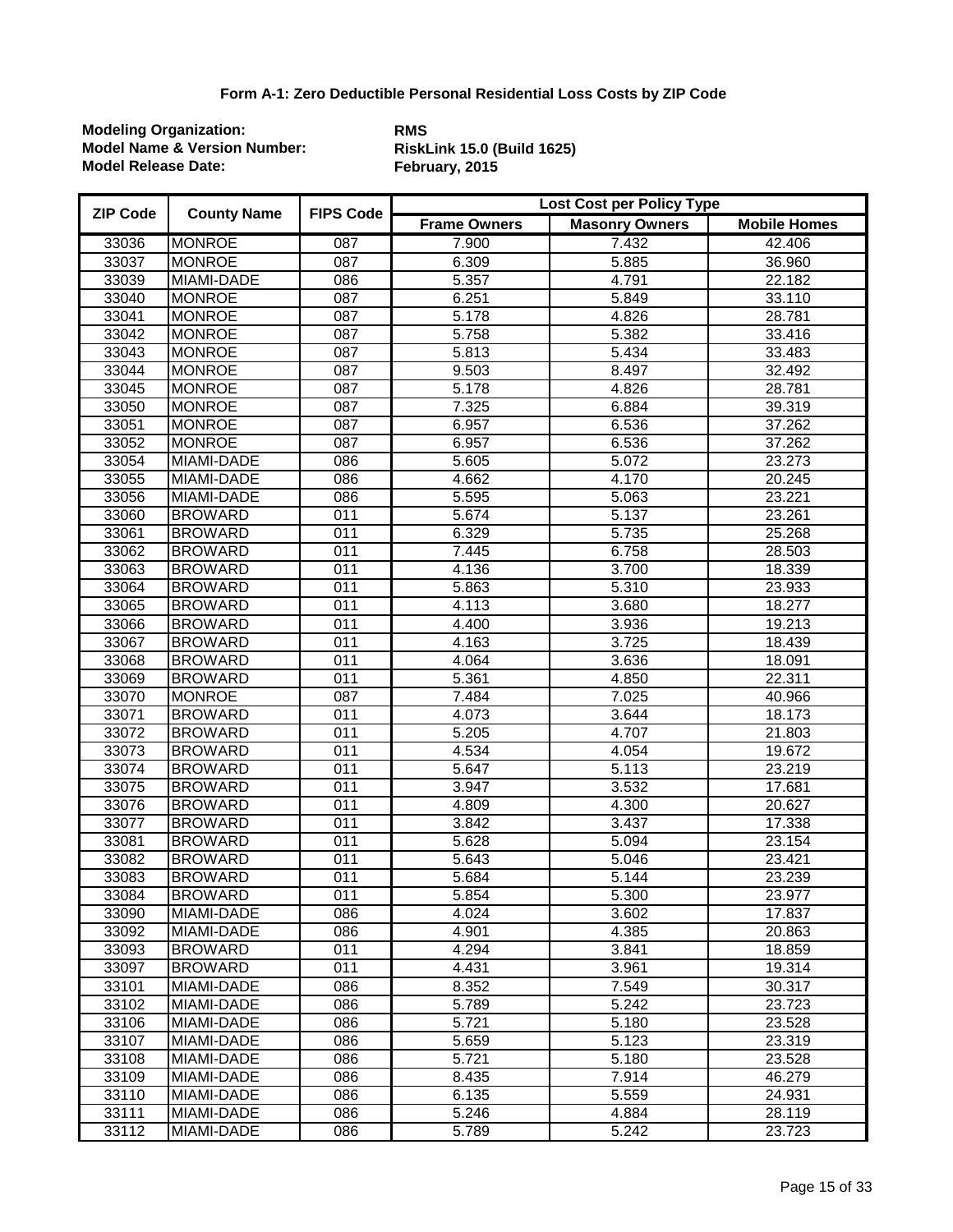| <b>ZIP Code</b> | <b>County Name</b> | <b>FIPS Code</b> | Lost Cost per Policy Type |                       |                     |  |
|-----------------|--------------------|------------------|---------------------------|-----------------------|---------------------|--|
|                 |                    |                  | <b>Frame Owners</b>       | <b>Masonry Owners</b> | <b>Mobile Homes</b> |  |
| 33114           | MIAMI-DADE         | 086              | 5.609                     | 5.076                 | 23.256              |  |
| 33116           | MIAMI-DADE         | 086              | 5.172                     | 4.678                 | 21.860              |  |
| 33119           | MIAMI-DADE         | 086              | 8.743                     | 8.187                 | 46.287              |  |
| 33121           | MIAMI-DADE         | 086              | 9.246                     | 8.416                 | 33.872              |  |
| 33122           | MIAMI-DADE         | 086              | 5.743                     | 5.200                 | 23.631              |  |
| 33124           | MIAMI-DADE         | 086              | 8.023                     | 7.287                 | 30.731              |  |
| 33125           | <b>MIAMI-DADE</b>  | 086              | 5.715                     | 5.174                 | 23.606              |  |
| 33126           | MIAMI-DADE         | 086              | 5.644                     | 5.108                 | 23.334              |  |
| 33127           | MIAMI-DADE         | 086              | 6.601                     | 5.985                 | 26.361              |  |
| 33128           | MIAMI-DADE         | 086              | 7.766                     | 7.017                 | 28.757              |  |
| 33129           | MIAMI-DADE         | 086              | 9.004                     | 8.145                 | 31.821              |  |
| 33130           | MIAMI-DADE         | 086              | 7.922                     | 7.159                 | 29.170              |  |
| 33131           | MIAMI-DADE         | 086              | 7.998                     | 6.912                 | 26.215              |  |
| 33132           | MIAMI-DADE         | 086              | 10.250                    | 9.278                 | 35.193              |  |
| 33133           | MIAMI-DADE         | 086              | 6.973                     | 6.326                 | 27.364              |  |
| 33134           | MIAMI-DADE         | 086              | 5.456                     | 4.935                 | 22.789              |  |
| 33135           | MIAMI-DADE         | 086              | 5.934                     | 5.374                 | 24.309              |  |
| 33136           | MIAMI-DADE         | 086              | 6.929                     | 6.256                 | 26.443              |  |
| 33137           | MIAMI-DADE         | 086              | 7.761                     | 7.011                 | 28.724              |  |
| 33138           | MIAMI-DADE         | 086              | 7.613                     | 6.913                 | 29.365              |  |
| 33139           | MIAMI-DADE         | 086              | 8.638                     | 8.083                 | 46.176              |  |
| 33140           | MIAMI-DADE         | 086              | 8.949                     | 8.368                 | 49.632              |  |
| 33141           | MIAMI-DADE         | 086              | 8.158                     | 7.609                 | 46.368              |  |
| 33142           | MIAMI-DADE         | 086              | 5.334                     | 4.825                 | 22.359              |  |
| 33143           | MIAMI-DADE         | 086              | 5.823                     | 5.272                 | 23.850              |  |
| 33144           | MIAMI-DADE         | 086              | 5.401                     | 4.886                 | 22.540              |  |
| 33145           | MIAMI-DADE         | 086              | 6.128                     | 5.551                 | 24.908              |  |
| 33146           | MIAMI-DADE         | 086              | 5.818                     | 5.267                 | 23.906              |  |
| 33147           | MIAMI-DADE         | 086              | 5.206                     | 4.709                 | 21.886              |  |
| 33148           | MIAMI-DADE         | 086              | 8.613                     | 7.832                 | 32.166              |  |
| 33149           | MIAMI-DADE         | 086              | 10.487                    | 9.883                 | 54.774              |  |
| 33150           | MIAMI-DADE         | 086              | 6.089                     | 5.517                 | 24.788              |  |
| 33151           | MIAMI-DADE         | 086              | 6.192                     | 5.612                 | 25.081              |  |
| 33152           | MIAMI-DADE         | 086              | 5.721                     | 5.180                 | 23.528              |  |
| 33153           | <b>MIAMI-DADE</b>  | 086              | 6.565                     | 5.953                 | 26.318              |  |
| 33154           | MIAMI-DADE         | 086              | 7.984                     | 7.445                 | 45.474              |  |
| 33155           | MIAMI-DADE         | 086              | 5.226                     | 4.726                 | 21.977              |  |
| 33156           | MIAMI-DADE         | 086              | 6.354                     | 5.757                 | 25.541              |  |
| 33157           | MIAMI-DADE         | 086              | 5.545                     | 5.018                 | 23.097              |  |
| 33158           | MIAMI-DADE         | 086              | 6.722                     | 6.095                 | 26.730              |  |
| 33159           | MIAMI-DADE         | 086              | 9.452                     | 8.872                 | 48.544              |  |
| 33160           | MIAMI-DADE         | 086              | 10.220                    | 9.310                 | 36.346              |  |
| 33161           | MIAMI-DADE         | 086              | 6.944                     | 6.298                 | 27.509              |  |
| 33162           | MIAMI-DADE         | 086              | 6.676                     | 6.053                 | 26.633              |  |
| 33163           | MIAMI-DADE         | 086              | 7.938                     | 7.211                 | 30.105              |  |
| 33164           | MIAMI-DADE         | 086              | 5.964                     | 5.400                 | 24.447              |  |
| 33165           | MIAMI-DADE         | 086              | 5.060                     | 4.575                 | 21.416              |  |
| 33166           | MIAMI-DADE         | 086              | 5.471                     | 4.951                 | 22.767              |  |
| 33167           | MIAMI-DADE         | 086              | 5.511                     | 4.987                 | 22.921              |  |
| 33168           | MIAMI-DADE         | 086              | 5.834                     | 5.282                 | 24.047              |  |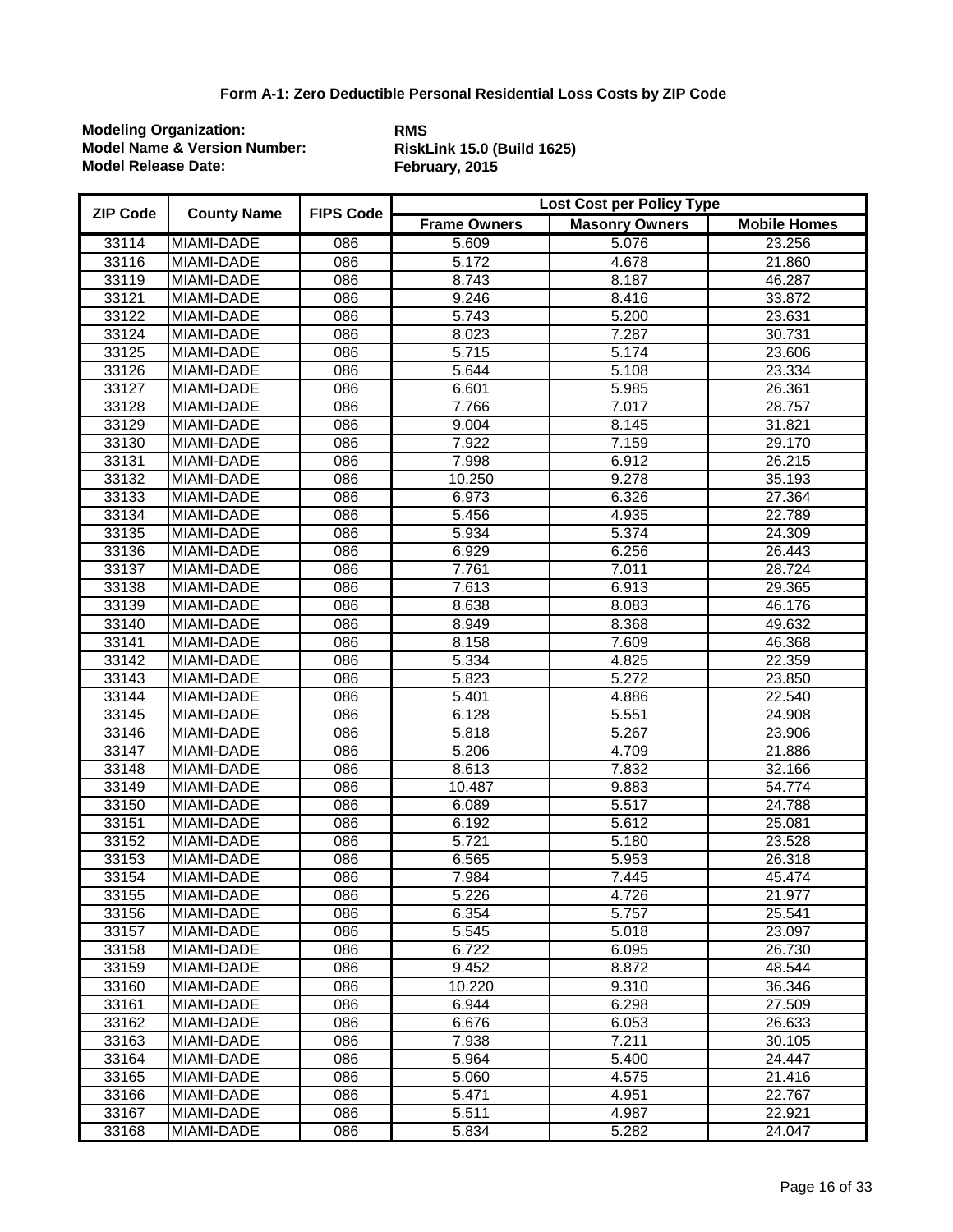| <b>ZIP Code</b> | <b>County Name</b> | <b>FIPS Code</b> | <b>Lost Cost per Policy Type</b> |                       |                     |  |
|-----------------|--------------------|------------------|----------------------------------|-----------------------|---------------------|--|
|                 |                    |                  | <b>Frame Owners</b>              | <b>Masonry Owners</b> | <b>Mobile Homes</b> |  |
| 33169           | MIAMI-DADE         | 086              | 5.731                            | 5.186                 | 23.677              |  |
| 33170           | MIAMI-DADE         | 086              | 4.914                            | 4.397                 | 21.011              |  |
| 33172           | MIAMI-DADE         | 086              | 6.124                            | 5.549                 | 24.836              |  |
| 33173           | <b>MIAMI-DADE</b>  | 086              | 5.038                            | 4.556                 | 21.342              |  |
| 33174           | MIAMI-DADE         | 086              | 5.477                            | 4.956                 | 22.769              |  |
| 33175           | MIAMI-DADE         | 086              | 4.340                            | 3.884                 | 19.095              |  |
| 33176           | MIAMI-DADE         | 086              | 5.265                            | 4.762                 | 22.202              |  |
| 33177           | <b>MIAMI-DADE</b>  | 086              | 4.626                            | 4.140                 | 20.140              |  |
| 33178           | MIAMI-DADE         | 086              | 6.154                            | 5.503                 | 24.945              |  |
| 33179           | MIAMI-DADE         | 086              | 6.550                            | 5.936                 | 26.088              |  |
| 33180           | MIAMI-DADE         | 086              | 8.256                            | 7.505                 | 30.915              |  |
| 33181           | MIAMI-DADE         | 086              | 8.285                            | 7.526                 | 31.478              |  |
| 33182           | MIAMI-DADE         | 086              | 5.831                            | 5.215                 | 23.876              |  |
| 33183           | MIAMI-DADE         | 086              | 4.217                            | 3.774                 | 18.697              |  |
| 33184           | MIAMI-DADE         | 086              | 4.887                            | 4.373                 | 20.886              |  |
| 33185           | MIAMI-DADE         | 086              | 5.289                            | 4.732                 | 22.240              |  |
| 33186           | MIAMI-DADE         | 086              | $\overline{4.672}$               | 4.181                 | 20.303              |  |
| 33187           | <b>MIAMI-DADE</b>  | 086              | 5.122                            | 4.583                 | 21.755              |  |
| 33188           | MIAMI-DADE         | 086              | 5.447                            | 4.928                 | 22.654              |  |
| 33189           | <b>MIAMI-DADE</b>  | 086              | 4.773                            | 4.271                 | 20.566              |  |
| 33190           | MIAMI-DADE         | 086              | 5.198                            | 4.650                 | 21.914              |  |
| 33192           | MIAMI-DADE         | 086              | 5.598                            | 5.068                 | 23.143              |  |
| 33193           | MIAMI-DADE         | 086              | 5.032                            | 4.502                 | 21.415              |  |
| 33194           | MIAMI-DADE         | 086              | 5.715                            | 5.112                 | 23.581              |  |
| 33195           | MIAMI-DADE         | 086              | 5.627                            | 5.093                 | 23.348              |  |
| 33196           | MIAMI-DADE         | 086              | 4.629                            | 4.111                 | 20.294              |  |
| 33197           | MIAMI-DADE         | 086              | 5.407                            | 4.893                 | 22.615              |  |
| 33199           | MIAMI-DADE         | 086              | 5.412                            | 4.898                 | 22.553              |  |
| 33206           | MIAMI-DADE         | 086              | 5.767                            | 5.221                 | 23.683              |  |
| 33218           | MIAMI-DADE         | 086              | 5.598                            | 5.068                 | 23.143              |  |
| 33220           | MIAMI-DADE         | 086              | 5.598                            | 5.068                 | 23.143              |  |
| 33222           | MIAMI-DADE         | 086              | 5.721                            | 5.180                 | 23.528              |  |
| 33231           | <b>MIAMI-DADE</b>  | 086              | 4.292                            | 3.974                 | 24.270              |  |
| 33233           | MIAMI-DADE         | 086              | 4.344                            | 3.990                 | 27.544              |  |
| 33234           | MIAMI-DADE         | 086              | 5.609                            | 5.076                 | 23.256              |  |
| 33238           | <b>MIAMI-DADE</b>  | 086              | 6.136                            | 5.560                 | 24.956              |  |
| 33239           | MIAMI-DADE         | 086              | 7.715                            | 7.193                 | 42.978              |  |
| 33242           | MIAMI-DADE         | 086              | 5.502                            | 4.979                 | 22.905              |  |
| 33243           | MIAMI-DADE         | 086              | 5.726                            | 5.184                 | 23.545              |  |
| 33245           | MIAMI-DADE         | 086              | 6.482                            | 5.877                 | 26.015              |  |
| 33247           | <b>MIAMI-DADE</b>  | 086              | 5.789                            | 5.242                 | 23.723              |  |
| 33255           | MIAMI-DADE         | 086              | 5.228                            | 4.728                 | 21.985              |  |
| 33256           | MIAMI-DADE         | 086              | 5.252                            | 4.750                 | 22.132              |  |
| 33257           | MIAMI-DADE         | 086              | 5.373                            | 4.862                 | 22.535              |  |
| 33261           | MIAMI-DADE         | 086              | 6.520                            | 5.910                 | 26.218              |  |
| 33265           | MIAMI-DADE         | 086              | 4.068                            | 3.640                 | 18.167              |  |
| 33266           | MIAMI-DADE         | 086              | 5.206                            | 4.708                 | 21.903              |  |
| 33269           | MIAMI-DADE         | 086              | 5.917                            | 5.358                 | 24.202              |  |
| 33280           | MIAMI-DADE         | 086              | 7.870                            | 7.149                 | 30.201              |  |
| 33283           | MIAMI-DADE         | 086              | 5.042                            | 4.560                 | 21.386              |  |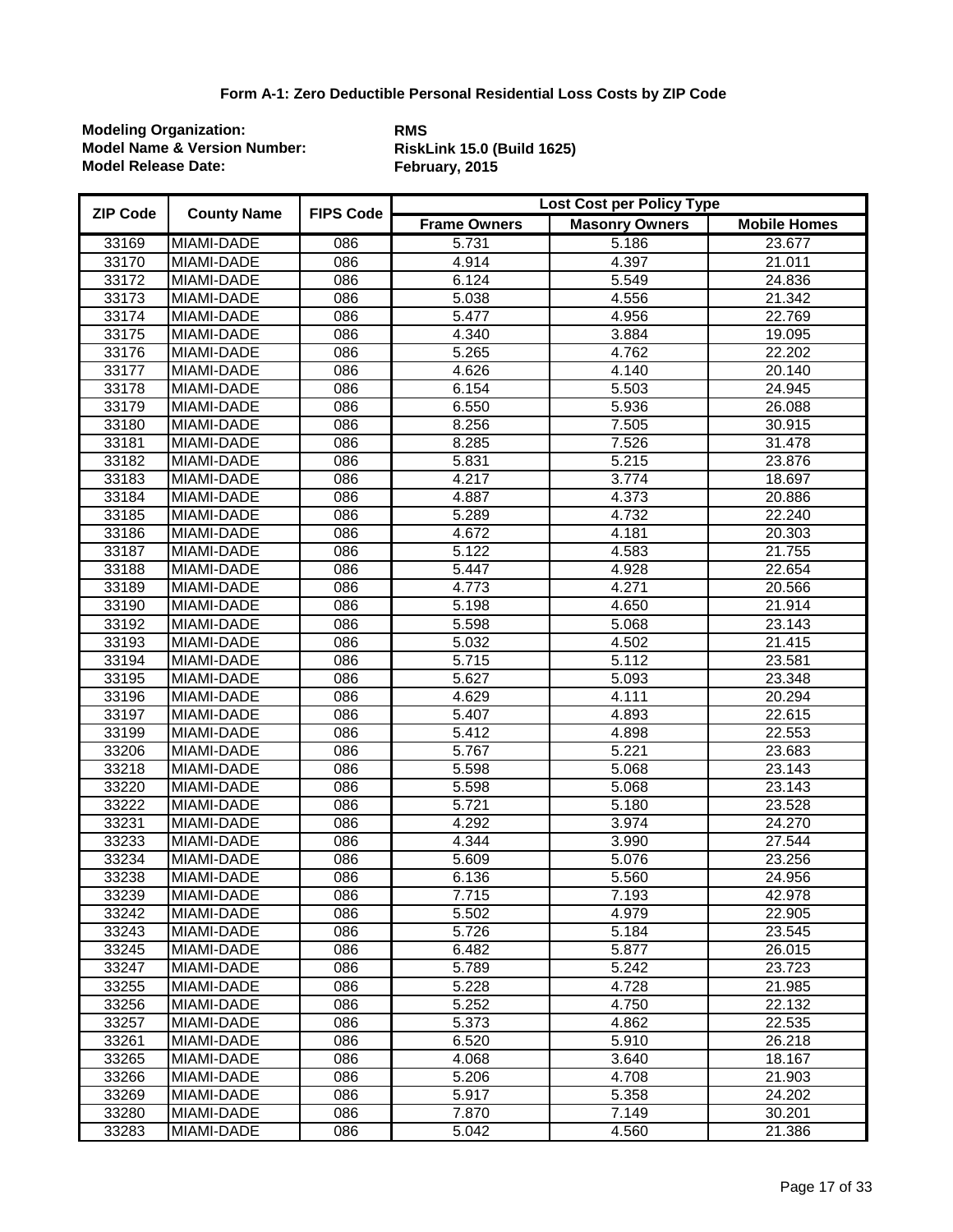| <b>ZIP Code</b> | <b>County Name</b> | <b>FIPS Code</b> | Lost Cost per Policy Type |                       |                     |  |
|-----------------|--------------------|------------------|---------------------------|-----------------------|---------------------|--|
|                 |                    |                  | <b>Frame Owners</b>       | <b>Masonry Owners</b> | <b>Mobile Homes</b> |  |
| 33296           | <b>MIAMI-DADE</b>  | 086              | 5.252                     | 4.750                 | 22.132              |  |
| 33299           | MIAMI-DADE         | 086              | 5.818                     | 5.268                 | 23.920              |  |
| 33301           | <b>BROWARD</b>     | $\overline{011}$ | 6.067                     | 5.470                 | 23.796              |  |
| 33302           | <b>BROWARD</b>     | 011              | 6.578                     | 5.964                 | 26.107              |  |
| 33303           | <b>BROWARD</b>     | 011              | 7.168                     | 6.473                 | 26.892              |  |
| 33304           | <b>BROWARD</b>     | 011              | 6.884                     | 6.244                 | 26.946              |  |
| 33305           | <b>BROWARD</b>     | 011              | 6.211                     | 5.628                 | 24.899              |  |
| 33306           | <b>BROWARD</b>     | 011              | 6.580                     | 5.968                 | 25.990              |  |
| 33307           | <b>BROWARD</b>     | 011              | 5.509                     | 4.985                 | 22.740              |  |
| 33308           | <b>BROWARD</b>     | 011              | 6.821                     | 6.187                 | 26.659              |  |
| 33309           | <b>BROWARD</b>     | 011              | 5.332                     | 4.822                 | 22.219              |  |
| 33310           | <b>BROWARD</b>     | 011              | 5.330                     | 4.821                 | 22.207              |  |
| 33311           | <b>BROWARD</b>     | 011              | 5.213                     | 4.713                 | 21.852              |  |
| 33312           | <b>BROWARD</b>     | 011              | 5.756                     | 5.210                 | 23.698              |  |
| 33313           | <b>BROWARD</b>     | 011              | 4.937                     | 4.462                 | 20.951              |  |
| 33314           | <b>BROWARD</b>     | 011              | 5.946                     | 5.383                 | 24.338              |  |
| 33315           | <b>BROWARD</b>     | 011              | 6.263                     | 5.673                 | 25.257              |  |
| 33316           | <b>BROWARD</b>     | 011              | 8.098                     | 7.359                 | 30.494              |  |
| 33317           | <b>BROWARD</b>     | 011              | 4.248                     | 3.800                 | 18.777              |  |
| 33318           | <b>BROWARD</b>     | 011              | 3.949                     | 3.533                 | 17.711              |  |
| 33319           | <b>BROWARD</b>     | 011              | 4.099                     | 3.666                 | 18.188              |  |
| 33320           | <b>BROWARD</b>     | 011              | 3.972                     | 3.554                 | 17.771              |  |
| 33321           | <b>BROWARD</b>     | 011              | 4.171                     | 3.732                 | 18.503              |  |
| 33322           | <b>BROWARD</b>     | 011              | 4.049                     | 3.622                 | 18.086              |  |
| 33323           | <b>BROWARD</b>     | 011              | 4.840                     | 4.329                 | 20.864              |  |
| 33324           | <b>BROWARD</b>     | 011              | 4.453                     | 3.982                 | 19.519              |  |
| 33325           | <b>BROWARD</b>     | 011              | 4.927                     | 4.406                 | 21.173              |  |
| 33326           | <b>BROWARD</b>     | 011              | 5.728                     | 5.121                 | 23.793              |  |
| 33327           | <b>BROWARD</b>     | 011              | 6.184                     | 5.528                 | 25.253              |  |
| 33328           | <b>BROWARD</b>     | 011              | 4.985                     | 4.457                 | 21.301              |  |
| 33329           | <b>BROWARD</b>     | 011              | 4.675                     | 4.182                 | 20.291              |  |
| 33330           | <b>BROWARD</b>     | 011              | 5.324                     | 4.760                 | 22.447              |  |
| 33331           | <b>BROWARD</b>     | 011              | 5.346                     | 4.780                 | 22.548              |  |
| 33332           | <b>BROWARD</b>     | 011              | 5.952                     | 5.320                 | 24.485              |  |
| 33334           | <b>BROWARD</b>     | 011              | 5.409                     | 4.894                 | 22.419              |  |
| 33335           | <b>BROWARD</b>     | 011              | 5.509                     | 4.985                 | 22.740              |  |
| 33336           | <b>BROWARD</b>     | 011              | 5.330                     | 4.821                 | 22.207              |  |
| 33337           | <b>BROWARD</b>     | 011              | 4.029                     | 3.604                 | 18.007              |  |
| 33338           | <b>BROWARD</b>     | 011              | 4.072                     | 3.642                 | 18.159              |  |
| 33339           | <b>BROWARD</b>     | 011              | 6.447                     | 5.845                 | 25.603              |  |
| 33340           | <b>BROWARD</b>     | 011              | 5.330                     | 4.821                 | 22.207              |  |
| 33345           | <b>BROWARD</b>     | 011              | 4.353                     | 3.894                 | 19.169              |  |
| 33346           | <b>BROWARD</b>     | 011              | 7.536                     | 6.842                 | 28.961              |  |
| 33348           | <b>BROWARD</b>     | 011              | 4.516                     | 4.155                 | 28.325              |  |
| 33349           | <b>BROWARD</b>     | 011              | 6.578                     | 5.964                 | 26.107              |  |
| 33350           | <b>BROWARD</b>     | 011              | 7.536                     | 6.842                 | 28.961              |  |
| 33351           | <b>BROWARD</b>     | 011              | 4.201                     | 3.758                 | 18.604              |  |
| 33355           | <b>BROWARD</b>     | 011              | 4.651                     | 4.160                 | 20.218              |  |
| 33359           | <b>BROWARD</b>     | 011              | 4.024                     | 3.599                 | 17.916              |  |
| 33388           | <b>BROWARD</b>     | 011              | 4.072                     | 3.642                 | 18.159              |  |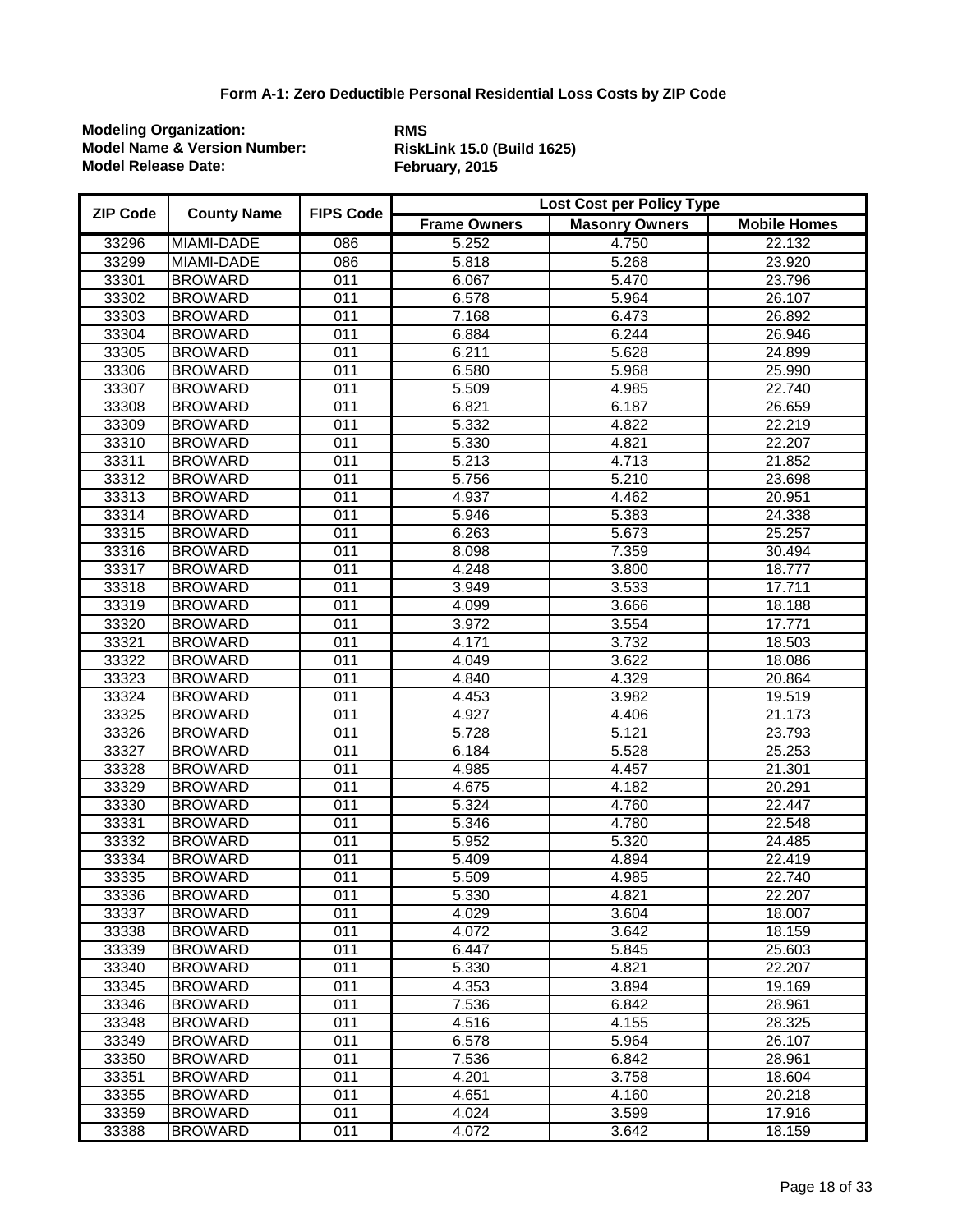| <b>ZIP Code</b> | <b>County Name</b> | <b>FIPS Code</b> | <b>Lost Cost per Policy Type</b> |                       |                     |  |
|-----------------|--------------------|------------------|----------------------------------|-----------------------|---------------------|--|
|                 |                    |                  | <b>Frame Owners</b>              | <b>Masonry Owners</b> | <b>Mobile Homes</b> |  |
| 33394           | <b>BROWARD</b>     | 011              | 5.911                            | 5.330                 | 23.348              |  |
| 33401           | PALM BEACH         | 099              | 6.746                            | 6.125                 | 26.327              |  |
| 33402           | PALM BEACH         | 099              | 5.809                            | 5.388                 | 34.281              |  |
| 33403           | PALM BEACH         | 099              | 5.942                            | 5.386                 | 23.913              |  |
| 33404           | PALM BEACH         | 099              | 6.128                            | 5.557                 | 24.509              |  |
| 33405           | PALM BEACH         | 099              | 6.383                            | 5.791                 | 25.114              |  |
| 33406           | <b>PALM BEACH</b>  | 099              | 5.167                            | 4.676                 | 21.370              |  |
| 33407           | PALM BEACH         | 099              | 6.180                            | 5.605                 | 24.745              |  |
| 33408           | PALM BEACH         | 099              | 5.501                            | 4.918                 | 22.423              |  |
| 33409           | PALM BEACH         | 099              | 5.552                            | 5.030                 | 22.712              |  |
| 33410           | <b>PALM BEACH</b>  | 099              | 4.343                            | 3.885                 | 18.834              |  |
| 33411           | PALM BEACH         | 099              | 3.944                            | 3.528                 | 17.580              |  |
| 33412           | PALM BEACH         | 099              | 4.217                            | 3.773                 | 18.497              |  |
| 33413           | PALM BEACH         | $\overline{099}$ | 3.721                            | 3.329                 | 16.682              |  |
| 33414           | PALM BEACH         | 099              | 3.631                            | 3.249                 | 16.514              |  |
| 33415           | PALM BEACH         | 099              | 3.676                            | 3.288                 | 16.457              |  |
| 33416           | PALM BEACH         | 099              | $\overline{5.100}$               | $\overline{4.615}$    | 21.168              |  |
| 33417           | PALM BEACH         | 099              | 4.173                            | 3.735                 | 18.279              |  |
| 33418           | PALM BEACH         | 099              | 4.068                            | 3.640                 | 17.913              |  |
| 33419           | <b>PALM BEACH</b>  | 099              | 5.326                            | 4.823                 | 22.024              |  |
| 33420           | PALM BEACH         | 099              | 4.244                            | 3.797                 | 18.491              |  |
| 33421           | <b>PALM BEACH</b>  | 099              | 3.729                            | 3.337                 | 16.786              |  |
| 33422           | PALM BEACH         | 099              | 4.530                            | 4.055                 | 19.549              |  |
| 33424           | PALM BEACH         | 099              | 4.428                            | 3.960                 | 19.132              |  |
| 33425           | PALM BEACH         | 099              | 4.428                            | 3.960                 | 19.132              |  |
| 33426           | PALM BEACH         | 099              | 4.640                            | 4.149                 | 19.799              |  |
| 33427           | PALM BEACH         | 099              | 5.560                            | 5.032                 | 22.923              |  |
| 33428           | PALM BEACH         | 099              | 4.407                            | 3.941                 | 19.265              |  |
| 33429           | PALM BEACH         | 099              | 6.253                            | 5.669                 | 25.070              |  |
| 33430           | PALM BEACH         | 099              | 4.315                            | 3.859                 | 18.996              |  |
| 33431           | PALM BEACH         | $\overline{099}$ | 6.060                            | 5.489                 | 24.502              |  |
| 33432           | PALM BEACH         | 099              | 6.490                            | 5.885                 | 25.788              |  |
| 33433           | PALM BEACH         | 099              | 4.343                            | 3.884                 | 19.006              |  |
| 33434           | PALM BEACH         | 099              | 4.343                            | 3.886                 | 19.078              |  |
| 33435           | <b>PALM BEACH</b>  | 099              | 6.666                            | 6.050                 | 26.071              |  |
| 33436           | <b>PALM BEACH</b>  | 099              | 4.287                            | 3.834                 | 18.670              |  |
| 33437           | PALM BEACH         | 099              | 4.283                            | 3.831                 | 18.798              |  |
| 33438           | <b>PALM BEACH</b>  | 099              | 4.233                            | 3.758                 | 18.661              |  |
| 33439           | <b>PALM BEACH</b>  | 099              | 4.195                            | 3.726                 | 18.475              |  |
| 33440           | <b>HENDRY</b>      | 051              | 5.256                            | 4.862                 | 17.268              |  |
| 33441           | <b>BROWARD</b>     | 011              | 5.933                            | 5.374                 | 24.139              |  |
| 33442           | <b>BROWARD</b>     | 011              | 4.615                            | 4.126                 | 19.959              |  |
| 33443           | <b>BROWARD</b>     | 011              | 5.924                            | 5.365                 | 24.094              |  |
| 33444           | PALM BEACH         | 099              | 5.929                            | 5.371                 | 24.058              |  |
| 33445           | PALM BEACH         | 099              | 4.275                            | 3.825                 | 18.803              |  |
| 33446           | PALM BEACH         | 099              | 4.460                            | 3.990                 | 19.569              |  |
| 33447           | <b>PALM BEACH</b>  | 099              | 4.907                            | 4.390                 | 20.740              |  |
| 33448           | PALM BEACH         | 099              | 4.751                            | 4.250                 | 20.579              |  |
| 33449           | PALM BEACH         | 099              | 3.897                            | 3.487                 | 17.450              |  |
| 33454           | PALM BEACH         | 099              | 3.560                            | 3.185                 | 16.093              |  |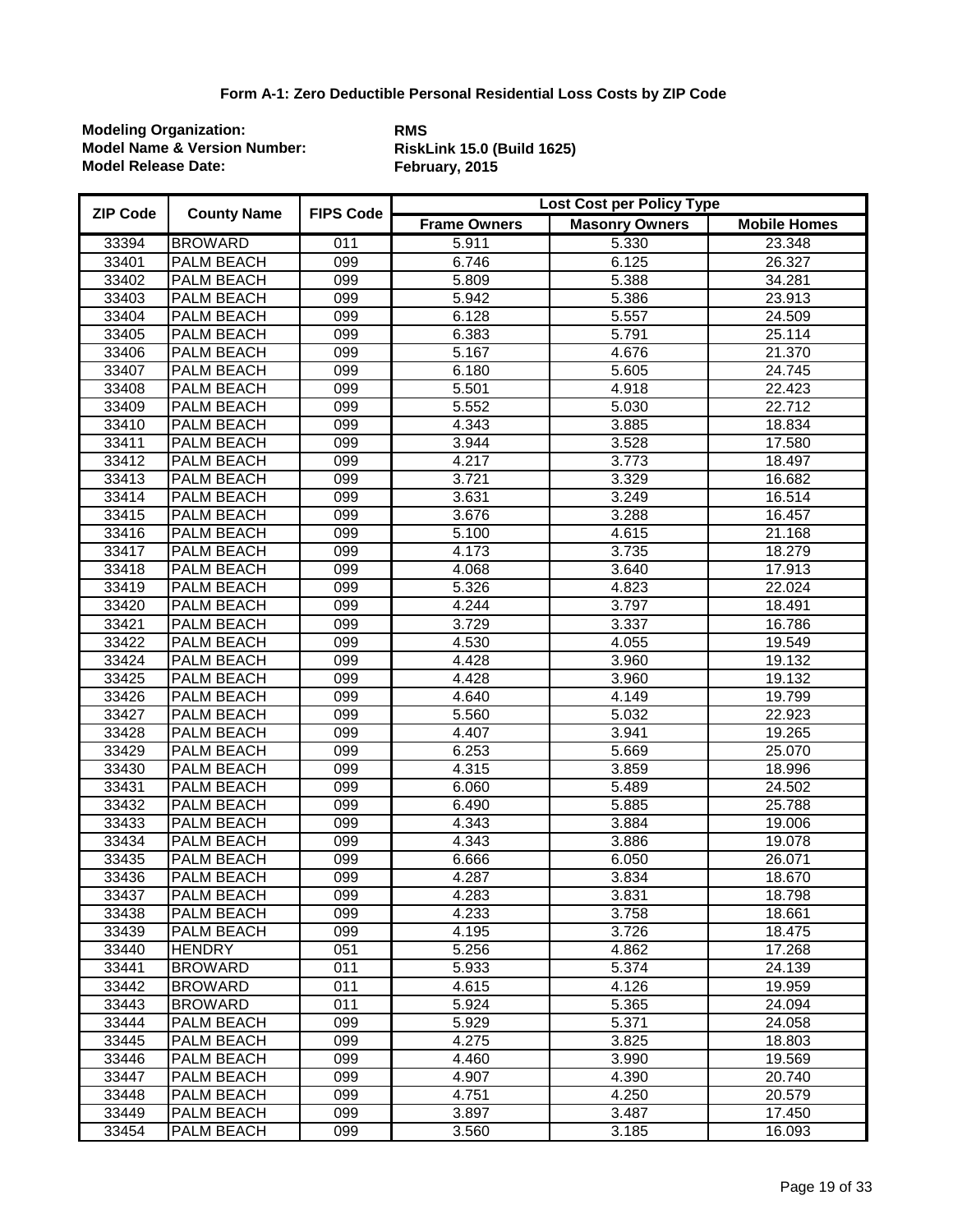| <b>ZIP Code</b> | <b>County Name</b>  | <b>FIPS Code</b> | <b>Lost Cost per Policy Type</b> |                       |                     |  |
|-----------------|---------------------|------------------|----------------------------------|-----------------------|---------------------|--|
|                 |                     |                  | <b>Frame Owners</b>              | <b>Masonry Owners</b> | <b>Mobile Homes</b> |  |
| 33455           | <b>MARTIN</b>       | 085              | 6.422                            | 5.989                 | 19.066              |  |
| 33458           | PALM BEACH          | 099              | 4.237                            | 3.790                 | 18.249              |  |
| 33459           | PALM BEACH          | 099              | 5.959                            | 5.518                 | 18.731              |  |
| 33460           | PALM BEACH          | 099              | 6.122                            | 5.551                 | 24.314              |  |
| 33461           | PALM BEACH          | 099              | 4.998                            | 4.521                 | 20.789              |  |
| 33462           | PALM BEACH          | 099              | 6.237                            | 5.656                 | 24.664              |  |
| 33463           | PALM BEACH          | 099              | 3.676                            | 3.288                 | 16.513              |  |
| 33464           | PALM BEACH          | 099              | 6.497                            | 5.895                 | 25.448              |  |
| 33465           | PALM BEACH          | 099              | 7.193                            | 6.533                 | 27.467              |  |
| 33466           | PALM BEACH          | 099              | 4.600                            | 4.158                 | 19.501              |  |
| 33467           | PALM BEACH          | 099              | 3.912                            | 3.499                 | 17.424              |  |
| 33468           | PALM BEACH          | 099              | 4.383                            | 3.920                 | 18.735              |  |
| 33469           | PALM BEACH          | 099              | 7.527                            | 7.024                 | 21.656              |  |
| 33470           | PALM BEACH          | $\overline{099}$ | 3.347                            | 2.979                 | 15.729              |  |
| 33471           | <b>GLADES</b>       | $\overline{043}$ | 4.135                            | 3.820                 | 14.252              |  |
| 33472           | PALM BEACH          | 099              | 4.331                            | 3.874                 | 18.925              |  |
| 33473           | PALM BEACH          | 099              | 4.735                            | 4.236                 | 20.451              |  |
| 33474           | <b>PALM BEACH</b>   | 099              | 4.428                            | 3.960                 | 19.132              |  |
| 33475           | <b>MARTIN</b>       | $\overline{085}$ | 6.459                            | 6.023                 | 19.115              |  |
| 33476           | PALM BEACH          | 099              | 5.600                            | 4.960                 | 22.930              |  |
| 33477           | PALM BEACH          | 099              | 5.582                            | 4.989                 | 22.306              |  |
| 33478           | PALM BEACH          | 099              | 3.039                            | 2.704                 | 14.250              |  |
| 33480           | PALM BEACH          | 099              | 5.967                            | 5.536                 | 35.395              |  |
| 33481           | PALM BEACH          | 099              | 5.716                            | 5.174                 | 23.465              |  |
| 33482           | PALM BEACH          | 099              | 4.035                            | 3.611                 | 18.024              |  |
| 33483           | PALM BEACH          | 099              | 6.717                            | 6.095                 | 26.369              |  |
| 33484           | PALM BEACH          | 099              | 4.121                            | 3.688                 | 18.344              |  |
| 33486           | PALM BEACH          | 099              | 5.633                            | 5.100                 | 23.157              |  |
| 33487           | PALM BEACH          | 099              | 5.917                            | 5.359                 | 24.071              |  |
| 33488           | PALM BEACH          | 099              | 4.319                            | 3.863                 | 18.905              |  |
| 33491           | PALM BEACH          | $\overline{099}$ | 4.214                            | 3.769                 | 18.611              |  |
| 33493           | PALM BEACH          | 099              | 4.354                            | 3.865                 | 19.189              |  |
| 33496           | PALM BEACH          | 099              | 4.383                            | 3.921                 | 19.245              |  |
| 33497           | PALM BEACH          | 099              | 4.558                            | 4.077                 | 19.798              |  |
| 33498           | PALM BEACH          | 099              | 4.643                            | 4.153                 | 20.125              |  |
| 33499           | <b>PALM BEACH</b>   | 099              | 5.624                            | 5.091                 | 23.187              |  |
| 33503           | <b>HILLSBOROUGH</b> | 057              | 2.524                            | 2.324                 | 9.156               |  |
| 33504           | <b>PINELLAS</b>     | 103              | 3.428                            | 3.180                 | 11.481              |  |
| 33508           | <b>HILLSBOROUGH</b> | 057              | 2.287                            | 2.109                 | 8.247               |  |
| 33509           | <b>HILLSBOROUGH</b> | 057              | 2.287                            | 2.109                 | 8.247               |  |
| 33510           | <b>HILLSBOROUGH</b> | 057              | 2.232                            | 2.058                 | 8.075               |  |
| 33511           | <b>HILLSBOROUGH</b> | 057              | 2.227                            | 2.053                 | 8.053               |  |
| 33513           | <b>SUMTER</b>       | 119              | 2.084                            | 1.916                 | 7.796               |  |
| 33514           | <b>SUMTER</b>       | 119              | 2.155                            | 1.981                 | 8.073               |  |
| 33521           | <b>SUMTER</b>       | 119              | 1.973                            | 1.816                 | 7.245               |  |
| 33523           | <b>PASCO</b>        | 101              | 2.282                            | 2.099                 | 8.488               |  |
| 33524           | <b>PASCO</b>        | 101              | 2.266                            | 2.085                 | 8.377               |  |
| 33525           | <b>PASCO</b>        | 101              | 2.533                            | 2.332                 | 9.284               |  |
| 33526           | <b>PASCO</b>        | 101              | 2.305                            | 2.121                 | 8.548               |  |
| 33527           | <b>HILLSBOROUGH</b> | 057              | 1.983                            | 1.823                 | 7.434               |  |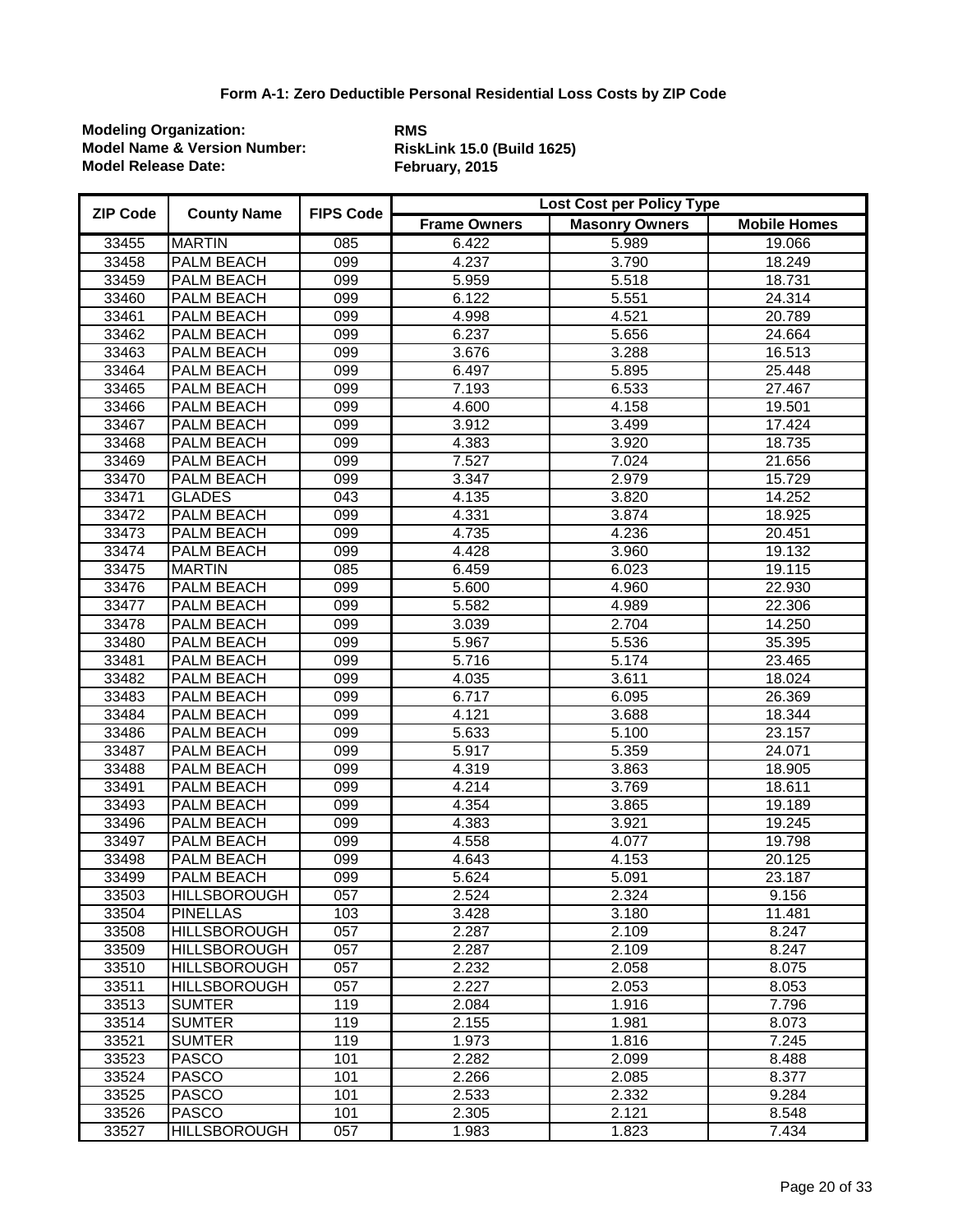| <b>ZIP Code</b> | <b>County Name</b>  | <b>FIPS Code</b> | <b>Lost Cost per Policy Type</b> |                       |                     |  |
|-----------------|---------------------|------------------|----------------------------------|-----------------------|---------------------|--|
|                 |                     |                  | <b>Frame Owners</b>              | <b>Masonry Owners</b> | <b>Mobile Homes</b> |  |
| 33530           | <b>HILLSBOROUGH</b> | $\overline{057}$ | 1.947                            | 1.789                 | 7.313               |  |
| 33534           | <b>HILLSBOROUGH</b> | 057              | 3.159                            | 2.924                 | 10.954              |  |
| 33537           | <b>PASCO</b>        | 101              | 2.187                            | 2.011                 | 8.179               |  |
| 33538           | <b>SUMTER</b>       | 119              | 1.790                            | 1.643                 | 6.772               |  |
| 33539           | <b>PASCO</b>        | 101              | 2.851                            | 2.634                 | 10.080              |  |
| 33540           | <b>PASCO</b>        | 101              | 2.545                            | 2.343                 | 9.304               |  |
| 33541           | <b>PASCO</b>        | 101              | 3.056                            | 2.826                 | 10.724              |  |
| 33542           | <b>PASCO</b>        | 101              | 2.911                            | 2.691                 | 10.274              |  |
| 33543           | <b>PASCO</b>        | 101              | 2.784                            | 2.573                 | 9.868               |  |
| 33544           | <b>PASCO</b>        | 101              | 2.369                            | 2.186                 | 8.547               |  |
| 33545           | <b>PASCO</b>        | 101              | 3.105                            | 2.873                 | 10.870              |  |
| 33547           | <b>HILLSBOROUGH</b> | $\overline{057}$ | 2.823                            | 2.608                 | 10.006              |  |
| 33548           | <b>HILLSBOROUGH</b> | 057              | 2.466                            | 2.277                 | 8.821               |  |
| 33549           | <b>HILLSBOROUGH</b> | 057              | 2.213                            | 2.041                 | 8.014               |  |
| 33550           | <b>HILLSBOROUGH</b> | $\overline{057}$ | 2.311                            | 2.132                 | 8.337               |  |
| 33556           | <b>HILLSBOROUGH</b> | $\overline{057}$ | 2.536                            | 2.343                 | 9.013               |  |
| 33558           | <b>HILLSBOROUGH</b> | $\overline{057}$ | 2.616                            | 2.417                 | 9.290               |  |
| 33559           | <b>HILLSBOROUGH</b> | $\overline{057}$ | 2.246                            | 2.071                 | 8.132               |  |
| 33563           | <b>HILLSBOROUGH</b> | $\overline{057}$ | 2.173                            | 2.003                 | 7.905               |  |
| 33564           | <b>HILLSBOROUGH</b> | $\overline{057}$ | 2.214                            | 2.040                 | 8.032               |  |
| 33565           | <b>HILLSBOROUGH</b> | $\overline{057}$ | 2.047                            | 1.882                 | 7.654               |  |
| 33566           | <b>HILLSBOROUGH</b> | 057              | 2.211                            | 2.038                 | 8.030               |  |
| 33567           | <b>HILLSBOROUGH</b> | 057              | 2.014                            | 1.851                 | 7.538               |  |
| 33568           | <b>HILLSBOROUGH</b> | 057              | 2.514                            | 2.321                 | 8.966               |  |
| 33569           | <b>HILLSBOROUGH</b> | $\overline{057}$ | 2.325                            | 2.144                 | 8.371               |  |
| 33570           | <b>HILLSBOROUGH</b> | $\overline{057}$ | 3.479                            | 3.224                 | 11.929              |  |
| 33571           | <b>HILLSBOROUGH</b> | 057              | 2.639                            | 2.438                 | 9.345               |  |
| 33572           | <b>HILLSBOROUGH</b> | 057              | 3.797                            | 3.521                 | 12.856              |  |
| 33573           | <b>HILLSBOROUGH</b> | $\overline{057}$ | 2.629                            | 2.428                 | 9.311               |  |
| 33574           | <b>PASCO</b>        | 101              | 2.870                            | 2.647                 | 10.349              |  |
| 33575           | <b>HILLSBOROUGH</b> | $\overline{057}$ | 3.103                            | 2.872                 | 10.798              |  |
| 33576           | <b>PASCO</b>        | 101              | 2.661                            | 2.452                 | 9.680               |  |
| 33578           | <b>HILLSBOROUGH</b> | 057              | 2.633                            | 2.432                 | 9.343               |  |
| 33579           | <b>HILLSBOROUGH</b> | $\overline{057}$ | 2.598                            | 2.399                 | 9.228               |  |
| 33583           | <b>HILLSBOROUGH</b> | $\overline{057}$ | 2.309                            | 2.130                 | 8.331               |  |
| 33584           | <b>HILLSBOROUGH</b> | 057              | 2.334                            | 2.153                 | 8.407               |  |
| 33585           | <b>SUMTER</b>       | 119              | 1.980                            | 1.820                 | 7.443               |  |
| 33586           | <b>HILLSBOROUGH</b> | 057              | 3.791                            | 3.517                 | 12.843              |  |
| 33587           | <b>HILLSBOROUGH</b> | 057              | 1.903                            | 1.749                 | 7.167               |  |
| 33592           | <b>HILLSBOROUGH</b> | 057              | 1.910                            | 1.755                 | 7.175               |  |
| 33593           | <b>PASCO</b>        | 101              | 2.187                            | 2.011                 | 8.179               |  |
| 33594           | <b>HILLSBOROUGH</b> | 057              | 1.984                            | 1.827                 | 7.272               |  |
| 33595           | <b>HILLSBOROUGH</b> | 057              | 1.968                            | 1.812                 | 7.221               |  |
| 33596           | <b>HILLSBOROUGH</b> | 057              | 1.900                            | 1.748                 | 6.993               |  |
| 33597           | <b>SUMTER</b>       | 119              | 2.090                            | 1.921                 | 7.851               |  |
| 33598           | <b>HILLSBOROUGH</b> | 057              | 2.549                            | 2.348                 | 9.266               |  |
| 33601           | <b>HILLSBOROUGH</b> | 057              | 3.468                            | 3.224                 | 11.398              |  |
| 33602           | <b>HILLSBOROUGH</b> | 057              | 3.268                            | 3.036                 | 10.828              |  |
| 33603           | <b>HILLSBOROUGH</b> | 057              | 2.838                            | 2.632                 | 9.628               |  |
| 33604           | <b>HILLSBOROUGH</b> | 057              | 2.682                            | 2.485                 | 9.163               |  |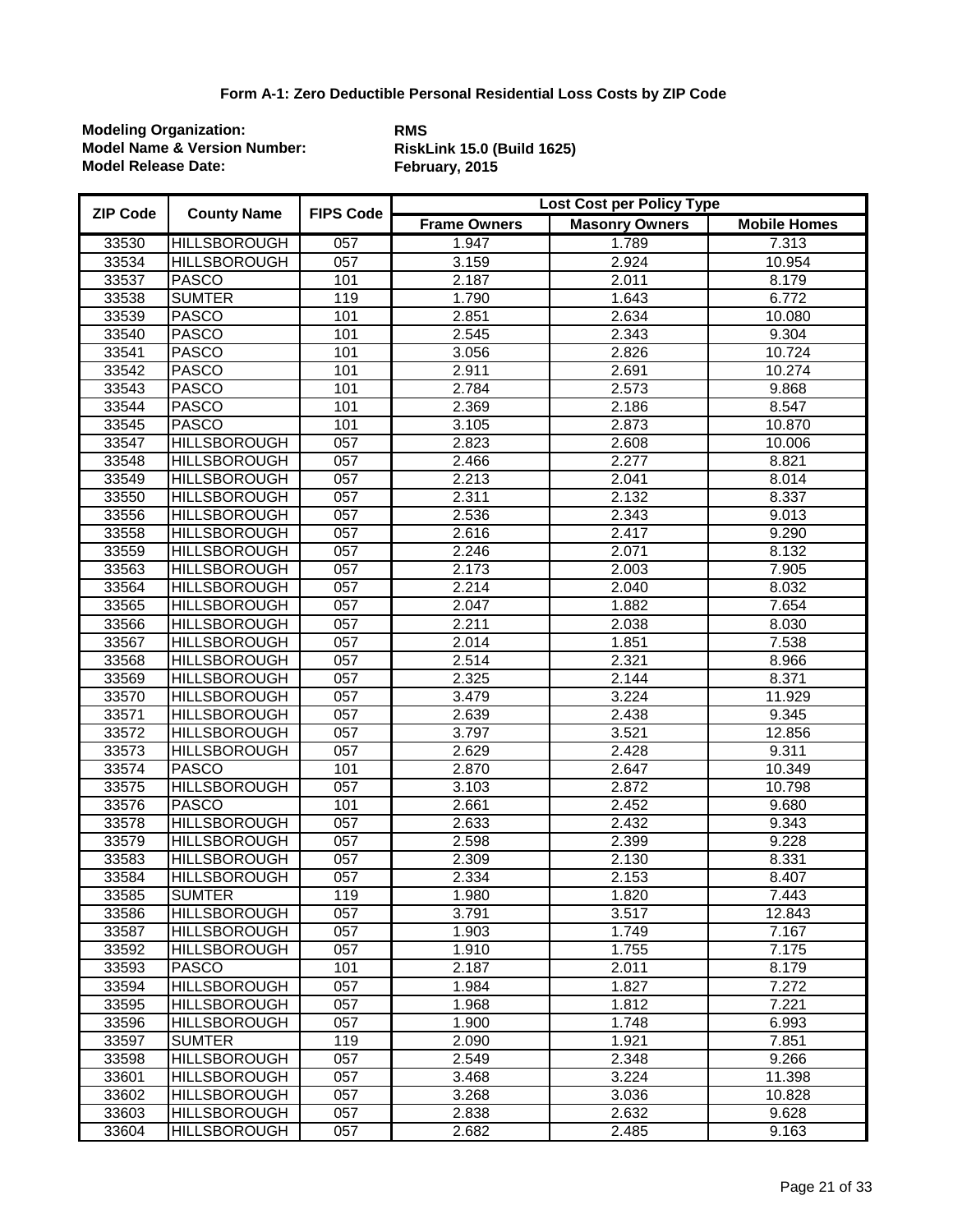| <b>ZIP Code</b> | <b>County Name</b>  | <b>FIPS Code</b> | Lost Cost per Policy Type |                       |                     |  |
|-----------------|---------------------|------------------|---------------------------|-----------------------|---------------------|--|
|                 |                     |                  | <b>Frame Owners</b>       | <b>Masonry Owners</b> | <b>Mobile Homes</b> |  |
| 33605           | <b>HILLSBOROUGH</b> | 057              | 3.402                     | 3.164                 | 11.308              |  |
| 33606           | <b>HILLSBOROUGH</b> | 057              | 3.840                     | 3.578                 | 12.572              |  |
| 33607           | <b>HILLSBOROUGH</b> | $\overline{057}$ | 3.474                     | 3.233                 | 11.507              |  |
| 33608           | <b>HILLSBOROUGH</b> | $\overline{057}$ | 3.057                     | 2.801                 | 14.994              |  |
| 33609           | <b>HILLSBOROUGH</b> | $\overline{057}$ | 3.717                     | 3.463                 | 12.226              |  |
| 33610           | <b>HILLSBOROUGH</b> | $\overline{057}$ | 2.872                     | 2.663                 | 9.759               |  |
| 33611           | <b>HILLSBOROUGH</b> | $\overline{057}$ | 4.458                     | 4.163                 | 14.340              |  |
| 33612           | <b>HILLSBOROUGH</b> | 057              | 2.630                     | 2.436                 | 9.011               |  |
| 33613           | <b>HILLSBOROUGH</b> | 057              | 2.142                     | 1.975                 | 7.775               |  |
| 33614           | <b>HILLSBOROUGH</b> | $\overline{057}$ | 3.109                     | 2.888                 | 10.429              |  |
| 33615           | <b>HILLSBOROUGH</b> | 057              | 3.170                     | 2.938                 | 10.868              |  |
| 33616           | <b>HILLSBOROUGH</b> | 057              | 5.082                     | 4.756                 | 16.021              |  |
| 33617           | <b>HILLSBOROUGH</b> | 057              | 2.058                     | 1.897                 | 7.498               |  |
| 33618           | <b>HILLSBOROUGH</b> | $\overline{057}$ | 2.305                     | 2.127                 | 8.298               |  |
| 33619           | <b>HILLSBOROUGH</b> | 057              | 3.390                     | 3.151                 | 11.299              |  |
| 33620           | <b>HILLSBOROUGH</b> | $\overline{057}$ | 2.490                     | 2.304                 | 8.573               |  |
| 33621           | <b>HILLSBOROUGH</b> | 057              | 4.581                     | 4.260                 | 15.005              |  |
| 33622           | <b>HILLSBOROUGH</b> | $\overline{057}$ | 4.284                     | 4.000                 | 13.822              |  |
| 33623           | <b>HILLSBOROUGH</b> | 057              | 4.284                     | 4.000                 | 13.822              |  |
| 33624           | <b>HILLSBOROUGH</b> | $\overline{057}$ | 2.282                     | 2.106                 | 8.221               |  |
| 33625           | <b>HILLSBOROUGH</b> | $\overline{057}$ | 2.272                     | 2.097                 | 8.173               |  |
| 33626           | <b>HILLSBOROUGH</b> | 057              | 2.301                     | 2.124                 | 8.233               |  |
| 33629           | <b>HILLSBOROUGH</b> | 057              | 3.942                     | 3.675                 | 12.884              |  |
| 33630           | <b>HILLSBOROUGH</b> | 057              | 4.284                     | 4.000                 | 13.822              |  |
| 33631           | <b>HILLSBOROUGH</b> | 057              | 4.284                     | 4.000                 | 13.822              |  |
| 33633           | <b>HILLSBOROUGH</b> | 057              | 2.989                     | 2.775                 | 10.077              |  |
| 33634           | <b>HILLSBOROUGH</b> | $\overline{057}$ | 3.481                     | 3.240                 | 11.504              |  |
| 33635           | <b>HILLSBOROUGH</b> | 057              | 2.666                     | 2.465                 | 9.360               |  |
| 33637           | <b>HILLSBOROUGH</b> | $\overline{057}$ | 2.179                     | 2.009                 | 7.896               |  |
| 33646           | <b>HILLSBOROUGH</b> | $\overline{057}$ | 2.420                     | 2.218                 | 11.398              |  |
| 33647           | <b>HILLSBOROUGH</b> | $\overline{057}$ | 2.125                     | 1.958                 | 7.741               |  |
| 33650           | <b>HILLSBOROUGH</b> | $\overline{057}$ | 4.284                     | 4.000                 | 13.822              |  |
| 33651           | <b>HILLSBOROUGH</b> | $\overline{057}$ | 2.930                     | 2.712                 | 10.210              |  |
| 33655           | <b>HILLSBOROUGH</b> | 057              | 3.468                     | 3.224                 | 11.398              |  |
| 33660           | <b>HILLSBOROUGH</b> | $\overline{057}$ | 3.022                     | 2.804                 | 10.220              |  |
| 33661           | <b>HILLSBOROUGH</b> | 057              | 3.022                     | 2.804                 | 10.220              |  |
| 33662           | <b>HILLSBOROUGH</b> | 057              | 3.022                     | 2.804                 | 10.220              |  |
| 33663           | <b>HILLSBOROUGH</b> | 057              | 4.284                     | 4.000                 | 13.822              |  |
| 33664           | <b>HILLSBOROUGH</b> | 057              | 4.284                     | 4.000                 | 13.822              |  |
| 33672           | <b>HILLSBOROUGH</b> | 057              | 3.104                     | 2.882                 | 10.358              |  |
| 33673           | <b>HILLSBOROUGH</b> | 057              | 2.736                     | 2.536                 | 9.323               |  |
| 33674           | <b>HILLSBOROUGH</b> | 057              | 2.701                     | 2.503                 | 9.217               |  |
| 33675           | <b>HILLSBOROUGH</b> | 057              | 3.074                     | 2.855                 | 10.346              |  |
| 33677           | <b>HILLSBOROUGH</b> | 057              | 3.205                     | 2.979                 | 10.727              |  |
| 33679           | <b>HILLSBOROUGH</b> | 057              | 3.591                     | 3.343                 | 11.865              |  |
| 33680           | <b>HILLSBOROUGH</b> | 057              | 2.738                     | 2.537                 | 9.346               |  |
| 33681           | <b>HILLSBOROUGH</b> | 057              | 4.415                     | 4.123                 | 14.210              |  |
| 33682           | <b>HILLSBOROUGH</b> | 057              | 2.632                     | 2.437                 | 9.016               |  |
| 33684           | <b>HILLSBOROUGH</b> | 057              | 3.443                     | 3.204                 | 11.393              |  |
| 33685           | <b>HILLSBOROUGH</b> | 057              | 3.035                     | 2.811                 | 10.475              |  |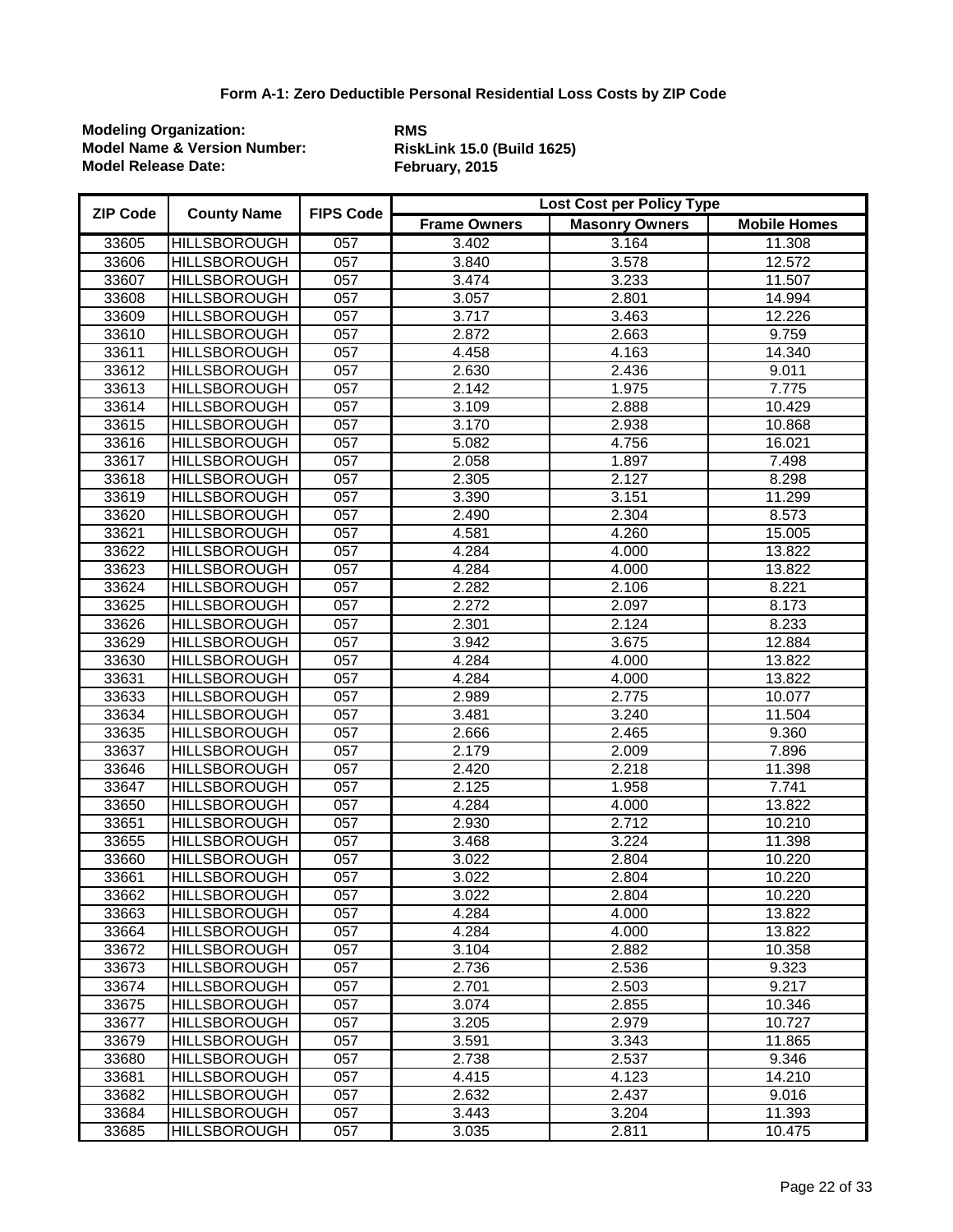| <b>ZIP Code</b> | <b>County Name</b>  | <b>FIPS Code</b> | Lost Cost per Policy Type |                       |                     |  |
|-----------------|---------------------|------------------|---------------------------|-----------------------|---------------------|--|
|                 |                     |                  | <b>Frame Owners</b>       | <b>Masonry Owners</b> | <b>Mobile Homes</b> |  |
| 33686           | <b>HILLSBOROUGH</b> | 057              | 3.307                     | 3.054                 | 15.485              |  |
| 33687           | <b>HILLSBOROUGH</b> | 057              | 2.091                     | 1.927                 | 7.602               |  |
| 33688           | <b>HILLSBOROUGH</b> | $\overline{057}$ | 2.304                     | 2.126                 | 8.292               |  |
| 33689           | <b>HILLSBOROUGH</b> | $\overline{057}$ | 3.071                     | 2.849                 | 10.365              |  |
| 33690           | <b>HILLSBOROUGH</b> | 057              | 4.602                     | 4.302                 | 14.670              |  |
| 33694           | <b>HILLSBOROUGH</b> | 057              | 2.251                     | 2.077                 | 8.115               |  |
| 33695           | <b>HILLSBOROUGH</b> | 057              | 2.048                     | 1.887                 | 7.459               |  |
| 33697           | <b>HILLSBOROUGH</b> | $\overline{057}$ | 2.064                     | 1.902                 | 7.515               |  |
| 33701           | <b>PINELLAS</b>     | 103              | 4.235                     | 3.950                 | 13.470              |  |
| 33702           | <b>PINELLAS</b>     | 103              | 3.384                     | 3.137                 | 11.578              |  |
| 33703           | <b>PINELLAS</b>     | 103              | 4.458                     | 4.165                 | 14.315              |  |
| 33704           | <b>PINELLAS</b>     | 103              | 4.286                     | 4.003                 | 13.813              |  |
| 33705           | <b>PINELLAS</b>     | 103              | 4.819                     | 4.508                 | 15.222              |  |
| 33706           | <b>PINELLAS</b>     | 103              | 5.437                     | 5.071                 | 24.565              |  |
| 33707           | <b>PINELLAS</b>     | 103              | 4.981                     | 4.665                 | 15.498              |  |
| 33708           | <b>PINELLAS</b>     | 103              | 6.087                     | 5.719                 | 18.203              |  |
| 33709           | <b>PINELLAS</b>     | 103              | 3.656                     | 3.407                 | 11.927              |  |
| 33710           | <b>PINELLAS</b>     | 103              | 4.059                     | 3.789                 | 13.053              |  |
| 33711           | <b>PINELLAS</b>     | 103              | 4.775                     | 4.468                 | 15.009              |  |
| 33712           | <b>PINELLAS</b>     | 103              | 4.424                     | 4.134                 | 14.123              |  |
| 33713           | <b>PINELLAS</b>     | 103              | 3.451                     | 3.213                 | 11.393              |  |
| 33714           | <b>PINELLAS</b>     | 103              | 3.296                     | 3.066                 | 10.955              |  |
| 33715           | <b>PINELLAS</b>     | 103              | 5.837                     | 5.397                 | 26.826              |  |
| 33716           | <b>PINELLAS</b>     | 103              | 3.590                     | 3.331                 | 12.174              |  |
| 33728           | <b>PINELLAS</b>     | 103              | 3.482                     | 3.229                 | 11.845              |  |
| 33729           | <b>PINELLAS</b>     | 103              | 3.632                     | 3.369                 | 12.289              |  |
| 33730           | <b>PINELLAS</b>     | 103              | 3.558                     | 3.315                 | 11.695              |  |
| 33731           | <b>PINELLAS</b>     | 103              | 2.872                     | 2.642                 | 13.408              |  |
| 33732           | <b>PINELLAS</b>     | 103              | 3.219                     | 2.984                 | 11.092              |  |
| 33733           | <b>PINELLAS</b>     | 103              | 3.558                     | 3.315                 | 11.695              |  |
| 33734           | <b>PINELLAS</b>     | 103              | 3.774                     | 3.518                 | 12.367              |  |
| 33736           | <b>PINELLAS</b>     | 103              | 4.602                     | 4.280                 | 21.041              |  |
| 33737           | <b>PINELLAS</b>     | 103              | 4.206                     | 3.907                 | 19.277              |  |
| 33738           | <b>PINELLAS</b>     | 103              | 4.822                     | 4.490                 | 21.769              |  |
| 33739           | <b>PINELLAS</b>     | 103              | 3.936                     | 3.656                 | 13.091              |  |
| 33740           | <b>PINELLAS</b>     | 103              | 4.949                     | 4.609                 | 22.428              |  |
| 33741           | <b>PINELLAS</b>     | 103              | 7.716                     | 7.232                 | 33.913              |  |
| 33742           | <b>PINELLAS</b>     | 103              | 3.219                     | 2.984                 | 11.092              |  |
| 33743           | <b>PINELLAS</b>     | 103              | 3.962                     | 3.697                 | 12.797              |  |
| 33744           | <b>PINELLAS</b>     | 103              | 3.751                     | 3.475                 | 17.275              |  |
| 33747           | <b>PINELLAS</b>     | 103              | 4.682                     | 4.380                 | 14.767              |  |
| 33755           | <b>PINELLAS</b>     | 103              | 3.961                     | 3.696                 | 12.764              |  |
| 33756           | <b>PINELLAS</b>     | 103              | 3.985                     | 3.719                 | 12.820              |  |
| 33757           | <b>PINELLAS</b>     | 103              | 2.873                     | 2.648                 | 13.456              |  |
| 33758           | <b>PINELLAS</b>     | 103              | 3.409                     | 3.173                 | 11.228              |  |
| 33759           | <b>PINELLAS</b>     | 103              | 3.047                     | 2.822                 | 10.468              |  |
| 33760           | <b>PINELLAS</b>     | 103              | 3.784                     | 3.527                 | 12.367              |  |
| 33761           | <b>PINELLAS</b>     | 103              | 2.492                     | 2.303                 | 8.782               |  |
| 33762           | <b>PINELLAS</b>     | 103              | 4.569                     | 4.270                 | 14.586              |  |
| 33763           | <b>PINELLAS</b>     | 103              | 2.565                     | 2.371                 | 8.999               |  |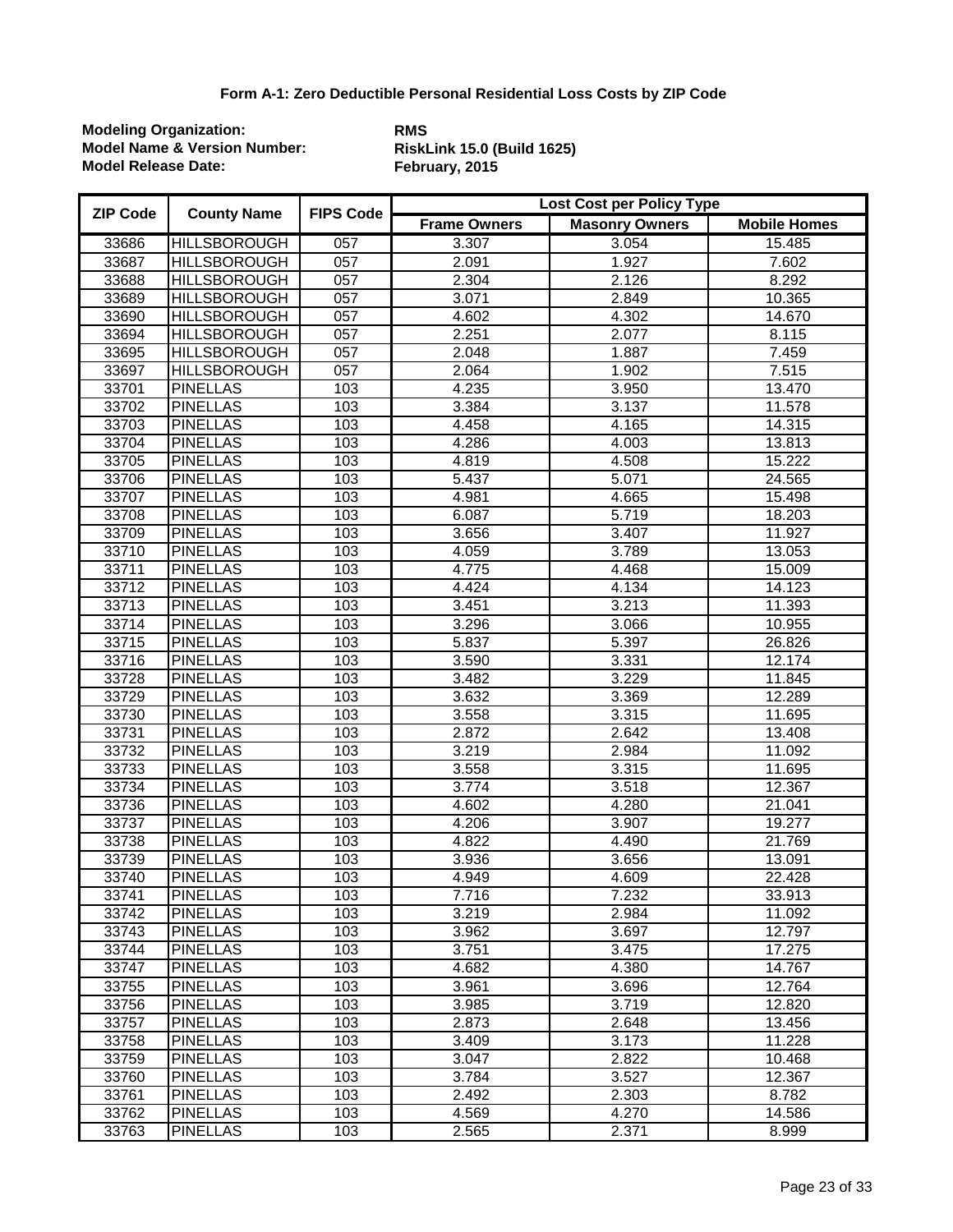| <b>ZIP Code</b> | <b>County Name</b> | <b>FIPS Code</b> | Lost Cost per Policy Type |                       |                     |  |
|-----------------|--------------------|------------------|---------------------------|-----------------------|---------------------|--|
|                 |                    |                  | <b>Frame Owners</b>       | <b>Masonry Owners</b> | <b>Mobile Homes</b> |  |
| 33764           | <b>PINELLAS</b>    | 103              | 2.784                     | 2.576                 | 9.682               |  |
| 33765           | <b>PINELLAS</b>    | 103              | 3.382                     | 3.148                 | 11.148              |  |
| 33766           | <b>PINELLAS</b>    | 103              | 2.613                     | 2.416                 | 9.154               |  |
| 33767           | <b>PINELLAS</b>    | 103              | 4.722                     | 4.392                 | 21.468              |  |
| 33769           | <b>PINELLAS</b>    | 103              | 3.323                     | 3.092                 | 10.974              |  |
| 33770           | <b>PINELLAS</b>    | 103              | 3.924                     | 3.662                 | 12.633              |  |
| 33771           | <b>PINELLAS</b>    | 103              | 3.430                     | 3.194                 | 11.271              |  |
| 33772           | <b>PINELLAS</b>    | 103              | 4.486                     | 4.196                 | 14.128              |  |
| 33773           | <b>PINELLAS</b>    | 103              | 3.520                     | 3.279                 | 11.526              |  |
| 33774           | <b>PINELLAS</b>    | 103              | 3.402                     | 3.157                 | 11.374              |  |
| 33775           | <b>PINELLAS</b>    | 103              | 4.073                     | 3.804                 | 13.019              |  |
| 33776           | <b>PINELLAS</b>    | 103              | 3.635                     | 3.375                 | 11.995              |  |
| 33777           | <b>PINELLAS</b>    | 103              | 3.914                     | 3.652                 | 12.612              |  |
| 33778           | <b>PINELLAS</b>    | 103              | 2.999                     | 2.778                 | 10.248              |  |
| 33779           | <b>PINELLAS</b>    | 103              | 3.532                     | 3.291                 | 11.538              |  |
| 33780           | <b>PINELLAS</b>    | 103              | 3.301                     | 3.071                 | 10.944              |  |
| 33781           | <b>PINELLAS</b>    | 103              | 3.401                     | 3.166                 | 11.218              |  |
| 33782           | <b>PINELLAS</b>    | 103              | 2.736                     | 2.532                 | 9.551               |  |
| 33784           | <b>PINELLAS</b>    | 103              | 3.558                     | 3.315                 | 11.695              |  |
| 33785           | <b>PINELLAS</b>    | 103              | 3.051                     | 2.799                 | 14.733              |  |
| 33786           | <b>PINELLAS</b>    | 103              | 3.563                     | 3.276                 | 17.013              |  |
| 33801           | <b>POLK</b>        | 105              | 2.344                     | 2.161                 | 8.486               |  |
| 33802           | <b>POLK</b>        | 105              | 2.326                     | 2.145                 | 8.431               |  |
| 33803           | <b>POLK</b>        | 105              | 2.233                     | 2.058                 | 8.126               |  |
| 33804           | <b>POLK</b>        | 105              | 2.238                     | 2.062                 | 8.123               |  |
| 33805           | <b>POLK</b>        | 105              | 2.348                     | 2.165                 | 8.478               |  |
| 33806           | <b>POLK</b>        | 105              | 2.179                     | 2.008                 | 7.942               |  |
| 33807           | <b>POLK</b>        | 105              | 2.160                     | 1.990                 | 7.898               |  |
| 33809           | <b>POLK</b>        | 105              | 2.498                     | 2.305                 | 8.962               |  |
| 33810           | <b>POLK</b>        | 105              | 2.249                     | 2.073                 | 8.161               |  |
| 33811           | <b>POLK</b>        | 105              | 2.258                     | 2.081                 | 8.201               |  |
| 33812           | <b>POLK</b>        | 105              | 2.446                     | 2.256                 | 8.833               |  |
| 33813           | <b>POLK</b>        | 105              | 2.361                     | 2.176                 | 8.561               |  |
| 33815           | <b>POLK</b>        | 105              | 2.209                     | 2.036                 | 8.038               |  |
| 33820           | <b>POLK</b>        | 105              | 2.839                     | 2.622                 | 10.037              |  |
| 33821           | <b>DESOTO</b>      | $\overline{027}$ | 3.051                     | 2.820                 | 10.785              |  |
| 33823           | <b>POLK</b>        | 105              | 2.672                     | 2.466                 | 9.528               |  |
| 33825           | <b>HIGHLANDS</b>   | 055              | 2.958                     | 2.735                 | 10.331              |  |
| 33826           | <b>HIGHLANDS</b>   | 055              | 2.848                     | 2.632                 | 9.991               |  |
| 33827           | <b>POLK</b>        | 105              | 2.898                     | 2.671                 | 10.355              |  |
| 33830           | <b>POLK</b>        | 105              | 2.870                     | 2.651                 | 10.185              |  |
| 33831           | <b>POLK</b>        | 105              | 2.632                     | 2.429                 | 9.421               |  |
| 33834           | <b>HARDEE</b>      | 049              | 2.753                     | 2.535                 | 9.997               |  |
| 33835           | <b>POLK</b>        | 105              | 3.349                     | 3.091                 | 11.843              |  |
| 33836           | <b>POLK</b>        | 105              | 2.555                     | 2.357                 | 9.183               |  |
| 33837           | <b>POLK</b>        | 105              | 2.365                     | 2.180                 | 8.575               |  |
| 33838           | <b>POLK</b>        | 105              | 2.789                     | 2.576                 | 9.869               |  |
| 33839           | <b>POLK</b>        | 105              | 2.623                     | 2.421                 | 9.385               |  |
| 33840           | <b>POLK</b>        | 105              | 2.326                     | 2.145                 | 8.431               |  |
| 33841           | <b>POLK</b>        | 105              | 2.638                     | 2.429                 | 9.616               |  |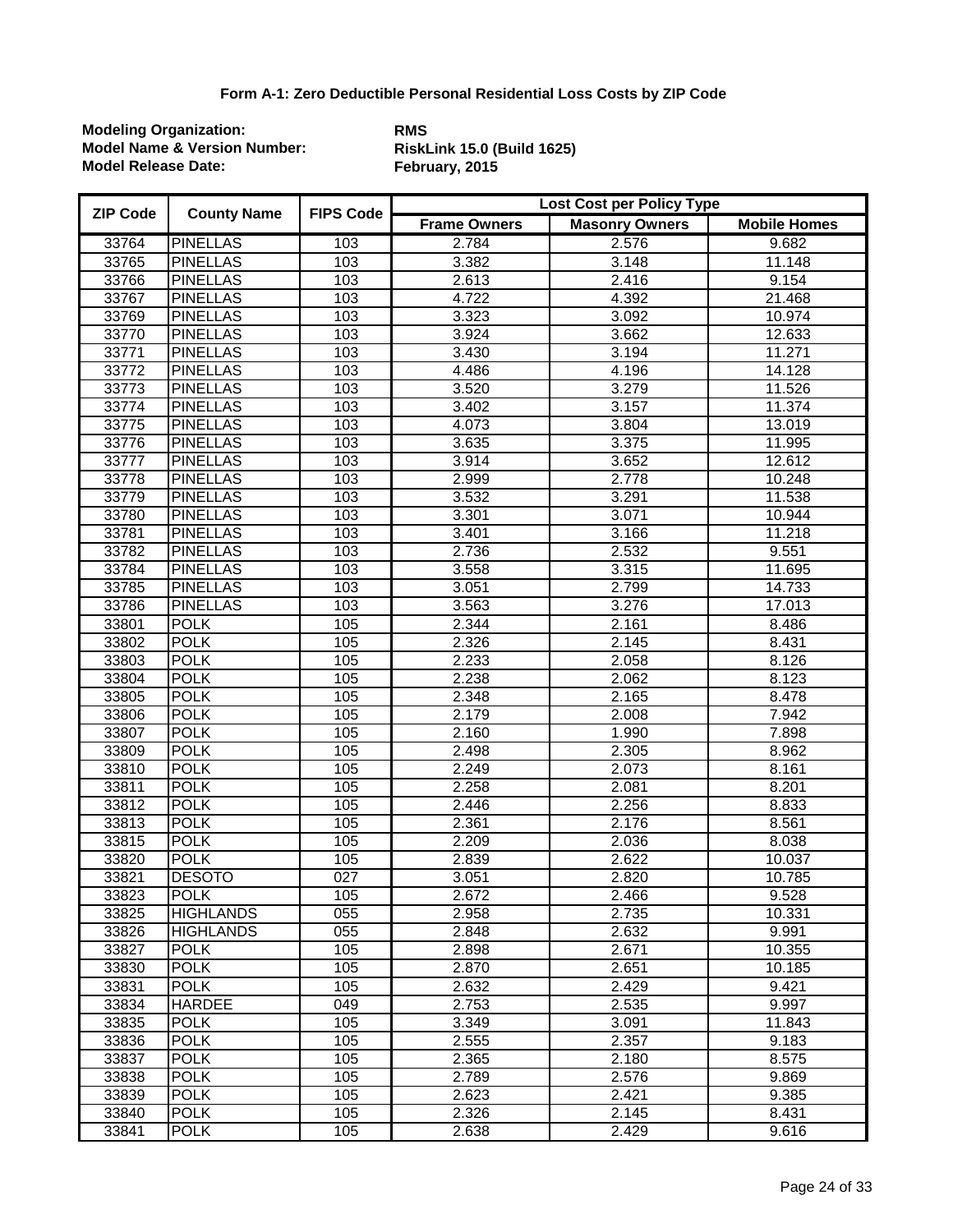| <b>ZIP Code</b> | <b>County Name</b> | <b>FIPS Code</b> | <b>Lost Cost per Policy Type</b> |                       |                     |  |
|-----------------|--------------------|------------------|----------------------------------|-----------------------|---------------------|--|
|                 |                    |                  | <b>Frame Owners</b>              | <b>Masonry Owners</b> | <b>Mobile Homes</b> |  |
| 33842           | <b>DESOTO</b>      | 027              | 3.051                            | 2.820                 | 10.785              |  |
| 33843           | <b>POLK</b>        | 105              | 3.205                            | 2.965                 | 11.115              |  |
| 33844           | <b>POLK</b>        | 105              | 2.637                            | 2.434                 | 9.433               |  |
| 33845           | <b>POLK</b>        | 105              | 2.875                            | 2.655                 | 10.170              |  |
| 33846           | <b>POLK</b>        | 105              | 2.588                            | 2.388                 | 9.286               |  |
| 33847           | <b>POLK</b>        | 105              | 2.917                            | 2.696                 | 10.305              |  |
| 33848           | <b>OSCEOLA</b>     | 097              | 1.600                            | 1.469                 | 6.031               |  |
| 33849           | <b>POLK</b>        | 105              | 2.182                            | 2.007                 | 8.119               |  |
| 33850           | <b>POLK</b>        | 105              | 3.003                            | 2.776                 | 10.578              |  |
| 33851           | <b>POLK</b>        | 105              | 2.830                            | 2.614                 | 9.999               |  |
| 33852           | <b>HIGHLANDS</b>   | 055              | 3.822                            | 3.543                 | 12.947              |  |
| 33853           | <b>POLK</b>        | 105              | 2.763                            | 2.552                 | 9.763               |  |
| 33854           | <b>POLK</b>        | 105              | 2.440                            | 2.246                 | 8.885               |  |
| 33855           | <b>POLK</b>        | 105              | 2.903                            | 2.677                 | 10.282              |  |
| 33856           | <b>POLK</b>        | 105              | 2.440                            | 2.246                 | 8.885               |  |
| 33857           | <b>HIGHLANDS</b>   | $\overline{055}$ | 3.348                            | 3.091                 | 11.693              |  |
| 33858           | <b>POLK</b>        | 105              | 2.190                            | 2.017                 | 8.005               |  |
| 33859           | <b>POLK</b>        | 105              | 2.614                            | 2.407                 | 9.496               |  |
| 33860           | <b>POLK</b>        | 105              | 2.524                            | 2.324                 | 9.256               |  |
| 33862           | <b>HIGHLANDS</b>   | $\overline{055}$ | 4.093                            | 3.797                 | 13.723              |  |
| 33863           | <b>POLK</b>        | 105              | 2.454                            | 2.259                 | 9.024               |  |
| 33864           | <b>DESOTO</b>      | 027              | 3.051                            | 2.820                 | 10.785              |  |
| 33865           | <b>HARDEE</b>      | 049              | 2.589                            | 2.383                 | 9.480               |  |
| 33867           | <b>POLK</b>        | 105              | 2.929                            | 2.701                 | 10.341              |  |
| 33868           | <b>POLK</b>        | 105              | 2.418                            | 2.225                 | 8.904               |  |
| 33870           | <b>HIGHLANDS</b>   | $\overline{055}$ | 3.153                            | 2.917                 | 10.905              |  |
| 33871           | <b>HIGHLANDS</b>   | 055              | 3.018                            | 2.791                 | 10.494              |  |
| 33872           | <b>HIGHLANDS</b>   | 055              | 2.897                            | 2.678                 | 10.137              |  |
| 33873           | <b>HARDEE</b>      | $\overline{049}$ | 2.323                            | 2.141                 | 8.427               |  |
| 33875           | <b>HIGHLANDS</b>   | $\overline{055}$ | 3.157                            | 2.921                 | 10.948              |  |
| 33876           | <b>HIGHLANDS</b>   | 055              | 3.234                            | 2.984                 | 11.323              |  |
| 33877           | <b>POLK</b>        | 105              | 2.465                            | 2.269                 | 9.010               |  |
| 33880           | <b>POLK</b>        | 105              | 2.643                            | 2.439                 | 9.440               |  |
| 33881           | <b>POLK</b>        | 105              | 2.825                            | 2.610                 | 10.005              |  |
| 33882           | <b>POLK</b>        | 105              | 2.806                            | 2.592                 | 9.937               |  |
| 33883           | <b>POLK</b>        | 105              | 2.806                            | 2.592                 | 9.937               |  |
| 33884           | <b>POLK</b>        | 105              | 2.808                            | 2.594                 | 9.931               |  |
| 33885           | <b>POLK</b>        | 105              | 2.806                            | 2.592                 | 9.937               |  |
| 33888           | <b>POLK</b>        | 105              | 2.762                            | 2.551                 | 9.769               |  |
| 33890           | <b>HARDEE</b>      | 049              | 2.179                            | 2.004                 | 8.129               |  |
| 33896           | <b>POLK</b>        | 105              | 2.049                            | 1.886                 | 7.546               |  |
| 33897           | <b>POLK</b>        | 105              | 1.989                            | 1.830                 | 7.352               |  |
| 33898           | <b>POLK</b>        | 105              | 2.681                            | 2.469                 | 9.672               |  |
| 33900           | LEE                | 071              | 4.962                            | 4.632                 | 15.944              |  |
| 33901           | LEE                | 071              | 4.955                            | 4.625                 | 15.918              |  |
| 33902           | LEE                | 071              | 4.807                            | 4.485                 | 15.502              |  |
| 33903           | <b>LEE</b>         | 071              | 4.058                            | 3.763                 | 13.704              |  |
| 33904           | <b>LEE</b>         | 071              | 4.685                            | 4.351                 | 15.442              |  |
| 33905           | LEE                | 071              | 4.315                            | 4.003                 | 14.518              |  |
| 33906           | <b>LEE</b>         | 071              | 4.962                            | 4.632                 | 15.944              |  |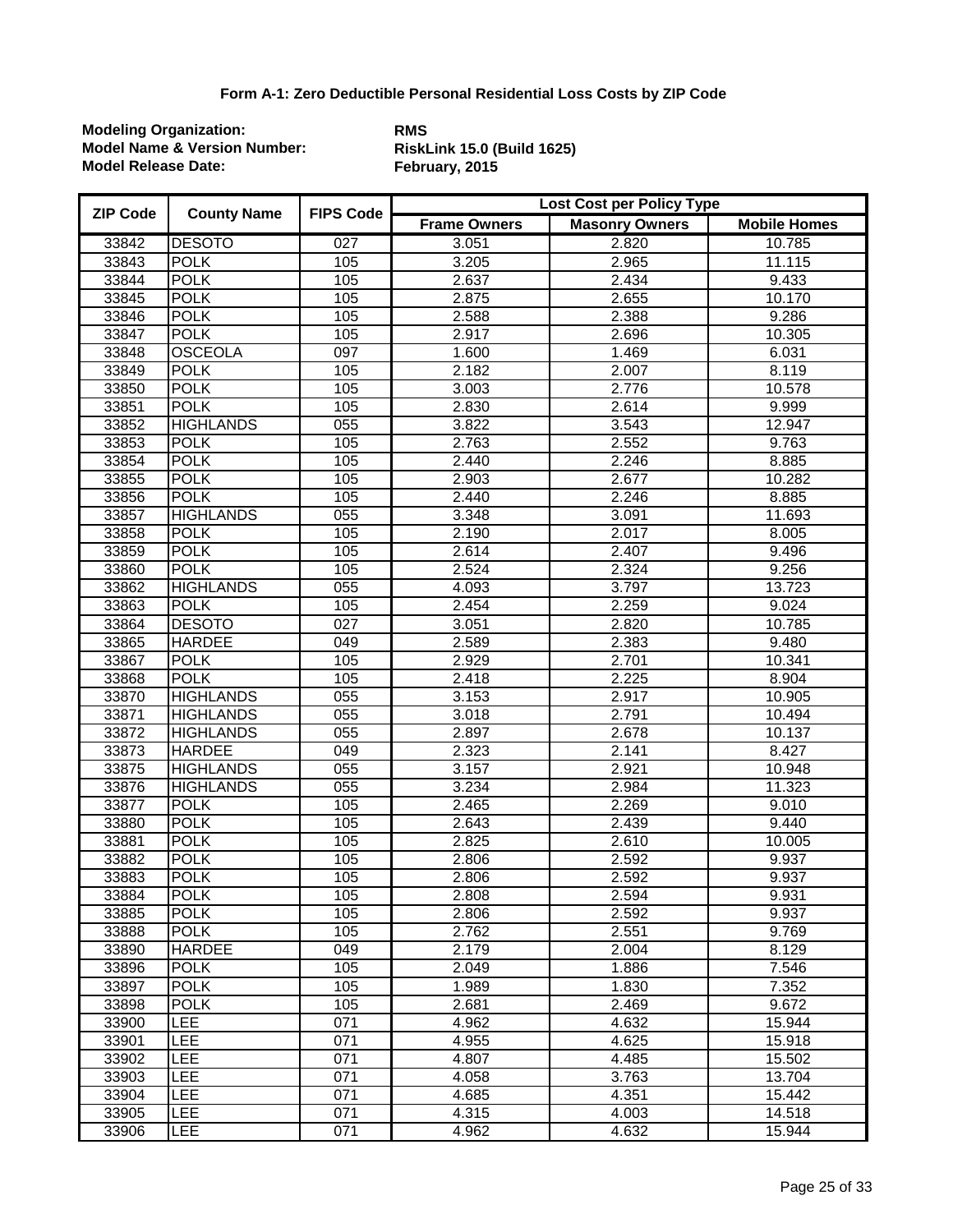| <b>ZIP Code</b> | <b>County Name</b> | <b>FIPS Code</b> | <b>Lost Cost per Policy Type</b> |                       |                     |  |
|-----------------|--------------------|------------------|----------------------------------|-----------------------|---------------------|--|
|                 |                    |                  | <b>Frame Owners</b>              | <b>Masonry Owners</b> | <b>Mobile Homes</b> |  |
| 33907           | LEE                | 071              | 4.973                            | 4.642                 | 15.957              |  |
| 33908           | LEE                | 071              | 5.015                            | 4.660                 | 16.375              |  |
| 33909           | LEE                | 071              | 3.960                            | 3.672                 | 13.396              |  |
| 33910           | LEE                | 071              | 3.975                            | 3.686                 | 13.427              |  |
| 33911           | LEE                | 071              | 4.807                            | 4.485                 | 15.502              |  |
| 33912           | LEE                | 071              | 4.470                            | 4.149                 | 14.883              |  |
| 33913           | LEE                | 071              | 4.832                            | 4.487                 | 15.985              |  |
| 33914           | LEE                | 071              | 4.781                            | 4.442                 | 15.678              |  |
| 33915           | LEE                | 071              | 3.975                            | 3.686                 | 13.427              |  |
| 33916           | LEE                | 071              | 3.979                            | 3.689                 | 13.507              |  |
| 33917           | <b>LEE</b>         | 071              | 3.839                            | 3.558                 | 13.103              |  |
| 33918           | <b>LEE</b>         | 071              | 4.362                            | 4.048                 | 14.546              |  |
| 33919           | <b>LEE</b>         | 071              | 4.341                            | 4.028                 | 14.515              |  |
| 33920           | <b>LEE</b>         | 071              | 3.756                            | 3.468                 | 13.208              |  |
| 33921           | LEE                | 071              | 7.677                            | 7.104                 | 34.267              |  |
| 33922           | LEE                | 071              | 7.573                            | 7.059                 | 22.530              |  |
| 33923           | LEE                | 071              | 4.734                            | 4.398                 | 15.550              |  |
| 33924           | LEE                | 071              | 8.395                            | 7.776                 | 37.167              |  |
| 33925           | <b>COLLIER</b>     | 021              | 5.124                            | 4.760                 | 16.505              |  |
| 33926           | <b>COLLIER</b>     | 021              | 5.124                            | 4.760                 | 16.505              |  |
| 33927           | <b>CHARLOTTE</b>   | 015              | 2.461                            | 2.239                 | 12.580              |  |
| 33928           | LEE                | 071              | 5.086                            | 4.727                 | 16.581              |  |
| 33929           | <b>LEE</b>         | 071              | 4.897                            | 4.550                 | 16.017              |  |
| 33930           | <b>HENDRY</b>      | 051              | 4.279                            | 3.956                 | 14.745              |  |
| 33931           | LEE                | 071              | 6.806                            | 6.343                 | 20.929              |  |
| 33932           | <b>LEE</b>         | 071              | 5.184                            | 4.776                 | 24.468              |  |
| 33933           | <b>COLLIER</b>     | 021              | 6.451                            | 6.013                 | 18.855              |  |
| 33934           | <b>COLLIER</b>     | 021              | 4.630                            | 4.301                 | 15.407              |  |
| 33935           | <b>HENDRY</b>      | 051              | 3.419                            | 3.155                 | 12.230              |  |
| 33936           | <b>LEE</b>         | 071              | 3.979                            | 3.688                 | 13.618              |  |
| 33937           | <b>COLLIER</b>     | 021              | 9.070                            | 8.468                 | 24.746              |  |
| 33938           | <b>CHARLOTTE</b>   | 015              | 3.115                            | 2.882                 | 10.882              |  |
| 33939           | <b>COLLIER</b>     | 021              | 6.292                            | 5.862                 | 18.671              |  |
| 33940           | <b>COLLIER</b>     | 021              | 6.292                            | 5.862                 | 18.671              |  |
| 33941           | <b>COLLIER</b>     | 021              | 6.292                            | 5.862                 | 18.671              |  |
| 33942           | <b>COLLIER</b>     | $\overline{021}$ | $\overline{5.394}$               | 5.021                 | 16.788              |  |
| 33943           | <b>COLLIER</b>     | 021              | 5.124                            | 4.760                 | 16.505              |  |
| 33944           | <b>GLADES</b>      | 043              | 3.680                            | 3.399                 | 12.906              |  |
| 33945           | <b>LEE</b>         | 071              | 7.274                            | 6.778                 | 21.804              |  |
| 33946           | <b>CHARLOTTE</b>   | 015              | 6.769                            | 6.310                 | 20.528              |  |
| 33947           | <b>CHARLOTTE</b>   | 015              | 4.210                            | 3.909                 | 13.914              |  |
| 33948           | <b>CHARLOTTE</b>   | 015              | 3.625                            | 3.360                 | 12.360              |  |
| 33949           | <b>CHARLOTTE</b>   | 015              | 4.107                            | 3.808                 | 13.978              |  |
| 33950           | <b>CHARLOTTE</b>   | 015              | 4.295                            | 3.983                 | 14.536              |  |
| 33951           | <b>CHARLOTTE</b>   | 015              | 2.878                            | 2.628                 | 14.327              |  |
| 33952           | <b>CHARLOTTE</b>   | 015              | 3.407                            | 3.154                 | 11.793              |  |
| 33953           | <b>CHARLOTTE</b>   | 015              | 3.968                            | 3.682                 | 13.288              |  |
| 33954           | <b>CHARLOTTE</b>   | 015              | 3.020                            | 2.793                 | 10.623              |  |
| 33955           | <b>CHARLOTTE</b>   | 015              | 4.450                            | 4.129                 | 14.903              |  |
| 33956           | LEE                | 071              | 8.644                            | 8.070                 | 25.343              |  |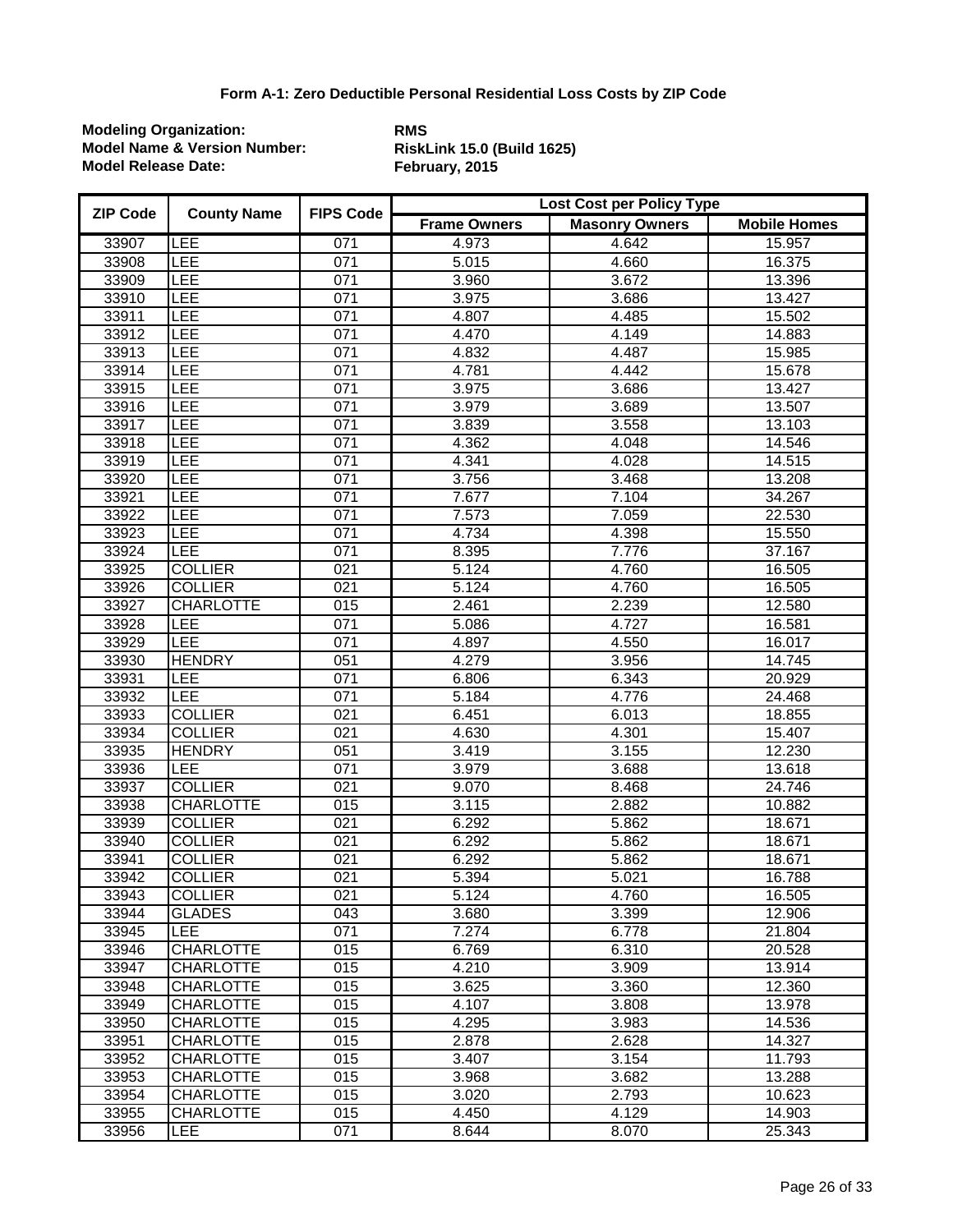| <b>ZIP Code</b> | <b>County Name</b> | <b>FIPS Code</b> | Lost Cost per Policy Type |                       |                     |  |
|-----------------|--------------------|------------------|---------------------------|-----------------------|---------------------|--|
|                 |                    |                  | <b>Frame Owners</b>       | <b>Masonry Owners</b> | <b>Mobile Homes</b> |  |
| 33957           | <b>LEE</b>         | 071              | 5.487                     | 5.059                 | 25.686              |  |
| 33959           | <b>LEE</b>         | 071              | 4.734                     | 4.398                 | 15.550              |  |
| 33960           | <b>HIGHLANDS</b>   | 055              | 3.525                     | 3.254                 | 12.311              |  |
| 33961           | <b>COLLIER</b>     | $\overline{021}$ | 6.451                     | 6.013                 | 18.855              |  |
| 33962           | <b>COLLIER</b>     | 021              | 5.313                     | 4.949                 | 16.541              |  |
| 33963           | <b>COLLIER</b>     | 021              | 5.357                     | 4.985                 | 16.906              |  |
| 33964           | <b>COLLIER</b>     | 021              | 3.905                     | 3.625                 | 13.124              |  |
| 33965           | LEE                | 071              | 5.171                     | 4.806                 | 16.826              |  |
| 33966           | LEE                | 071              | 4.170                     | 3.868                 | 14.058              |  |
| 33967           | LEE                | 071              | 4.756                     | 4.417                 | 15.657              |  |
| 33969           | <b>COLLIER</b>     | 021              | 9.070                     | 8.468                 | 24.746              |  |
| 33970           | <b>LEE</b>         | 071              | 4.006                     | 3.713                 | 13.693              |  |
| 33971           | LEE                | 071              | 4.068                     | 3.771                 | 13.827              |  |
| 33972           | LEE                | 071              | 4.103                     | 3.803                 | 13.989              |  |
| 33973           | LEE                | 071              | 4.264                     | 3.955                 | 14.366              |  |
| 33974           | LEE                | 071              | 4.077                     | 3.779                 | 13.890              |  |
| 33975           | <b>HENDRY</b>      | 051              | 3.335                     | 3.077                 | 11.938              |  |
| 33976           | LEE                | 071              | 4.083                     | 3.784                 | 13.848              |  |
| 33980           | <b>CHARLOTTE</b>   | 015              | 3.818                     | 3.538                 | 13.082              |  |
| 33981           | <b>CHARLOTTE</b>   | $\overline{015}$ | 4.508                     | 4.187                 | 14.848              |  |
| 33982           | <b>CHARLOTTE</b>   | $\overline{015}$ | 4.174                     | 3.869                 | 14.272              |  |
| 33983           | <b>CHARLOTTE</b>   | 015              | 3.706                     | 3.432                 | 12.806              |  |
| 33990           | <b>LEE</b>         | 071              | 4.104                     | 3.808                 | 13.787              |  |
| 33991           | LEE                | $\overline{071}$ | 4.340                     | 4.029                 | 14.476              |  |
| 33993           | LEE                | 071              | 4.668                     | 4.336                 | 15.326              |  |
| 33994           | LEE                | 071              | 4.175                     | 3.872                 | 14.072              |  |
| 33999           | <b>COLLIER</b>     | 021              | 4.588                     | 4.269                 | 14.669              |  |
| 34101           | <b>COLLIER</b>     | 021              | 6.919                     | 6.506                 | 20.225              |  |
| 34102           | <b>COLLIER</b>     | 021              | 7.358                     | 6.925                 | 21.215              |  |
| 34103           | <b>COLLIER</b>     | $\overline{021}$ | 7.014                     | 6.594                 | 20.527              |  |
| 34104           | <b>COLLIER</b>     | 021              | 5.237                     | 4.876                 | 16.333              |  |
| 34105           | <b>COLLIER</b>     | $\overline{021}$ | 5.314                     | 4.947                 | 16.617              |  |
| 34106           | <b>COLLIER</b>     | $\overline{021}$ | 6.919                     | 6.506                 | 20.225              |  |
| 34107           | <b>COLLIER</b>     | 021              | 6.919                     | 6.506                 | 20.225              |  |
| 34108           | <b>COLLIER</b>     | 021              | 5.451                     | 5.073                 | 17.124              |  |
| 34109           | <b>COLLIER</b>     | 021              | 5.149                     | 4.790                 | 16.372              |  |
| 34110           | <b>COLLIER</b>     | 021              | 4.942                     | 4.595                 | 16.015              |  |
| 34112           | <b>COLLIER</b>     | 021              | 5.325                     | 4.960                 | 16.572              |  |
| 34113           | <b>COLLIER</b>     | 021              | 5.940                     | 5.538                 | 17.912              |  |
| 34114           | <b>COLLIER</b>     | 021              | 5.960                     | 5.552                 | 17.855              |  |
| 34116           | <b>COLLIER</b>     | 021              | 4.673                     | 4.348                 | 14.925              |  |
| 34117           | <b>COLLIER</b>     | $\overline{021}$ | 4.353                     | 4.048                 | 14.133              |  |
| 34119           | <b>COLLIER</b>     | 021              | 4.589                     | 4.265                 | 15.003              |  |
| 34120           | <b>COLLIER</b>     | 021              | 4.374                     | 4.065                 | 14.433              |  |
| 34133           | <b>LEE</b>         | 071              | 5.143                     | 4.782                 | 16.616              |  |
| 34134           | LEE                | 071              | 5.257                     | 4.887                 | 16.971              |  |
| 34135           | LEE                | 071              | 4.915                     | 4.567                 | 16.054              |  |
| 34136           | LEE                | 071              | 4.795                     | 4.454                 | 15.725              |  |
| 34137           | <b>COLLIER</b>     | 021              | 4.686                     | 4.352                 | 15.321              |  |
| 34138           | <b>COLLIER</b>     | 021              | 7.039                     | 6.524                 | 21.416              |  |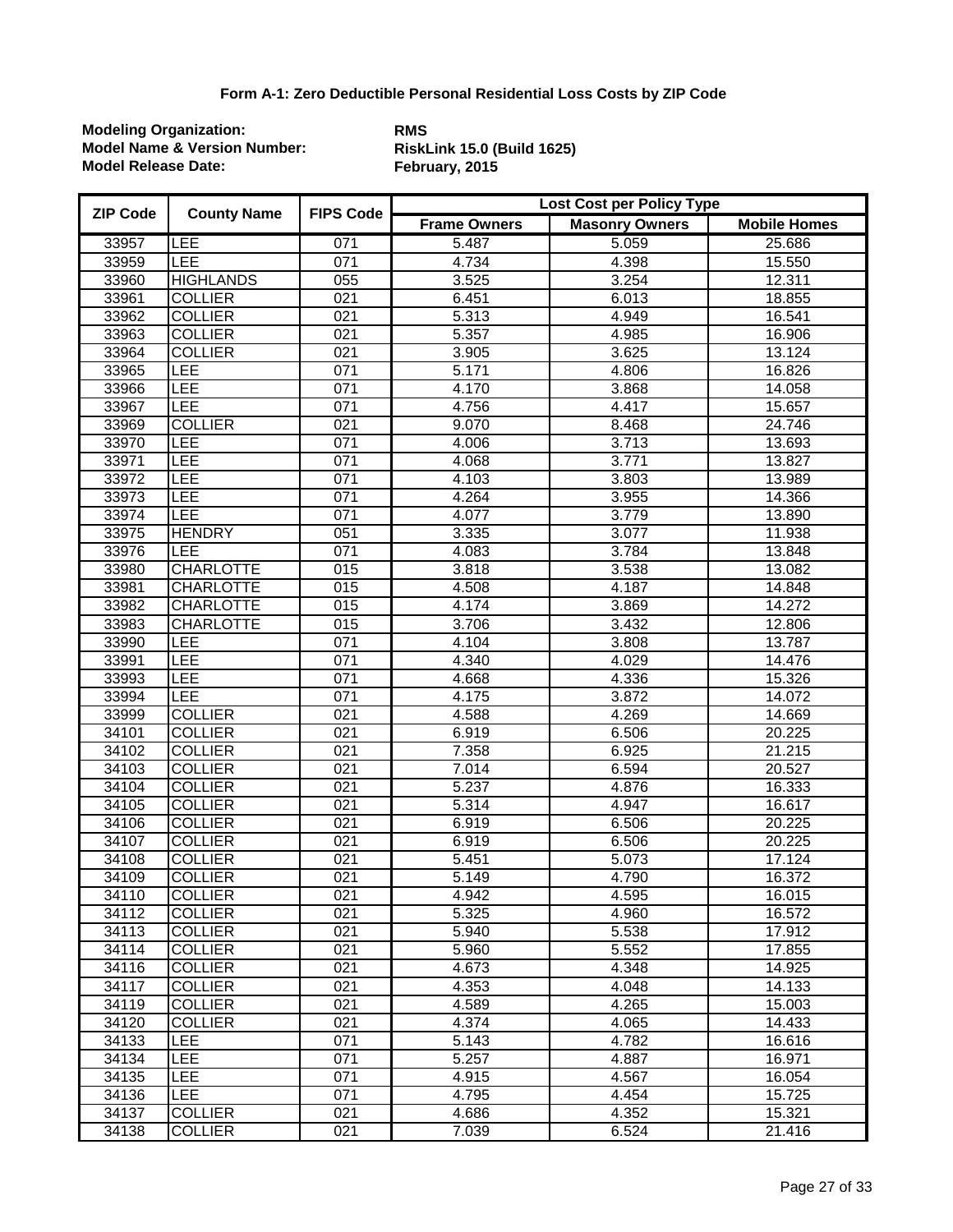| <b>ZIP Code</b> | <b>County Name</b> | <b>FIPS Code</b> | Lost Cost per Policy Type |                       |                     |  |
|-----------------|--------------------|------------------|---------------------------|-----------------------|---------------------|--|
|                 |                    |                  | <b>Frame Owners</b>       | <b>Masonry Owners</b> | <b>Mobile Homes</b> |  |
| 34139           | <b>COLLIER</b>     | 021              | 4.568                     | 4.224                 | 15.113              |  |
| 34140           | <b>COLLIER</b>     | 021              | 8.497                     | 7.928                 | 23.157              |  |
| 34141           | <b>COLLIER</b>     | $\overline{021}$ | 5.263                     | 4.868                 | 17.313              |  |
| 34142           | <b>COLLIER</b>     | $\overline{021}$ | 4.710                     | 4.375                 | 15.656              |  |
| 34143           | <b>COLLIER</b>     | 021              | 4.630                     | 4.301                 | 15.407              |  |
| 34145           | <b>COLLIER</b>     | $\overline{021}$ | 9.491                     | 8.863                 | 25.567              |  |
| 34146           | <b>COLLIER</b>     | $\overline{021}$ | 9.109                     | 8.504                 | 24.826              |  |
| 34201           | <b>MANATEE</b>     | $\overline{081}$ | 3.003                     | 2.778                 | 10.397              |  |
| 34202           | <b>MANATEE</b>     | $\overline{081}$ | 3.225                     | 2.985                 | 11.085              |  |
| 34203           | <b>MANATEE</b>     | 081              | 2.997                     | 2.773                 | 10.359              |  |
| 34204           | <b>MANATEE</b>     | 081              | 3.025                     | 2.800                 | 10.442              |  |
| 34205           | <b>MANATEE</b>     | 081              | 4.082                     | 3.807                 | 13.213              |  |
| 34206           | <b>MANATEE</b>     | 081              | 3.010                     | 2.772                 | 14.095              |  |
| 34207           | <b>MANATEE</b>     | 081              | 4.137                     | 3.860                 | 13.285              |  |
| 34208           | <b>MANATEE</b>     | $\overline{081}$ | 3.202                     | 2.965                 | 11.000              |  |
| 34209           | <b>MANATEE</b>     | $\overline{081}$ | 4.734                     | 4.402                 | 15.323              |  |
| 34210           | <b>MANATEE</b>     | $\overline{081}$ | 4.306                     | 4.001                 | 14.049              |  |
| 34211           | <b>MANATEE</b>     | 081              | 2.868                     | 2.644                 | 10.258              |  |
| 34212           | <b>MANATEE</b>     | 081              | 3.199                     | 2.962                 | 11.064              |  |
| 34215           | <b>MANATEE</b>     | $\overline{081}$ | 7.452                     | 6.958                 | 22.008              |  |
| 34216           | <b>MANATEE</b>     | 081              | 5.217                     | 4.817                 | 24.342              |  |
| 34217           | <b>MANATEE</b>     | 081              | 5.193                     | 4.794                 | 24.292              |  |
| 34218           | <b>MANATEE</b>     | 081              | 5.548                     | 5.127                 | 25.539              |  |
| 34219           | <b>MANATEE</b>     | 081              | 3.159                     | 2.924                 | 10.952              |  |
| 34220           | <b>MANATEE</b>     | $\overline{081}$ | 2.642                     | 2.416                 | 13.031              |  |
| 34221           | <b>MANATEE</b>     | 081              | 3.753                     | 3.482                 | 12.671              |  |
| 34222           | <b>MANATEE</b>     | 081              | 3.474                     | 3.221                 | 11.822              |  |
| 34223           | <b>SARASOTA</b>    | 115              | 4.543                     | 4.223                 | 14.688              |  |
| 34224           | <b>CHARLOTTE</b>   | 015              | 4.321                     | 4.014                 | 14.143              |  |
| 34228           | <b>SARASOTA</b>    | 115              | 5.825                     | 5.382                 | 26.669              |  |
| 34229           | <b>SARASOTA</b>    | 115              | 4.074                     | 3.781                 | 13.415              |  |
| 34230           | <b>SARASOTA</b>    | 115              | 2.898                     | 2.668                 | 13.504              |  |
| 34231           | <b>SARASOTA</b>    | 115              | 4.570                     | 4.269                 | 14.471              |  |
| 34232           | <b>SARASOTA</b>    | 115              | 2.841                     | 2.627                 | 9.873               |  |
| 34233           | <b>SARASOTA</b>    | 115              | 2.912                     | 2.694                 | 10.088              |  |
| 34234           | <b>SARASOTA</b>    | 115              | 3.147                     | 2.914                 | 10.711              |  |
| 34235           | <b>SARASOTA</b>    | $115$            | 2.886                     | 2.669                 | 10.000              |  |
| 34236           | <b>SARASOTA</b>    | 115              | 4.849                     | 4.536                 | 15.151              |  |
| 34237           | <b>SARASOTA</b>    | 115              | 3.715                     | 3.460                 | 12.070              |  |
| 34238           | <b>SARASOTA</b>    | 115              | 3.437                     | 3.185                 | 11.629              |  |
| 34239           | <b>SARASOTA</b>    | 115              | 4.102                     | 3.826                 | 13.177              |  |
| 34240           | <b>SARASOTA</b>    | 115              | 3.310                     | 3.065                 | 11.360              |  |
| 34241           | <b>SARASOTA</b>    | 115              | 3.301                     | 3.057                 | 11.293              |  |
| 34242           | <b>SARASOTA</b>    | 115              | 3.363                     | 3.085                 | 16.254              |  |
| 34243           | <b>MANATEE</b>     | 081              | 3.132                     | 2.900                 | 10.714              |  |
| 34250           | <b>MANATEE</b>     | 081              | 3.890                     | 3.611                 | 13.031              |  |
| 34251           | <b>MANATEE</b>     | 081              | 2.878                     | 2.652                 | 10.410              |  |
| 34260           | <b>MANATEE</b>     | 081              | 3.374                     | 3.127                 | 11.379              |  |
| 34264           | <b>MANATEE</b>     | 081              | 2.912                     | 2.694                 | 10.062              |  |
| 34265           | <b>DESOTO</b>      | 027              | 2.531                     | 2.335                 | 9.128               |  |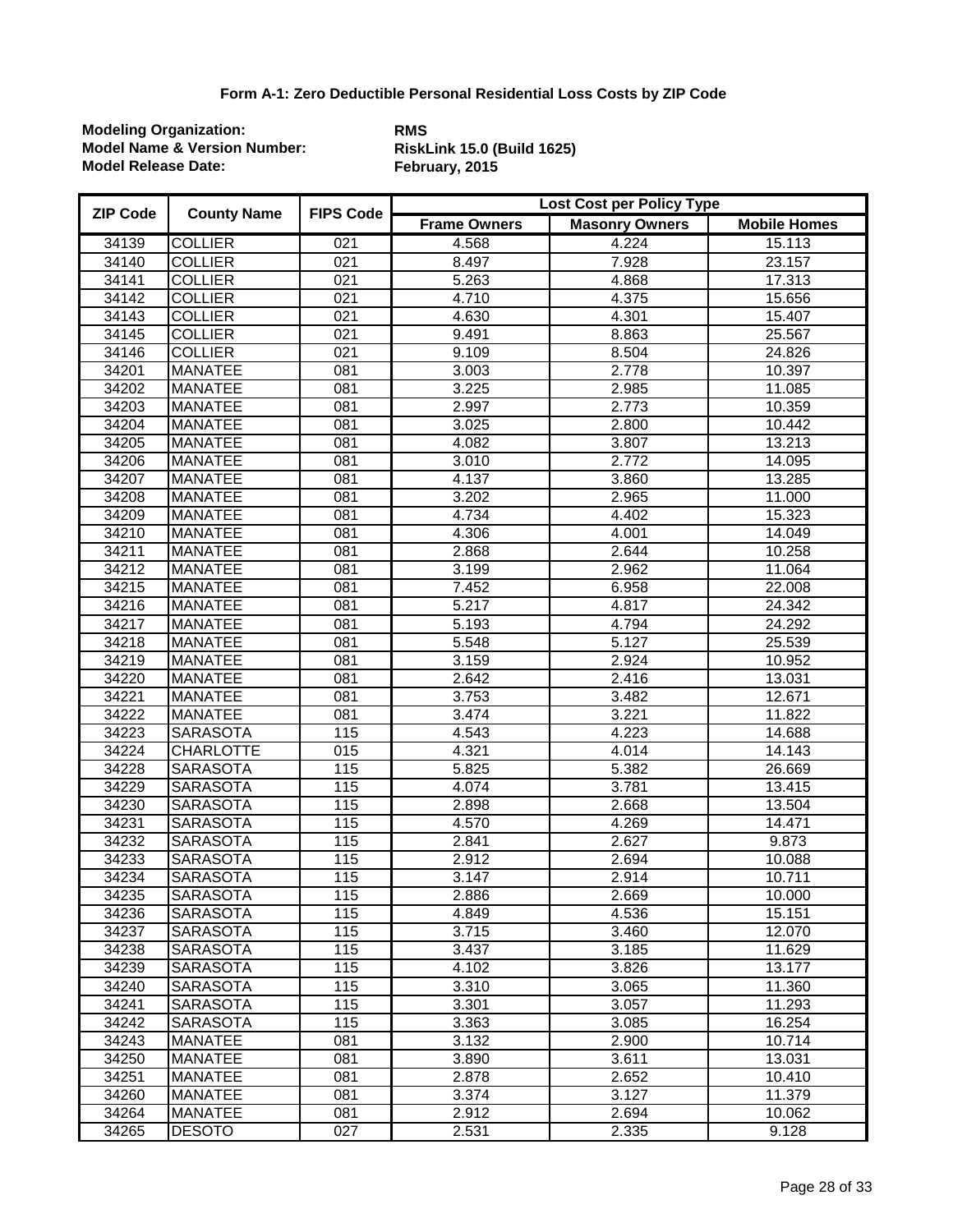| <b>ZIP Code</b> | <b>County Name</b> | <b>FIPS Code</b> | Lost Cost per Policy Type |                       |                     |  |
|-----------------|--------------------|------------------|---------------------------|-----------------------|---------------------|--|
|                 |                    |                  | <b>Frame Owners</b>       | <b>Masonry Owners</b> | <b>Mobile Homes</b> |  |
| 34266           | <b>DESOTO</b>      | 027              | 2.871                     | 2.652                 | 10.228              |  |
| 34267           | <b>DESOTO</b>      | 027              | 2.531                     | 2.335                 | 9.128               |  |
| 34268           | <b>DESOTO</b>      | $\overline{027}$ | 2.531                     | 2.335                 | 9.128               |  |
| 34269           | <b>DESOTO</b>      | $\overline{027}$ | 3.331                     | 3.082                 | 11.681              |  |
| 34270           | <b>MANATEE</b>     | $\overline{081}$ | 3.107                     | 2.877                 | 10.620              |  |
| 34272           | <b>SARASOTA</b>    | 115              | 3.887                     | 3.606                 | 12.876              |  |
| 34274           | <b>SARASOTA</b>    | 115              | 2.763                     | 2.526                 | 13.580              |  |
| 34275           | <b>SARASOTA</b>    | 115              | 3.797                     | 3.522                 | 12.659              |  |
| 34276           | <b>SARASOTA</b>    | 115              | 2.898                     | 2.668                 | 13.504              |  |
| 34277           | <b>SARASOTA</b>    | 115              | 4.235                     | 3.952                 | 13.558              |  |
| 34278           | <b>SARASOTA</b>    | 115              | 3.569                     | 3.309                 | 11.924              |  |
| 34280           | <b>MANATEE</b>     | $\overline{081}$ | 2.922                     | 2.676                 | 14.357              |  |
| 34281           | <b>MANATEE</b>     | 081              | 4.047                     | 3.775                 | 13.054              |  |
| 34282           | <b>MANATEE</b>     | 081              | 4.047                     | 3.775                 | 13.054              |  |
| 34284           | <b>SARASOTA</b>    | 115              | 3.391                     | 3.131                 | 15.767              |  |
| 34285           | <b>SARASOTA</b>    | 115              | 4.606                     | 4.304                 | 14.563              |  |
| 34286           | <b>SARASOTA</b>    | 115              | 3.012                     | 2.786                 | 10.596              |  |
| 34287           | <b>SARASOTA</b>    | 115              | 3.515                     | 3.258                 | 11.967              |  |
| 34288           | <b>SARASOTA</b>    | 115              | 2.971                     | 2.747                 | 10.486              |  |
| 34289           | <b>SARASOTA</b>    | 115              | 3.115                     | 2.882                 | 10.917              |  |
| 34290           | <b>SARASOTA</b>    | 115              | 3.494                     | 3.239                 | 11.901              |  |
| 34291           | <b>SARASOTA</b>    | 115              | 3.224                     | 2.985                 | 11.170              |  |
| 34292           | <b>SARASOTA</b>    | 115              | 3.468                     | 3.215                 | 11.789              |  |
| 34293           | <b>SARASOTA</b>    | 115              | 3.607                     | 3.346                 | 12.127              |  |
| 34295           | <b>SARASOTA</b>    | 115              | 4.293                     | 3.989                 | 14.030              |  |
| 34420           | <b>MARION</b>      | $\overline{083}$ | 1.999                     | 1.831                 | 6.625               |  |
| 34421           | <b>MARION</b>      | 083              | 1.975                     | 1.809                 | 6.542               |  |
| 34423           | <b>CITRUS</b>      | 017              | 2.418                     | 2.229                 | 7.623               |  |
| 34428           | <b>CITRUS</b>      | 017              | 2.532                     | 2.335                 | 7.871               |  |
| 34429           | <b>CITRUS</b>      | 017              | 2.420                     | 2.230                 | 7.640               |  |
| 34430           | <b>MARION</b>      | 083              | 1.564                     | 1.430                 | 5.297               |  |
| 34431           | <b>MARION</b>      | $\overline{083}$ | 1.579                     | 1.444                 | 5.299               |  |
| 34432           | <b>MARION</b>      | $\overline{083}$ | 1.654                     | 1.512                 | 5.624               |  |
| 34433           | <b>CITRUS</b>      | $\overline{017}$ | 1.801                     | 1.648                 | 6.006               |  |
| 34434           | <b>CITRUS</b>      | $\overline{017}$ | 1.967                     | 1.808                 | 6.388               |  |
| 34436           | <b>CITRUS</b>      | 017              | 2.113                     | 1.933                 | $\overline{7}.050$  |  |
| 34441           | <b>CITRUS</b>      | 017              | 2.217                     | 2.038                 | 7.135               |  |
| 34442           | <b>CITRUS</b>      | 017              | 2.159                     | 1.985                 | 6.951               |  |
| 34445           | <b>CITRUS</b>      | 017              | 2.030                     | 1.866                 | 6.581               |  |
| 34446           | <b>CITRUS</b>      | $\overline{017}$ | 2.285                     | 2.103                 | 7.289               |  |
| 34447           | <b>CITRUS</b>      | 017              | 1.989                     | 1.828                 | 6.428               |  |
| 34448           | <b>CITRUS</b>      | 017              | 2.194                     | 2.019                 | 7.022               |  |
| 34449           | <b>LEVY</b>        | 075              | 1.666                     | 1.524                 | 5.461               |  |
| 34450           | <b>CITRUS</b>      | 017              | 2.075                     | 1.905                 | 6.779               |  |
| 34451           | <b>CITRUS</b>      | 017              | 2.216                     | 2.036                 | 7.171               |  |
| 34452           | <b>CITRUS</b>      | 017              | 2.250                     | 2.067                 | 7.261               |  |
| 34453           | <b>CITRUS</b>      | 017              | 2.196                     | 2.019                 | 7.073               |  |
| 34460           | <b>CITRUS</b>      | 017              | 2.401                     | 2.211                 | 7.604               |  |
| 34461           | <b>CITRUS</b>      | 017              | 2.359                     | 2.172                 | 7.503               |  |
| 34464           | <b>CITRUS</b>      | 017              | 2.090                     | 1.922                 | 6.736               |  |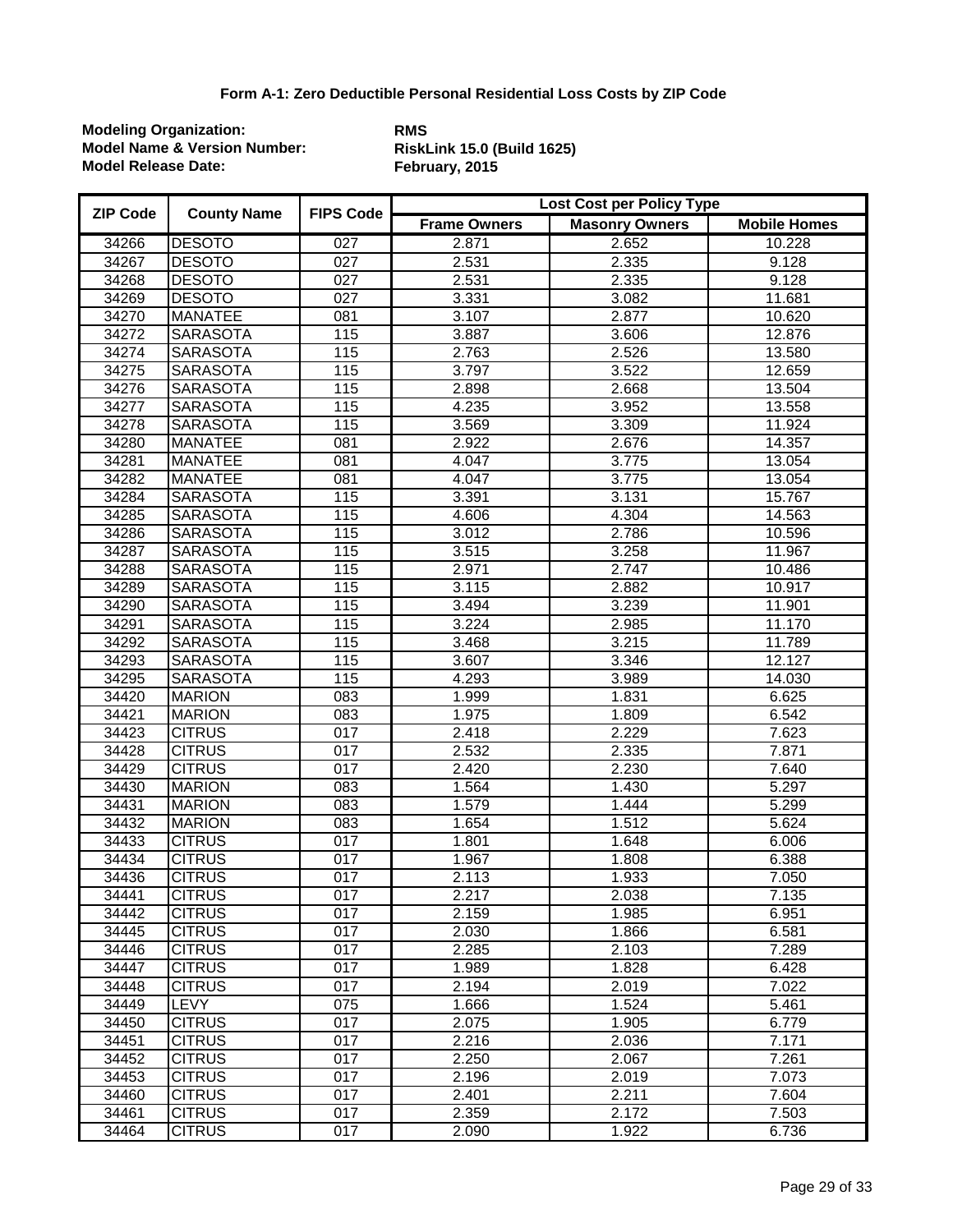| <b>ZIP Code</b> | <b>County Name</b> | <b>FIPS Code</b> | Lost Cost per Policy Type |                       |                     |  |
|-----------------|--------------------|------------------|---------------------------|-----------------------|---------------------|--|
|                 |                    |                  | <b>Frame Owners</b>       | <b>Masonry Owners</b> | <b>Mobile Homes</b> |  |
| 34465           | <b>CITRUS</b>      | 017              | 2.158                     | 1.986                 | 6.925               |  |
| 34470           | <b>MARION</b>      | 083              | 1.625                     | 1.486                 | 5.466               |  |
| 34471           | <b>MARION</b>      | $\overline{083}$ | 1.612                     | 1.475                 | $\overline{5.424}$  |  |
| 34472           | <b>MARION</b>      | $\overline{083}$ | 1.758                     | 1.608                 | 5.889               |  |
| 34473           | <b>MARION</b>      | 083              | 1.862                     | 1.706                 | 6.181               |  |
| 34474           | <b>MARION</b>      | $\overline{083}$ | 1.688                     | 1.547                 | 5.631               |  |
| 34475           | <b>MARION</b>      | $\overline{083}$ | 1.593                     | 1.458                 | 5.354               |  |
| 34476           | <b>MARION</b>      | 083              | 1.813                     | 1.662                 | 6.012               |  |
| 34477           | <b>MARION</b>      | $\overline{083}$ | 1.593                     | 1.457                 | 5.368               |  |
| 34478           | <b>MARION</b>      | 083              | 1.593                     | 1.457                 | 5.368               |  |
| 34479           | <b>MARION</b>      | $\overline{083}$ | 1.651                     | 1.511                 | 5.537               |  |
| 34480           | <b>MARION</b>      | 083              | 1.854                     | 1.698                 | 6.163               |  |
| 34481           | <b>MARION</b>      | 083              | 1.840                     | 1.688                 | 6.055               |  |
| 34482           | <b>MARION</b>      | 083              | 1.666                     | 1.526                 | 5.542               |  |
| 34483           | <b>MARION</b>      | $\overline{083}$ | 1.709                     | 1.563                 | 5.741               |  |
| 34484           | <b>SUMTER</b>      | 119              | 1.684                     | 1.545                 | 6.406               |  |
| 34487           | <b>CITRUS</b>      | 017              | 2.836                     | 2.618                 | 8.758               |  |
| 34488           | <b>MARION</b>      | 083              | 1.400                     | 1.275                 | 4.913               |  |
| 34489           | <b>MARION</b>      | 083              | 1.509                     | 1.376                 | 5.230               |  |
| 34491           | <b>MARION</b>      | $\overline{083}$ | 2.040                     | 1.868                 | 6.761               |  |
| 34492           | <b>MARION</b>      | 083              | 1.980                     | 1.814                 | 6.579               |  |
| 34498           | <b>LEVY</b>        | 075              | 2.319                     | 2.128                 | 7.219               |  |
| 34601           | <b>HERNANDO</b>    | 053              | 1.961                     | 1.806                 | 7.169               |  |
| 34602           | <b>HERNANDO</b>    | 053              | 2.265                     | 2.084                 | 8.392               |  |
| 34603           | <b>HERNANDO</b>    | $\overline{053}$ | 1.891                     | 1.740                 | 6.949               |  |
| 34604           | <b>HERNANDO</b>    | 053              | 2.386                     | 2.202                 | 8.530               |  |
| 34605           | <b>HERNANDO</b>    | 053              | 1.891                     | 1.740                 | 6.949               |  |
| 34606           | <b>HERNANDO</b>    | 053              | 2.327                     | 2.148                 | 8.298               |  |
| 34607           | <b>HERNANDO</b>    | 053              | 2.588                     | 2.392                 | 9.096               |  |
| 34608           | <b>HERNANDO</b>    | 053              | 2.249                     | 2.075                 | 8.069               |  |
| 34609           | <b>HERNANDO</b>    | 053              | 2.282                     | 2.105                 | 8.187               |  |
| 34610           | <b>PASCO</b>       | 101              | 2.601                     | 2.402                 | 9.189               |  |
| 34611           | <b>HERNANDO</b>    | 053              | 2.377                     | 2.195                 | 8.459               |  |
| 34613           | <b>HERNANDO</b>    | 053              | 2.126                     | 1.961                 | 7.673               |  |
| 34614           | <b>HERNANDO</b>    | 053              | 2.117                     | 1.953                 | 7.592               |  |
| 34615           | <b>PINELLAS</b>    | 103              | 3.089                     | 2.862                 | 10.557              |  |
| 34616           | <b>PINELLAS</b>    | 103              | 2.892                     | 2.678                 | 9.970               |  |
| 34617           | <b>PINELLAS</b>    | 103              | 3.089                     | 2.862                 | 10.557              |  |
| 34618           | <b>PINELLAS</b>    | 103              | 2.646                     | 2.447                 | 9.250               |  |
| 34619           | <b>PINELLAS</b>    | 103              | 3.139                     | 2.908                 | 10.740              |  |
| 34620           | <b>PINELLAS</b>    | 103              | 2.930                     | 2.712                 | 10.164              |  |
| 34621           | <b>PINELLAS</b>    | 103              | 2.437                     | 2.252                 | 8.610               |  |
| 34622           | <b>PINELLAS</b>    | 103              | 3.058                     | 2.832                 | 10.557              |  |
| 34623           | <b>PINELLAS</b>    | 103              | 2.553                     | 2.361                 | 8.963               |  |
| 34624           | <b>PINELLAS</b>    | 103              | 2.764                     | 2.558                 | 9.621               |  |
| 34625           | <b>PINELLAS</b>    | 103              | 2.646                     | 2.447                 | 9.250               |  |
| 34629           | <b>PINELLAS</b>    | 103              | 2.437                     | 2.252                 | 8.610               |  |
| 34630           | <b>PINELLAS</b>    | 103              | 6.145                     | 5.730                 | 18.581              |  |
| 34634           | <b>PINELLAS</b>    | 103              | 5.703                     | 5.315                 | 17.480              |  |
| 34635           | <b>PINELLAS</b>    | 103              | 4.541                     | 4.225                 | 14.490              |  |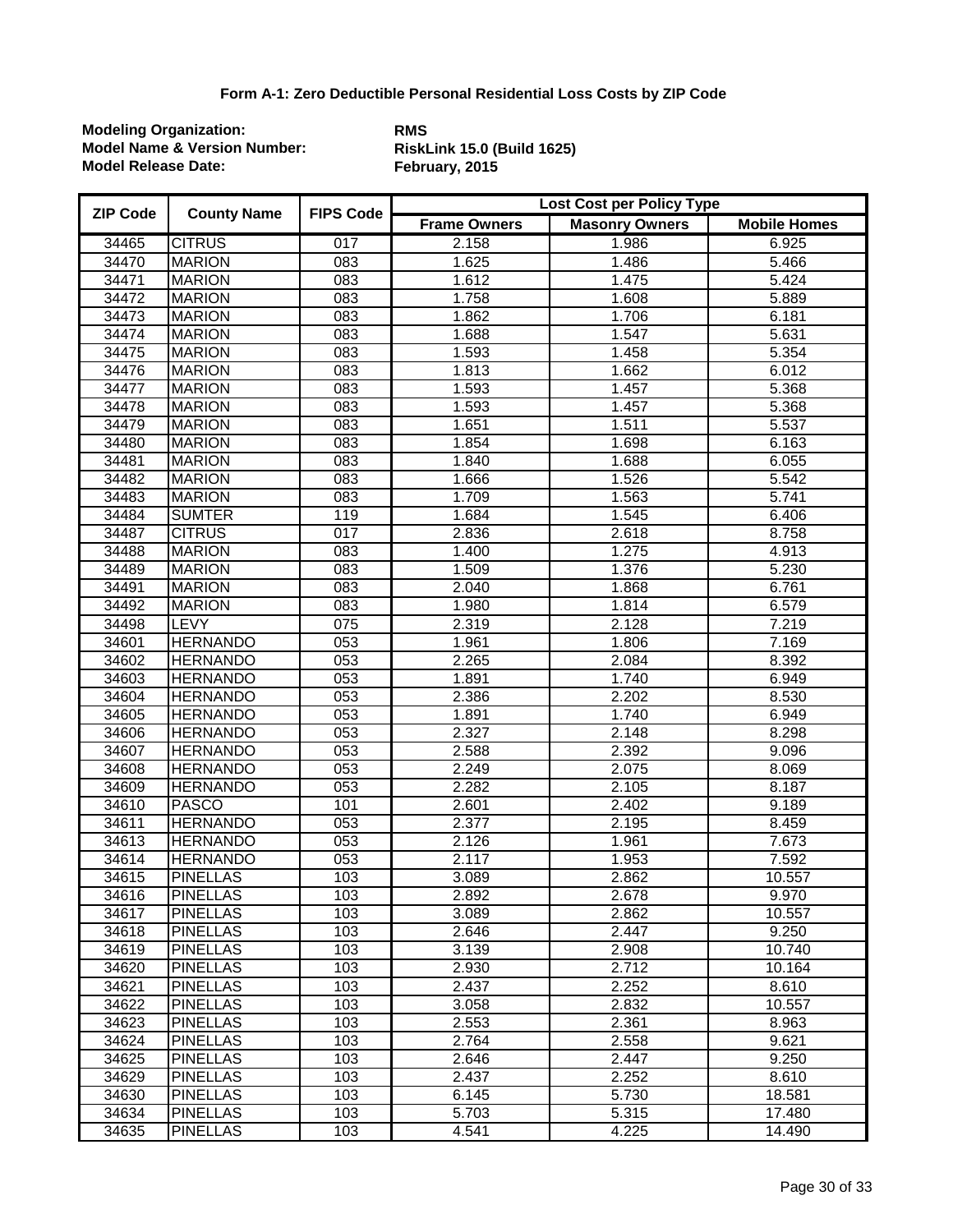| <b>ZIP Code</b> | <b>County Name</b> | <b>FIPS Code</b> | Lost Cost per Policy Type |                       |                     |  |
|-----------------|--------------------|------------------|---------------------------|-----------------------|---------------------|--|
|                 |                    |                  | <b>Frame Owners</b>       | <b>Masonry Owners</b> | <b>Mobile Homes</b> |  |
| 34636           | <b>HERNANDO</b>    | 053              | 2.143                     | 1.976                 | 7.755               |  |
| 34637           | <b>PASCO</b>       | 101              | 2.695                     | 2.491                 | 9.529               |  |
| 34638           | <b>PASCO</b>       | 101              | 2.758                     | 2.550                 | 9.735               |  |
| 34639           | <b>PASCO</b>       | 101              | 2.371                     | 2.188                 | 8.546               |  |
| 34640           | <b>PINELLAS</b>    | 103              | 3.078                     | 2.852                 | 10.492              |  |
| 34641           | <b>PINELLAS</b>    | 103              | 2.665                     | 2.465                 | 9.302               |  |
| 34642           | <b>PINELLAS</b>    | 103              | 3.428                     | 3.180                 | 11.481              |  |
| 34643           | <b>PINELLAS</b>    | 103              | 2.754                     | 2.548                 | 9.556               |  |
| 34644           | <b>PINELLAS</b>    | 103              | 3.291                     | 3.052                 | 11.069              |  |
| 34645           | <b>PINELLAS</b>    | 103              | 3.428                     | 3.180                 | 11.481              |  |
| 34646           | <b>PINELLAS</b>    | 103              | 3.447                     | 3.199                 | 11.486              |  |
| 34647           | <b>PINELLAS</b>    | 103              | 3.282                     | 3.043                 | 11.089              |  |
| 34648           | <b>PINELLAS</b>    | 103              | 2.945                     | 2.727                 | 10.085              |  |
| 34649           | <b>PINELLAS</b>    | 103              | 2.665                     | 2.465                 | 9.302               |  |
| 34652           | <b>PASCO</b>       | 101              | 2.666                     | 2.465                 | 9.317               |  |
| 34653           | <b>PASCO</b>       | 101              | 2.452                     | 2.265                 | 8.680               |  |
| 34654           | <b>PASCO</b>       | 101              | 2.363                     | 2.182                 | 8.427               |  |
| 34655           | <b>PASCO</b>       | 101              | 2.417                     | 2.232                 | 8.599               |  |
| 34656           | <b>PASCO</b>       | 101              | 2.512                     | 2.321                 | 8.862               |  |
| 34660           | <b>PINELLAS</b>    | 103              | 2.184                     | 1.993                 | 10.831              |  |
| 34661           | <b>HERNANDO</b>    | 053              | 2.176                     | 2.006                 | 7.902               |  |
| 34664           | <b>PINELLAS</b>    | 103              | 2.585                     | 2.390                 | 9.076               |  |
| 34665           | <b>PINELLAS</b>    | 103              | 2.585                     | 2.390                 | 9.076               |  |
| 34666           | <b>PINELLAS</b>    | 103              | 2.681                     | 2.480                 | 9.386               |  |
| 34667           | <b>PASCO</b>       | 101              | 2.678                     | 2.475                 | 9.389               |  |
| 34668           | <b>PASCO</b>       | 101              | 2.560                     | 2.366                 | 9.015               |  |
| 34669           | <b>PASCO</b>       | 101              | 2.561                     | 2.366                 | 9.040               |  |
| 34673           | <b>PASCO</b>       | 101              | 1.890                     | 1.720                 | 9.428               |  |
| 34674           | <b>PASCO</b>       | 101              | 2.771                     | 2.562                 | 9.659               |  |
| 34677           | <b>PINELLAS</b>    | 103              | 2.579                     | 2.385                 | 9.058               |  |
| 34679           | <b>PASCO</b>       | 101              | 2.061                     | 1.877                 | 10.261              |  |
| 34680           | <b>PASCO</b>       | 101              | 2.360                     | 2.179                 | 8.382               |  |
| 34681           | <b>PINELLAS</b>    | 103              | 3.232                     | 2.996                 | 10.976              |  |
| 34682           | <b>PINELLAS</b>    | 103              | 1.979                     | 1.803                 | 9.855               |  |
| 34683           | <b>PINELLAS</b>    | 103              | 2.809                     | 2.599                 | 9.745               |  |
| 34684           | <b>PINELLAS</b>    | 103              | 2.519                     | 2.327                 | 8.881               |  |
| 34685           | <b>PINELLAS</b>    | 103              | 2.295                     | 2.119                 | 8.186               |  |
| 34688           | <b>PINELLAS</b>    | 103              | 2.286                     | 2.110                 | 8.153               |  |
| 34689           | <b>PINELLAS</b>    | 103              | 3.768                     | 3.512                 | 12.203              |  |
| 34690           | <b>PASCO</b>       | 101              | 2.448                     | 2.261                 | 8.633               |  |
| 34691           | <b>PASCO</b>       | 101              | 2.755                     | 2.548                 | 9.542               |  |
| 34692           | <b>PASCO</b>       | 101              | 2.503                     | 2.313                 | 8.793               |  |
| 34695           | <b>PINELLAS</b>    | 103              | 3.075                     | 2.848                 | 10.566              |  |
| 34697           | <b>PINELLAS</b>    | 103              | 2.654                     | 2.455                 | 9.265               |  |
| 34698           | <b>PINELLAS</b>    | 103              | 2.951                     | 2.732                 | 10.155              |  |
| 34705           | LAKE               | 069              | 2.124                     | 1.951                 | 7.989               |  |
| 34711           | LAKE               | 069              | 2.632                     | 2.428                 | 9.474               |  |
| 34712           | LAKE               | 069              | 2.823                     | 2.605                 | 10.088              |  |
| 34713           | LAKE               | 069              | 1.934                     | 1.776                 | 7.323               |  |
| 34714           | LAKE               | $\overline{069}$ | 1.971                     | 1.810                 | 7.451               |  |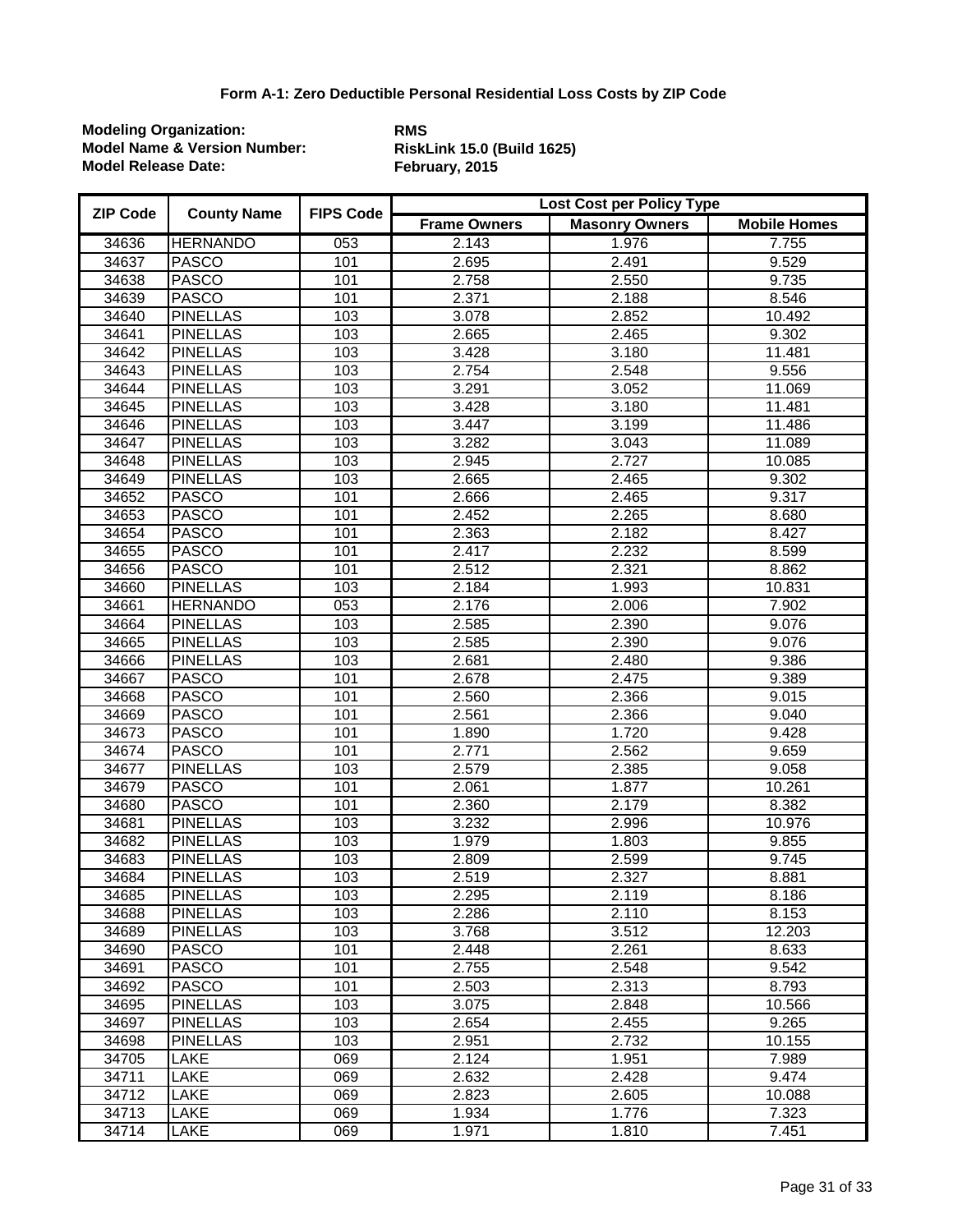| <b>ZIP Code</b> | <b>County Name</b> | <b>FIPS Code</b> | Lost Cost per Policy Type |                       |                     |  |
|-----------------|--------------------|------------------|---------------------------|-----------------------|---------------------|--|
|                 |                    |                  | <b>Frame Owners</b>       | <b>Masonry Owners</b> | <b>Mobile Homes</b> |  |
| 34715           | <b>LAKE</b>        | 069              | 2.538                     | 2.340                 | 9.182               |  |
| 34729           | LAKE               | 069              | 2.471                     | 2.278                 | 8.962               |  |
| 34731           | <b>LAKE</b>        | 069              | 2.128                     | 1.959                 | 7.776               |  |
| 34734           | <b>ORANGE</b>      | 095              | 2.370                     | 2.184                 | 8.615               |  |
| 34736           | <b>LAKE</b>        | 069              | 2.604                     | 2.402                 | 9.396               |  |
| 34737           | <b>LAKE</b>        | 069              | 2.653                     | 2.447                 | 9.530               |  |
| 34739           | <b>OSCEOLA</b>     | $\overline{097}$ | 2.822                     | 2.601                 | 9.977               |  |
| 34740           | <b>ORANGE</b>      | $\overline{095}$ | 2.681                     | 2.474                 | 9.615               |  |
| 34741           | <b>OSCEOLA</b>     | 097              | 2.239                     | 2.063                 | 8.138               |  |
| 34742           | <b>OSCEOLA</b>     | $\overline{097}$ | 2.118                     | 1.951                 | 7.746               |  |
| 34743           | <b>OSCEOLA</b>     | $\overline{097}$ | 2.374                     | 2.189                 | 8.556               |  |
| 34744           | <b>OSCEOLA</b>     | $\overline{097}$ | 2.663                     | 2.459                 | 9.459               |  |
| 34745           | <b>OSCEOLA</b>     | $\overline{097}$ | 2.118                     | 1.951                 | 7.746               |  |
| 34746           | <b>OSCEOLA</b>     | 097              | 2.328                     | 2.146                 | 8.416               |  |
| 34747           | <b>OSCEOLA</b>     | 097              | 1.934                     | 1.779                 | 7.158               |  |
| 34748           | LAKE               | 069              | 2.490                     | 2.296                 | 8.967               |  |
| 34749           | LAKE               | 069              | 2.546                     | 2.348                 | 9.135               |  |
| 34753           | LAKE               | 069              | 2.528                     | 2.331                 | 9.138               |  |
| 34755           | LAKE               | 069              | 2.421                     | 2.231                 | 8.793               |  |
| 34756           | LAKE               | 069              | 2.921                     | 2.697                 | 10.378              |  |
| 34758           | <b>OSCEOLA</b>     | $\overline{097}$ | 1.834                     | 1.687                 | 6.813               |  |
| 34759           | <b>POLK</b>        | 105              | 2.178                     | 2.007                 | 7.928               |  |
| 34760           | <b>ORANGE</b>      | 095              | 4.110                     | 3.809                 | 13.970              |  |
| 34761           | <b>ORANGE</b>      | 095              | 2.340                     | 2.156                 | 8.530               |  |
| 34762           | <b>LAKE</b>        | 069              | 2.294                     | 2.110                 | 8.525               |  |
| 34769           | <b>OSCEOLA</b>     | 097              | 2.996                     | 2.769                 | 10.448              |  |
| 34770           | <b>OSCEOLA</b>     | 097              | 3.049                     | 2.819                 | 10.615              |  |
| 34771           | <b>OSCEOLA</b>     | $\overline{097}$ | 2.753                     | 2.543                 | 9.666               |  |
| 34772           | <b>OSCEOLA</b>     | $\overline{097}$ | 2.389                     | 2.198                 | 8.746               |  |
| 34773           | <b>OSCEOLA</b>     | $\overline{097}$ | 2.410                     | 2.218                 | 8.722               |  |
| 34777           | <b>ORANGE</b>      | 095              | 2.541                     | 2.343                 | 9.180               |  |
| 34778           | <b>ORANGE</b>      | 095              | 2.541                     | 2.343                 | 9.180               |  |
| 34785           | <b>SUMTER</b>      | 119              | 2.070                     | 1.905                 | 7.577               |  |
| 34786           | <b>ORANGE</b>      | 095              | 2.576                     | 2.376                 | 9.266               |  |
| 34787           | <b>ORANGE</b>      | 095              | 2.593                     | 2.392                 | 9.347               |  |
| 34788           | LAKE               | 069              | 2.417                     | 2.228                 | 8.709               |  |
| 34789           | <b>LAKE</b>        | 069              | 2.227                     | 2.051                 | 8.091               |  |
| 34797           | LAKE               | 069              | 2.457                     | 2.260                 | 9.076               |  |
| 34945           | <b>ST. LUCIE</b>   | 111              | 3.562                     | 3.293                 | 11.779              |  |
| 34946           | <b>ST. LUCIE</b>   | 111              | 5.042                     | 4.693                 | 15.263              |  |
| 34947           | <b>ST. LUCIE</b>   | 111              | 4.006                     | 3.723                 | 12.712              |  |
| 34948           | <b>ST. LUCIE</b>   | 111              | 5.159                     | 4.841                 | 15.457              |  |
| 34949           | <b>ST. LUCIE</b>   | 111              | 5.888                     | 5.441                 | 25.851              |  |
| 34950           | <b>ST. LUCIE</b>   | 111              | 6.178                     | 5.810                 | 17.857              |  |
| 34951           | <b>ST. LUCIE</b>   | 111              | 4.130                     | 3.839                 | 13.023              |  |
| 34952           | <b>ST. LUCIE</b>   | 111              | 4.222                     | 3.924                 | 13.448              |  |
| 34953           | <b>ST. LUCIE</b>   | 111              | 3.714                     | 3.446                 | 12.211              |  |
| 34954           | <b>ST. LUCIE</b>   | 111              | 3.936                     | 3.656                 | 12.581              |  |
| 34956           | <b>MARTIN</b>      | 085              | 4.813                     | 4.454                 | 15.717              |  |
| 34957           | <b>MARTIN</b>      | 085              | 6.671                     | 6.219                 | 19.535              |  |